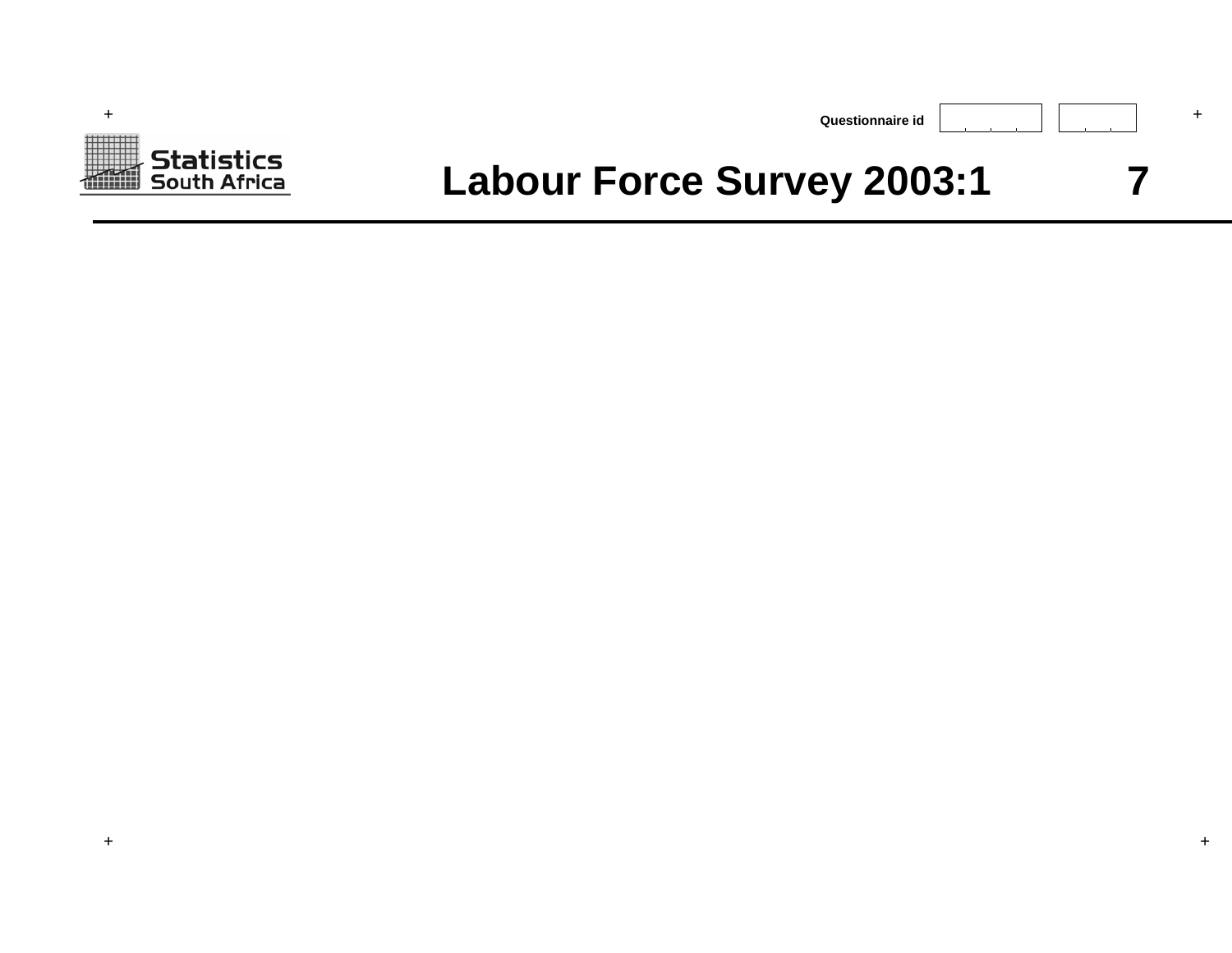#### **+ +**

### **Particulars of the household**

*PSU number* 



*O*

*Physical identification of the dwelling unit/household* 

Did the household stay in this dwelling unit in September 2002? YES **N** 

**Telephone number of enumerated household (if any)** 

*Total number of persons in the household* 

**Questionnaire no. for this household (for persons no. 01 - 10 = 1, etc.)** 

### **Households at the selected dwelling unit**

*Household number for this household Total number of households at the selected dwelling unit Field staff* Interviewer **Interviewer Interview date** Supervisor Number Number Date checked RSM Number Date checked

 $\boldsymbol{+}$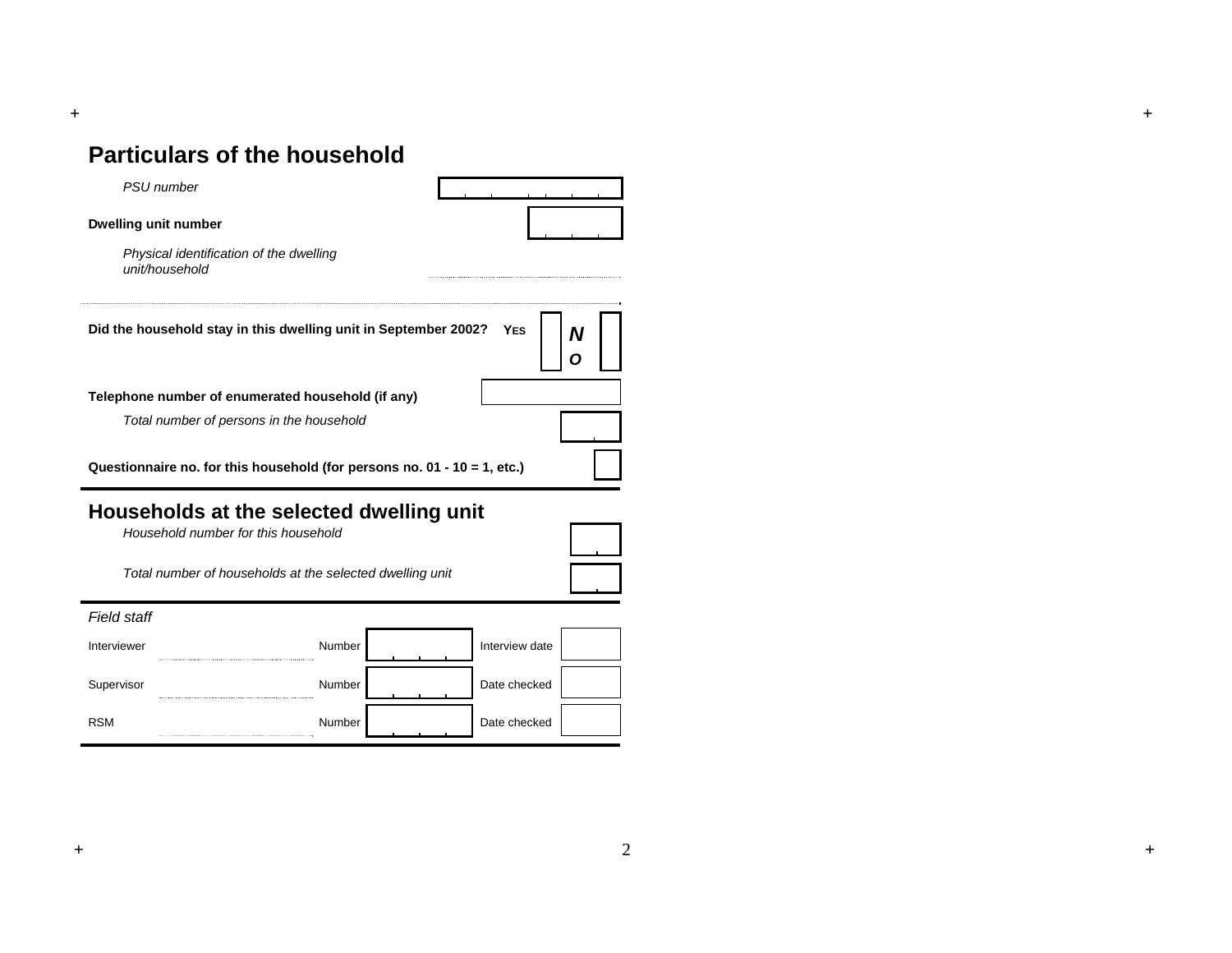| <b>FOR OFFICE</b> |  |  |  |  |  |  |
|-------------------|--|--|--|--|--|--|

## **Response details**

| Visit no | Date (actual) | <b>Result code</b> | Next visit (planned) |
|----------|---------------|--------------------|----------------------|
|          |               |                    |                      |
| ≏        |               |                    |                      |
| 3        |               |                    |                      |
|          |               |                    |                      |

#### **FINAL RESULT**

| Comments and full details of all non-response / unusual circumstances |  |  |  |  |  |  |  |  |
|-----------------------------------------------------------------------|--|--|--|--|--|--|--|--|
|                                                                       |  |  |  |  |  |  |  |  |
|                                                                       |  |  |  |  |  |  |  |  |
|                                                                       |  |  |  |  |  |  |  |  |
|                                                                       |  |  |  |  |  |  |  |  |
|                                                                       |  |  |  |  |  |  |  |  |
|                                                                       |  |  |  |  |  |  |  |  |
|                                                                       |  |  |  |  |  |  |  |  |

|              | <b>RESULT CODES (for response details)</b> |                                     |
|--------------|--------------------------------------------|-------------------------------------|
|              | Completed                                  |                                     |
| $\mathbf{2}$ | Non-contact                                |                                     |
| 3            | Refused                                    |                                     |
| 4            | Partly complete                            | Comment and give full details above |
| 5            | No usable information                      | of all non-response                 |
| 6            | Vacant dwelling                            |                                     |
|              | Listing error                              |                                     |
| 8            | Other                                      |                                     |

**+**

**Questionnaire id<sup>+</sup>**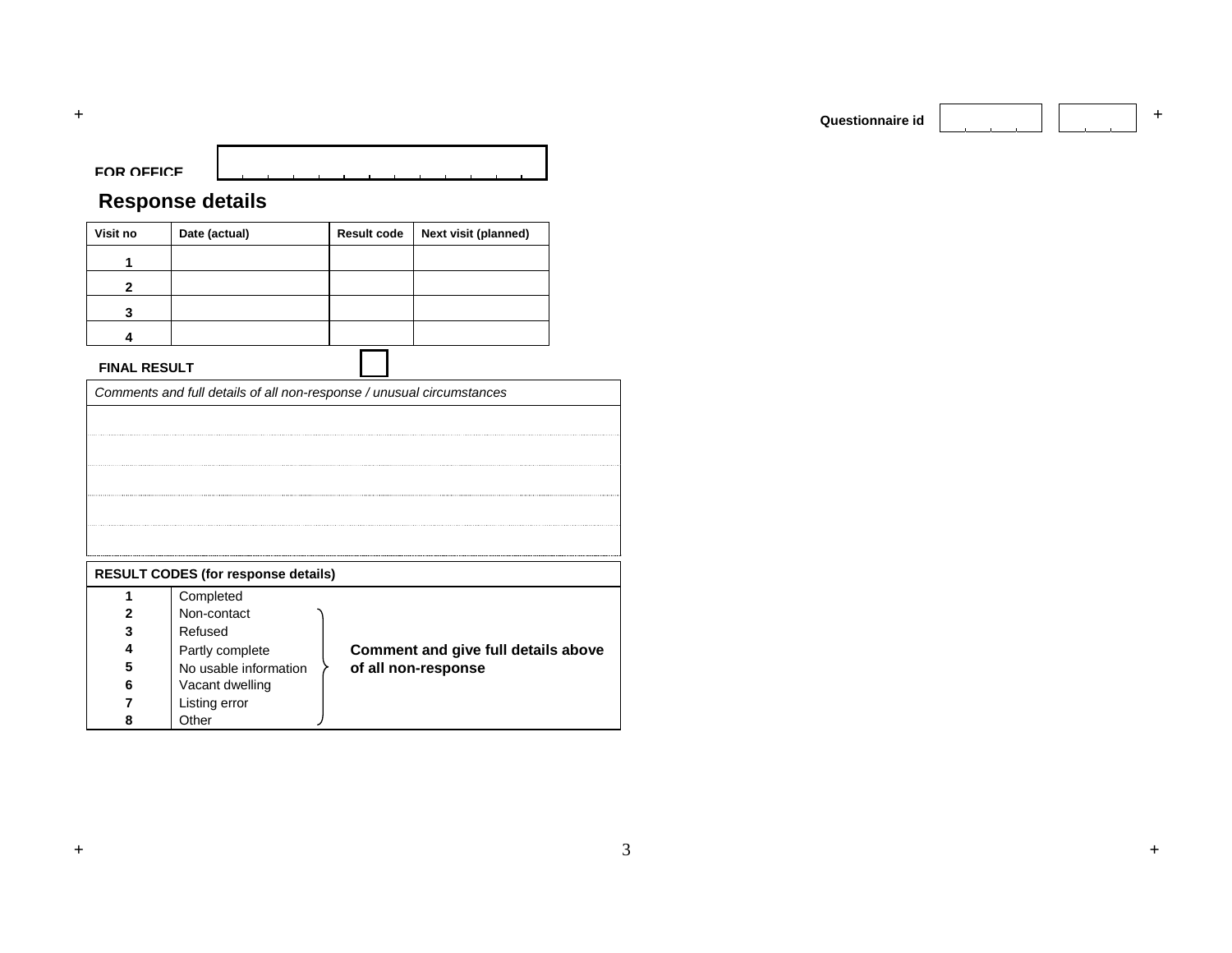#### **FLAPThis section covers particulars of each person in the household**

*The following information must be obtained for every person who has stayed in this household for at least four nights on average per week during the last four weeks. Do not forget babies. If there are more than 10 persons in the household, use a second questionnaire.*

|     |                                                                                                                                                          |                                                          | Person (respondent) number           |                      |                      |                      |                      |                      |                      |                      |                      |
|-----|----------------------------------------------------------------------------------------------------------------------------------------------------------|----------------------------------------------------------|--------------------------------------|----------------------|----------------------|----------------------|----------------------|----------------------|----------------------|----------------------|----------------------|
|     | Ask who the head (or the acting head) of the household is<br>and record that person in column 01.                                                        | 01<br>Head<br>(or acting)                                | 02                                   | 03                   | 04                   | 05                   | 06                   | 07                   | 08                   | 09                   | 10                   |
| A   | First name and surname<br>First name:<br>Write down first name and surname of each<br>member of the household, starting with the<br>head or acting head. |                                                          |                                      |                      |                      |                      |                      |                      |                      |                      |                      |
|     | If more than one head or acting head,<br>Surname:<br>take the oldest<br>Write sideways if necessary                                                      |                                                          |                                      |                      |                      |                      |                      |                      |                      |                      |                      |
| B.1 | Has  stayed here for at least four nights on average<br>per week during the last four weeks?                                                             |                                                          |                                      |                      |                      |                      |                      |                      |                      |                      |                      |
|     | $1 = YES$<br>$2 = No$<br>$\rightarrow$ End of questions for this person                                                                                  | $\Box$ 1<br>$\Box$ 2                                     | $\Box$ 1<br>$\Box$ 2                 | $\Box$ 1<br>$\Box$ 2 | $\Box$ 1<br>$\Box$ 2 | $\Box$ 1<br>$\Box$ 2 | $\Box$ 1<br>$\Box$ 2 | $\Box$ 1<br>$\Box$ 2 | $\Box$ 1<br>$\Box$ 2 | $\Box$ 1<br>$\Box$ 2 | $\Box$ 1<br>$\Box$ 2 |
| B.2 | Did  stay in this household in September 2002?                                                                                                           |                                                          |                                      |                      |                      |                      |                      |                      |                      |                      |                      |
|     | $1 = YES$                                                                                                                                                | $\Box$ 1                                                 | $\Box$ 1                             | $\Box$ 1             | $\Box$ 1             | $\Box$ 1             | $\Box$ 1             | $\Box$ 1             | $\Box$ 1             | $\Box$ 1             | $\Box$ 1             |
|     | $2 = No$                                                                                                                                                 | $\Box$ 2                                                 | $\Box$ 2                             | $\Box$ 2             | $\Box$ 2             | $\Box$ 2             | $\Box$ 2             | $\Box$ 2             | $\Box$ 2             | $\Box$ 2             | $\Box$ 2             |
| C   | Is  a male or a female?                                                                                                                                  |                                                          |                                      |                      |                      |                      |                      |                      |                      |                      |                      |
|     | $1 = MALE$                                                                                                                                               | $\Box$ 1                                                 | $\square$ 1                          | $\Box$ 1             | $\Box$ 1             | $\Box$ 1             | $\Box$ 1             | $\Box$ 1             | $\Box$ 1             | $\Box$ 1             | $\Box$ 1             |
|     | $2 =$ FEMALE                                                                                                                                             | $\Box$ 2                                                 | $\Box$ 2                             | $\Box$ 2             | $\Box$ 2             | $\Box$ 2             | $\Box$ 2             | $\Box$ 2             | $\Box$ 2             | $\Box$ 2             | $\Box$ 2             |
| D   | How old is ? (In completed years - In figures only)<br>Less than 1 year = $00$                                                                           |                                                          |                                      |                      |                      |                      |                      |                      |                      |                      |                      |
| Е   | What population group does  belong to?                                                                                                                   |                                                          |                                      |                      |                      |                      |                      |                      |                      |                      |                      |
|     | $1 = AFRICAN/BLACK$                                                                                                                                      | $\Box$ 1                                                 | $\Box$ 1                             | $\Box$ 1             | $\Box$ 1             | $\Box$ 1             | $\Box$ 1             | $\square$ 1          | $\Box$ 1             | $\Box$ 1             | $\square$ 1          |
|     | $2 =$ COLOURED                                                                                                                                           | $\Box$ 2                                                 | $\Box$ 2                             | $\Box$ 2             | $\Box$ 2             | $\Box$ 2             | $\Box$ 2             | $\Box$ 2             | $\Box$ 2             | $\Box$ 2             | $\Box$ 2             |
|     | $3 =$ INDIAN/ASIAN                                                                                                                                       | $\Box$ 3                                                 | $\Box$ 3                             | $\Box$ 3             | $\Box$ 3             | $\Box$ 3             | $\Box$ 3             | $\Box$ 3             | $\Box$ 3             | $\Box$ 3             | $\Box$ 3             |
|     | $4 =$ WHITE                                                                                                                                              | $\overline{\phantom{0}}$ 4<br>$\overline{\phantom{a}}$ 5 | $\Box$ 4<br>$\Box$ 5                 | $\Box$ 4<br>$\Box$ 5 | $\Box$ 4<br>$\Box$ 5 | $\Box$ 4<br>$\Box$ 5 | $\Box$ 4<br>$\Box$ 5 | $\Box$ 4<br>$\Box$ 5 | $\Box$ 4<br>$\Box$ 5 | $\Box$ 4<br>$\Box$ 5 | $\Box$ 4<br>$\Box$ 5 |
|     | $5 =$ OTHER, specify                                                                                                                                     |                                                          |                                      |                      |                      |                      |                      |                      |                      |                      |                      |
| F   | Is there any other person residing in this household,<br>than those already mentioned, who is not presently here?                                        | $\Box$ Yes<br>$\Box$ No                                  | $\rightarrow$ If "YES", Go back to A |                      |                      |                      |                      |                      |                      |                      |                      |

**+ +**  $\boldsymbol{+}$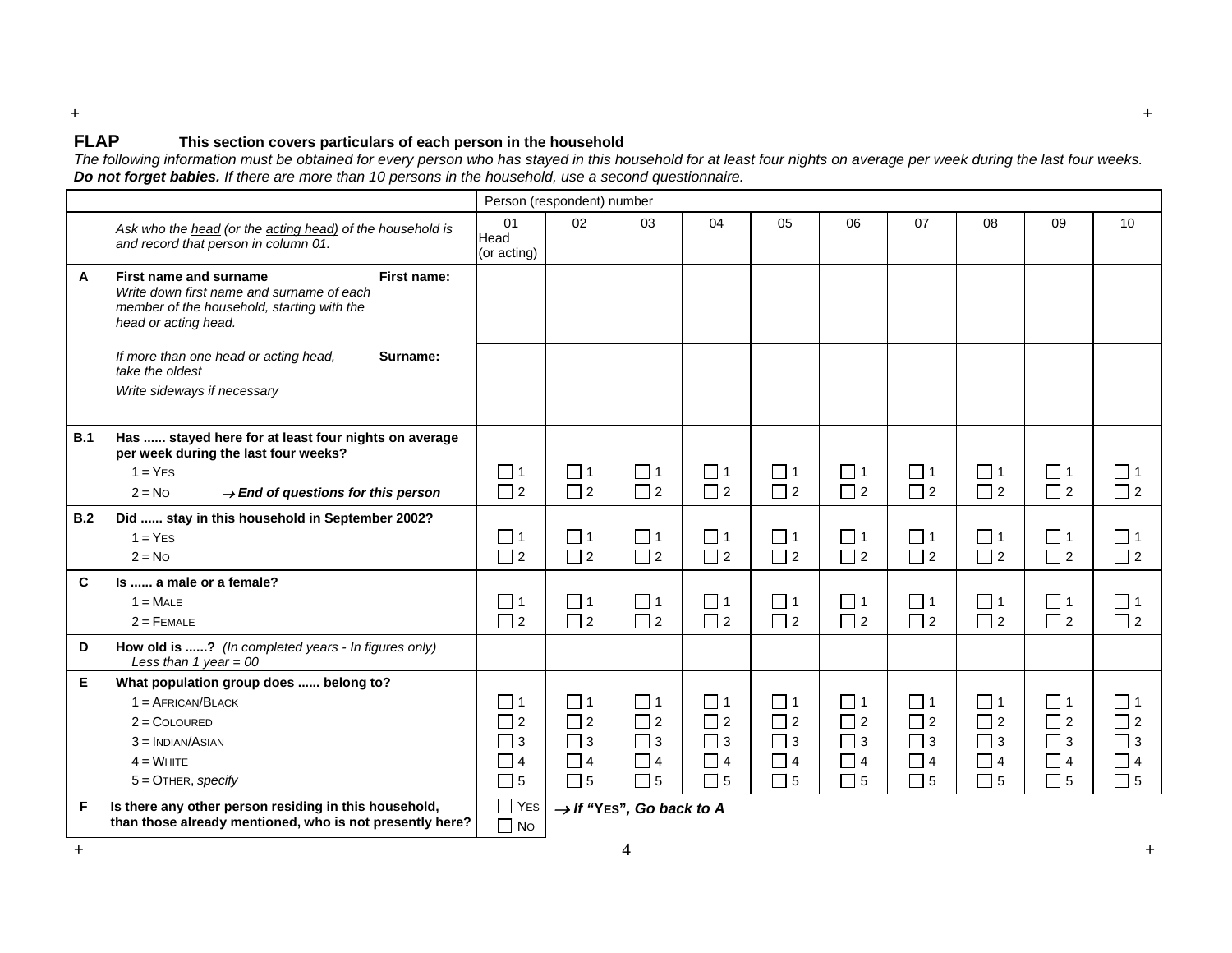**+**

**Questionnaire id**  $\begin{vmatrix} 1 & 1 \\ 1 & 1 \end{vmatrix}$  +

#### **SECTION 1 This section covers particulars of each person in the household**

|       |                                                                                                                                                                                                                                                                                                                                                                                                    | 01                                                                                                                                            | 02                                                                                                                                                       | 03                                                                                                                                                  | 04                                                                                                                                                             | 05                                                                                                                                                       | 06                                                                                                                                                       | 07                                                                                                                                                             | 08                                                                                                                                                       | 09                                                                                                                                                       | 10                                                                                                                                                |
|-------|----------------------------------------------------------------------------------------------------------------------------------------------------------------------------------------------------------------------------------------------------------------------------------------------------------------------------------------------------------------------------------------------------|-----------------------------------------------------------------------------------------------------------------------------------------------|----------------------------------------------------------------------------------------------------------------------------------------------------------|-----------------------------------------------------------------------------------------------------------------------------------------------------|----------------------------------------------------------------------------------------------------------------------------------------------------------------|----------------------------------------------------------------------------------------------------------------------------------------------------------|----------------------------------------------------------------------------------------------------------------------------------------------------------|----------------------------------------------------------------------------------------------------------------------------------------------------------------|----------------------------------------------------------------------------------------------------------------------------------------------------------|----------------------------------------------------------------------------------------------------------------------------------------------------------|---------------------------------------------------------------------------------------------------------------------------------------------------|
| 1.1.a | What is 's present marital status?<br>1 = MARRIED OR LIVING TOGETHER AS HUSBAND AND WIFE<br>$2 =$ Widow/Widower<br>$3 = Div$ OR SEPARATED $\overline{\phantom{a}}$<br>$\rightarrow$ Go to Q 1.2<br>$4 =$ NEVER MARRIED                                                                                                                                                                             | $\Box$ 1<br>$\Box$ 2<br>$\Box$ 3<br>$\Box$ 4                                                                                                  | $\Box$ 1<br>$\Box$ 2<br>$\Box$ 3<br>$\Box$ 4                                                                                                             | $\Box$ 1<br>$\Box$ 2<br>$\Box$ 3<br>$\Box$ 4                                                                                                        | $\Box$ 1<br>$\Box$ 2<br>$\Box$ 3<br>$\Box$ 4                                                                                                                   | $\Box$ 1<br>$\Box$ 2<br>$\Box$ 3<br>$\Box$ 4                                                                                                             | $\Box$ 1<br>$\Box$ 2<br>$\Box$ 3<br>$\Box$ 4                                                                                                             | $\Box$ 1<br>$\Box$ 2<br>$\sqsupset$ 3<br>$\Box$ 4                                                                                                              | $\Box$ 1<br>$\Box$ 2<br>$\Box$ 3<br>$\Box$ 4                                                                                                             | $\Box$ 1<br>$\Box$ 2<br>$\Box$ 3<br>$\Box$ 4                                                                                                             | □ 1<br>$\sqsupset$ 2<br>$\sqsupset$ 3<br>$\Box$ 4                                                                                                 |
| 1.1.b | Does 's spouse/partner live in this household?<br>$1 = YES$<br>$2 = No$<br>$\rightarrow$ Go to Q 1.2                                                                                                                                                                                                                                                                                               | $\Box$ 1<br>$\Box$ 2                                                                                                                          | $\Box$ 1<br>$\Box$ 2                                                                                                                                     | $\Box$ 1<br>$\Box$ 2                                                                                                                                | $\Box$ 1<br>$\Box$ 2                                                                                                                                           | $\Box$ 1<br>$\Box$ 2                                                                                                                                     | $\Box$ 1<br>$\Box$ 2                                                                                                                                     | $\Box$ 1<br>$\Box$ 2                                                                                                                                           | $\Box$ 1<br>$\Box$ 2                                                                                                                                     | $\Box$ 1<br>$\Box$ 2                                                                                                                                     | $\overline{\phantom{1}}$ 1<br>$\Box$ 2                                                                                                            |
| 1.1.c | If $1.1.b = 1$<br>Which person is the spouse/partner of ?<br>Give person number                                                                                                                                                                                                                                                                                                                    |                                                                                                                                               |                                                                                                                                                          |                                                                                                                                                     |                                                                                                                                                                |                                                                                                                                                          |                                                                                                                                                          |                                                                                                                                                                |                                                                                                                                                          |                                                                                                                                                          |                                                                                                                                                   |
| 1.2   | Which language does  speak most often at home?<br>$01 = AFRIKAANS$<br>$02$ = ENGLISH<br>03 = ISINDEBELE/SOUTH NDEBELE/NORTH NDEBELE<br>$04 =$ ISIXHOSA/XHOSA<br>$05 =$ Isizulu/Zulu<br>$06 =$ SEPEDI/NORTHERN SOTHO<br>07 = SESOTHO/SOUTHERN SOTHO/SOTHO<br>$08 =$ SETSWANA/TSWANA<br>$09 =$ SISWATI/SWAZI<br>$10 = T$ SHIVENDA/VENDA<br>$11 = XITSONGA/TSONGA$<br>$12 =$ OTHER, specify in column | $\Box$ 01<br>$\Box$ 02<br>$\Box$ 03<br>$\Box$ 04<br>$\Box$ 05<br>$\Box$ 06<br>$\Box$ 07<br>$\Box$ 08<br>$\Box$ 09<br>10<br>11<br>$\Box$<br>12 | $\Box$ 01<br>$\Box$ 02<br>$\Box$ 03<br>$\Box$ 04<br>$\Box$ 05<br>$\Box$ 06<br>$\Box$ 07<br>$\Box$ 08<br>$\Box$ 09<br>$\Box$ 10<br>$\Box$ 11<br>$\Box$ 12 | $\Box$ 01<br>$\Box$ 02<br>□ 03<br>$\Box$ 04<br>$\Box$ 05<br>$\Box$ 06<br>$\Box$ 07<br>$\Box$ 08<br>$\Box$ 09<br>$\Box$ 10<br>$\Box$ 11<br>$\Box$ 12 | $\Box$ 01<br>$\Box$ 02<br>$\Box$ 03<br>$\Box$ 04<br>$\Box$ 05<br>$\Box$ 06<br>$\Box$ 07<br>$\Box$ 08<br>$\Box$ 09<br>$\Box$<br>10<br>$\Box$<br>11<br>$\Box$ 12 | $\Box$ 01<br>$\Box$ 02<br>$\Box$ 03<br>$\Box$ 04<br>$\Box$ 05<br>$\Box$ 06<br>$\Box$ 07<br>$\Box$ 08<br>$\Box$ 09<br>$\Box$ 10<br>$\Box$ 11<br>$\Box$ 12 | $\Box$ 01<br>$\Box$ 02<br>$\Box$ 03<br>$\Box$ 04<br>$\Box$ 05<br>$\Box$ 06<br>$\Box$ 07<br>$\Box$ 08<br>$\Box$ 09<br>$\Box$ 10<br>$\Box$ 11<br>$\Box$ 12 | $\Box$ 01<br>$\Box$ 02<br>$\Box$ 03<br>$\Box$ 04<br>$\Box$ 05<br>$\Box$ 06<br>$\Box$ 07<br>$\Box$ 08<br>$\Box$ 09<br>$\Box$<br>10<br>$\Box$<br>11<br>$\Box$ 12 | $\Box$ 01<br>$\Box$ 02<br>$\Box$ 03<br>$\Box$ 04<br>$\Box$ 05<br>$\Box$ 06<br>$\Box$ 07<br>$\Box$ 08<br>$\Box$ 09<br>$\Box$ 10<br>$\Box$ 11<br>$\Box$ 12 | $\Box$ 01<br>$\Box$ 02<br>$\Box$ 03<br>$\Box$ 04<br>$\Box$ 05<br>$\Box$ 06<br>$\Box$ 07<br>$\Box$ 08<br>$\Box$ 09<br>$\Box$ 10<br>$\Box$ 11<br>$\Box$ 12 | $\Box$ 01<br>$\Box$ 02<br>$\Box$ 03<br>$\Box$ 04<br>$\Box$ 05<br>$\Box$ 06<br>$\Box$ 07<br>$\Box$ 08<br>$\Box$ 09<br>$\Box$ 10<br>11<br>$\Box$ 12 |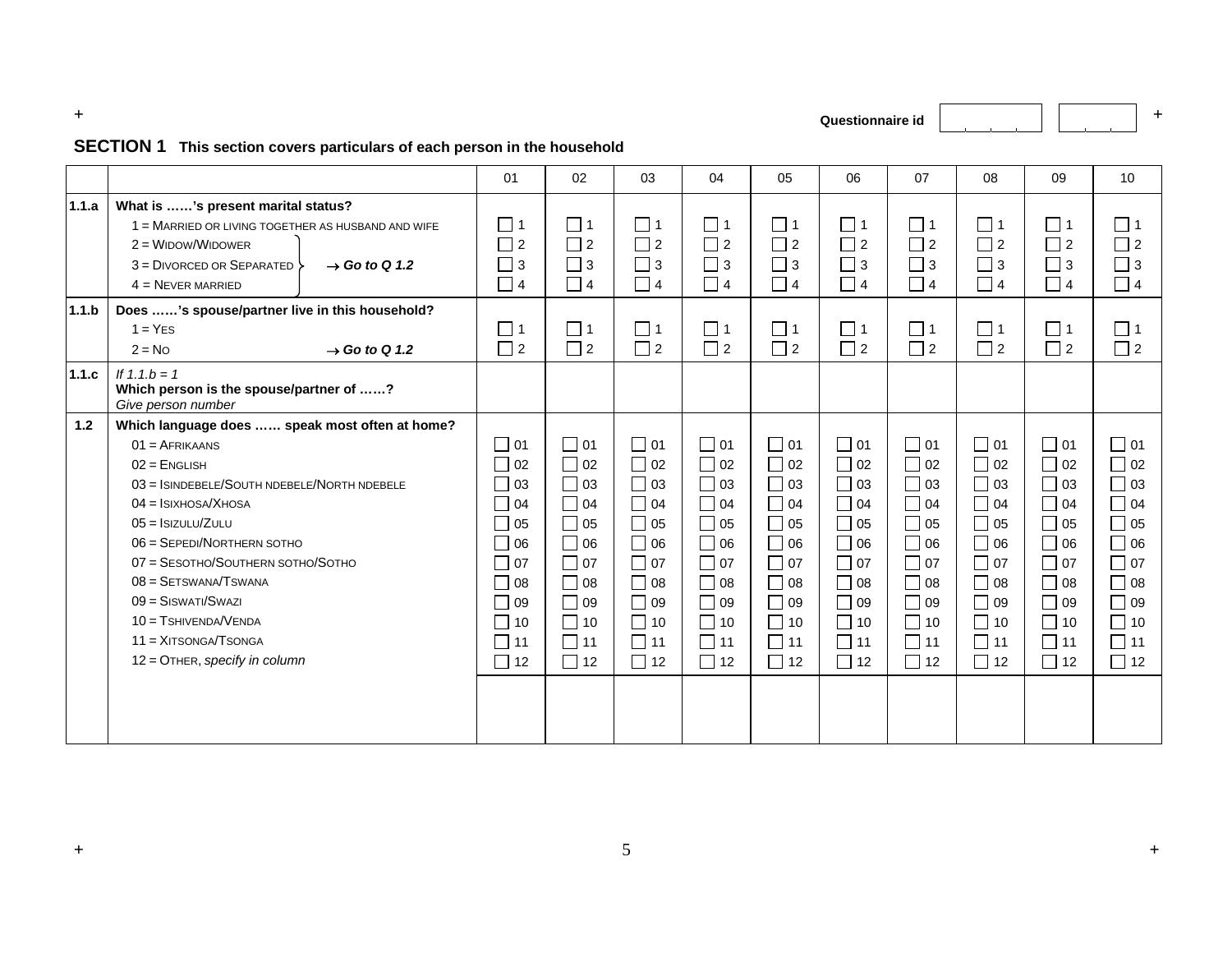|       |                                                                                                        | 01        | 02        | 03        | 04        | 05        | 06        | 07        | 08        | 09        | 10        |
|-------|--------------------------------------------------------------------------------------------------------|-----------|-----------|-----------|-----------|-----------|-----------|-----------|-----------|-----------|-----------|
| 1.3.a | What is the highest level of education that  has<br>completed?                                         |           |           |           |           |           |           |           |           |           |           |
|       | $00 = No$ SCHOOLING                                                                                    | $\Box$ 00 | $\Box$ 00 | $\Box$ 00 | $\Box$ 00 | $\Box$ 00 | $\Box$ 00 | $\Box$ 00 | $\Box$ 00 | $\Box$ 00 | $\Box$ 00 |
|       | $01 =$ GRADE R/0                                                                                       | $\Box$ 01 | $\Box$ 01 | $\Box$ 01 | $\Box$ 01 | $\Box$ 01 | $\Box$ 01 | $\Box$ 01 | $\Box$ 01 | $\Box$ 01 | $\Box$ 01 |
|       | $02 =$ SUB A/GRADE 1                                                                                   | $\Box$ 02 | $\Box$ 02 | $\Box$ 02 | $\Box$ 02 | $\Box$ 02 | $\Box$ 02 | $\Box$ 02 | $\Box$ 02 | $\Box$ 02 | $\Box$ 02 |
|       | $03 = SUB B/GRAPH2$                                                                                    | $\Box$ 03 | $\Box$ 03 | $\Box$ 03 | $\Box$ 03 | $\Box$ 03 | $\Box$ 03 | $\Box$ 03 | $\Box$ 03 | $\Box$ 03 | $\Box$ 03 |
|       | 04 = GRADE 3/STANDARD 1                                                                                | $\Box$ 04 | $\Box$ 04 | $\Box$ 04 | $\Box$ 04 | $\Box$ 04 | $\Box$ 04 | $\Box$ 04 | $\Box$ 04 | $\Box$ 04 | $\Box$ 04 |
|       | 05 = GRADE 4/STANDARD 2                                                                                | $\Box$ 05 | $\Box$ 05 | $\Box$ 05 | $\Box$ 05 | $\Box$ 05 | $\Box$ 05 | $\Box$ 05 | $\Box$ 05 | $\Box$ 05 | $\Box$ 05 |
|       | 06 = GRADE 5/STANDARD 3                                                                                | $\Box$ 06 | $\Box$ 06 | $\Box$ 06 | $\Box$ 06 | $\Box$ 06 | $\Box$ 06 | $\Box$ 06 | $\Box$ 06 | $\Box$ 06 | $\Box$ 06 |
|       | $07 =$ GRADE 6/STANDARD 4                                                                              | $\Box$ 07 | $\Box$ 07 | $\Box$ 07 | $\Box$ 07 | $\Box$ 07 | $\Box$ 07 | $\Box$ 07 | $\Box$ 07 | $\Box$ 07 | $\Box$ 07 |
|       | $08 =$ GRADE $7/$ STANDARD 5                                                                           | $\Box$ 08 | $\Box$ 08 | $\Box$ 08 | $\Box$ 08 | $\Box$ 08 | $\Box$ 08 | $\Box$ 08 | $\Box$ 08 | $\Box$ 08 | $\Box$ 08 |
|       | 09 = GRADE 8/STANDARD 6/FORM 1                                                                         | $\Box$ 09 | $\Box$ 09 | $\Box$ 09 | $\Box$ 09 | $\Box$ 09 | $\Box$ 09 | $\Box$ 09 | $\Box$ 09 | $\Box$ 09 | $\Box$ 09 |
|       | 10 = GRADE 9/STANDARD 7/FORM 2                                                                         | $\Box$ 10 | $\Box$ 10 | $\Box$ 10 | $\Box$ 10 | $\Box$ 10 | $\Box$ 10 | $\Box$ 10 | $\Box$ 10 | $\Box$ 10 | $\Box$ 10 |
|       | 11 = GRADE 10/STANDARD 8/FORM 3                                                                        | $\Box$ 11 | $\Box$ 11 | $\Box$ 11 | $\Box$ 11 | $\Box$ 11 | $\Box$ 11 | $\Box$ 11 | $\Box$ 11 | $\Box$ 11 | $\Box$ 11 |
|       | 12 = GRADE 11/STANDARD 9/FORM 4                                                                        | $\Box$ 12 | $\Box$ 12 | $\Box$ 12 | $\Box$ 12 | $\Box$ 12 | $\Box$ 12 | $\Box$ 12 | $\Box$ 12 | $\Box$ 12 | $\Box$ 12 |
|       | 13 = GRADE 12/STANDARD 10/FORM 5/MATRIC                                                                | $\Box$ 13 | $\Box$ 13 | $\Box$ 13 | $\Box$ 13 | $\Box$ 13 | $\Box$ 13 | $\Box$ 13 | $\Box$ 13 | $\Box$ 13 | $\Box$ 13 |
|       | $14 = NTCI$                                                                                            | $\Box$ 14 | $\Box$ 14 | $\Box$ 14 | $\Box$ 14 | $\Box$ 14 | $\Box$ 14 | $\Box$ 14 | $\Box$ 14 | $\Box$ 14 | $\Box$ 14 |
|       | $15 = NTC$ II                                                                                          | $\Box$ 15 | $\Box$ 15 | $\Box$ 15 | $\Box$ 15 | $\Box$ 15 | $\Box$ 15 | $\Box$ 15 | $\Box$ 15 | $\Box$ 15 | $\Box$ 15 |
|       | $16 = NTC$ III                                                                                         | $\Box$ 16 | $\Box$ 16 | $\Box$ 16 | $\Box$ 16 | $\Box$ 16 | $\Box$ 16 | $\Box$ 16 | $\Box$ 16 | $\Box$ 16 | $\Box$ 16 |
|       | 17 = DIPLOMA/CERTIFICATE WITH LESS THAN GRADE 12/STD 10                                                | $\Box$ 17 | $\Box$ 17 | $\Box$ 17 | $\Box$ 17 | $\Box$ 17 | $\Box$ 17 | $\Box$ 17 | $\Box$ 17 | $\Box$ 17 | $\Box$ 17 |
|       | 18 = DIPLOMA/CERTIFICATE WITH GRADE 12/STD 10                                                          | $\Box$ 18 | $\Box$ 18 | $\Box$ 18 | $\Box$ 18 | $\Box$ 18 | $\Box$ 18 | $\Box$ 18 | $\Box$ 18 | $\Box$ 18 | $\Box$ 18 |
|       | $19 =$ DEGREE                                                                                          | $\Box$ 19 | $\Box$ 19 | $\Box$ 19 | $\Box$ 19 | $\Box$ 19 | $\Box$ 19 | $\Box$ 19 | $\Box$ 19 | $\Box$ 19 | $\Box$ 19 |
|       | 20 = POSTGRADUATE DEGREE OR DIPLOMA                                                                    | $\Box$ 20 | $\Box$ 20 | $\Box$ 20 | $\Box$ 20 | $\Box$ 20 | $\Box$ 20 | $\Box$ 20 | $\Box$ 20 | $\Box$ 20 | $\Box$ 20 |
|       | 21 = OTHER, specify in column                                                                          | $\Box$ 21 | $\Box$ 21 | $\Box$ 21 | $\Box$ 21 | $\Box$ 21 | $\Box$ 21 | $\Box$ 21 | $\Box$ 21 | $\Box$ 21 | $\Box$ 21 |
|       | $22 =$ DON'T KNOW                                                                                      | $\Box$ 22 | $\Box$ 22 | $\Box$ 22 | $\Box$ 22 | $\Box$ 22 | $\Box$ 22 | $\Box$ 22 | $\Box$ 22 | $\Box$ 22 | $\Box$ 22 |
|       | Diplomas or certificates should be of at least six<br>months study duration full time (or equivalent). |           |           |           |           |           |           |           |           |           |           |
|       | If code 17-20 $\rightarrow$ Go to Q 1.3.b,                                                             |           |           |           |           |           |           |           |           |           |           |
|       | If other code $\rightarrow$ Go to Q 1.4                                                                |           |           |           |           |           |           |           |           |           |           |

**+ +**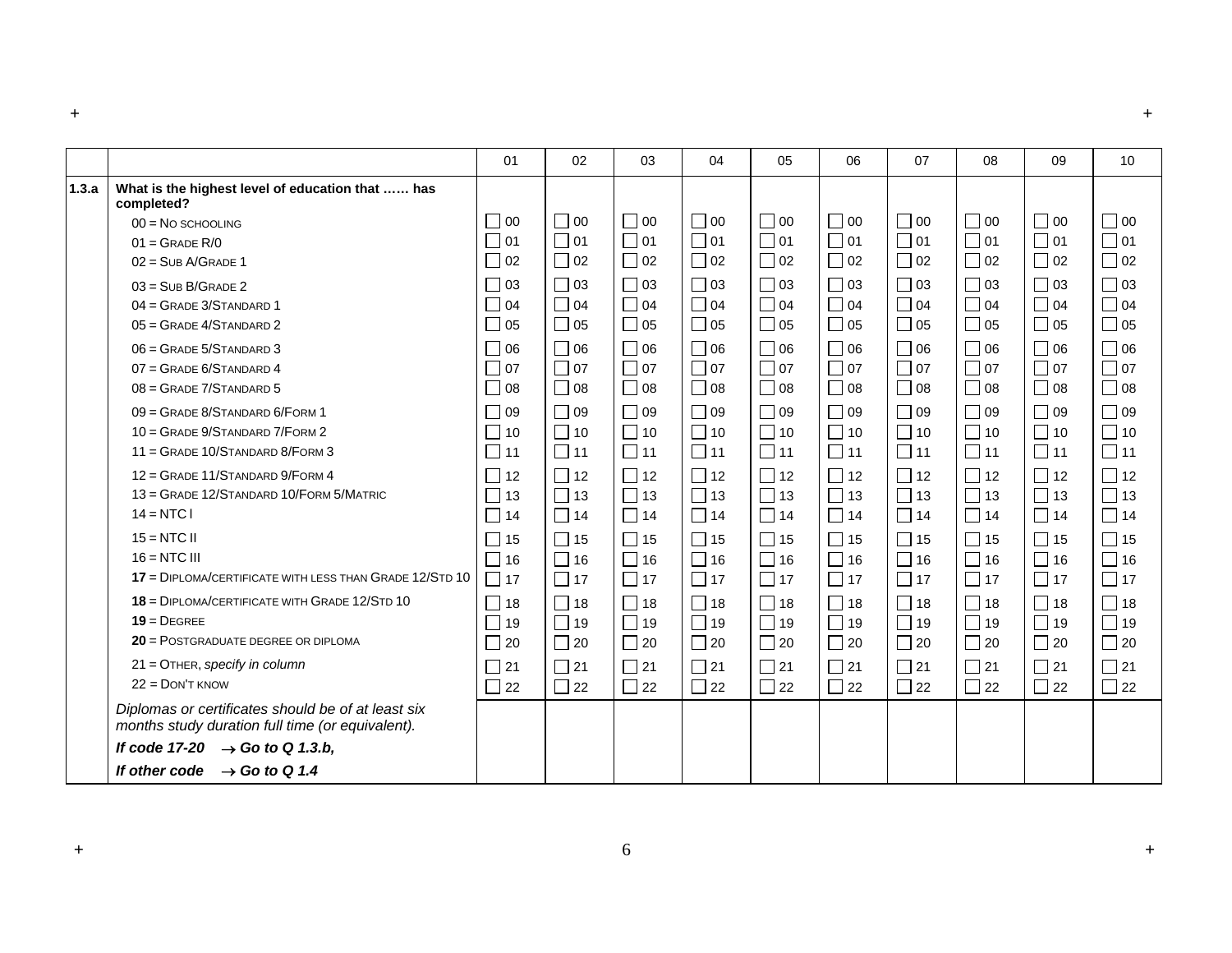| $\pm$ |                                                                                                                                                                                                                                                                                                                                                                                                       |                                                                                                                                                                                                                                                                                                                                        |                                                                                                                                                                        |                                                                                                                                                           |                                                                                                                                                                                  |                                                                                                                                                                 |                                                                                                                                                                       | Questionnaire id                                                                                                                           |                                                                                                                                                                          |                                                                                                                                                                 |                                                                                                                                                                       | $+$                                                                                                                                     |
|-------|-------------------------------------------------------------------------------------------------------------------------------------------------------------------------------------------------------------------------------------------------------------------------------------------------------------------------------------------------------------------------------------------------------|----------------------------------------------------------------------------------------------------------------------------------------------------------------------------------------------------------------------------------------------------------------------------------------------------------------------------------------|------------------------------------------------------------------------------------------------------------------------------------------------------------------------|-----------------------------------------------------------------------------------------------------------------------------------------------------------|----------------------------------------------------------------------------------------------------------------------------------------------------------------------------------|-----------------------------------------------------------------------------------------------------------------------------------------------------------------|-----------------------------------------------------------------------------------------------------------------------------------------------------------------------|--------------------------------------------------------------------------------------------------------------------------------------------|--------------------------------------------------------------------------------------------------------------------------------------------------------------------------|-----------------------------------------------------------------------------------------------------------------------------------------------------------------|-----------------------------------------------------------------------------------------------------------------------------------------------------------------------|-----------------------------------------------------------------------------------------------------------------------------------------|
|       |                                                                                                                                                                                                                                                                                                                                                                                                       |                                                                                                                                                                                                                                                                                                                                        | 01                                                                                                                                                                     | 02                                                                                                                                                        | 03                                                                                                                                                                               | 04                                                                                                                                                              | 05                                                                                                                                                                    | 06                                                                                                                                         | 07                                                                                                                                                                       | 08                                                                                                                                                              | 09                                                                                                                                                                    | 10                                                                                                                                      |
| 1.3.b | certificate or degree?<br>01 = Communication studies and language<br>$02$ = Education, training and development<br>$04$ = Human and social studies<br>05 = Law, military science and security<br>06 = Health sciences and social services<br>07 = Agriculture and nature conservation<br>$08$ = Culture and arts<br>$11 =$ Services<br>$12$ = Physical planning and construction<br>$13 =$ DON'T KNOW | If diploma, certificate or degree (code 17 - 20 in Q 1.3.a):<br>In what area of study was the highest diploma,<br>Show prompt card 1 - read out categories if necessary<br>03 = Manufacturing, engineering and technology<br>09 = Business, commerce and management studies<br>10 = Physical, mathematical, computer and life sciences | $\Box$ 01<br>$\Box$ 02<br>$\Box$ 03<br>$\Box$ 04<br>$\Box$ 05<br>$\Box$ 06<br>$\Box$ 07<br>$\Box$ 08<br>$\Box$ 09<br>$\Box$ 10<br>$\Box$<br>11<br>П<br>12<br>$\Box$ 13 | □ 01<br>$\Box$ 02<br>$\Box$ 03<br>$\Box$ 04<br>$\Box$ 05<br>$\Box$ 06<br>$\Box$ 07<br>$\Box$ 08<br>09<br>$\Box$ 10<br>$\Box$ 11<br>$\Box$ 12<br>$\Box$ 13 | $\square$ 01<br>$\Box$ 02<br>$\Box$ 03<br>$\Box$ 04<br>$\Box$ 05<br>$\bigcap$ 06<br>$\Box$ 07<br>$\Box$ 08<br>$\Box$ 09<br>$\Box$ 10<br>$\Box$ 11<br>$\sqsupset$ 12<br>$\Box$ 13 | $\Box$ 01<br>$\Box$ 02<br>$\Box$ 03<br>$\Box$ 04<br>$\Box$ 05<br>□ 06<br>$\Box$ 07<br>$\Box$ 08<br>$\Box$ 09<br>П<br>10<br>$\square$ 11<br>П<br>12<br>$\Box$ 13 | $\Box$ 01<br>$\Box$ 02<br>$\Box$ 03<br>$\Box$ 04<br>$\Box$ 05<br>$\Box$ 06<br>$\Box$ 07<br>$\Box$ 08<br>$\Box$ 09<br>$\Box$ 10<br>$\Box$ 11<br>$\Box$ 12<br>$\Box$ 13 | $\Box$ 01<br>$\Box$ 02<br>$\Box$ 03<br>$\Box$ 04<br>05<br>06<br>$\Box$ 07<br>08<br>09<br>$\Box$ 10<br>$\Box$<br>11<br>П<br>12<br>$\Box$ 13 | $\Box$ 01<br>$\Box$ 02<br>$\Box$ 03<br>$\Box$ 04<br>$\Box$ 05<br>$\Box$ 06<br>$\Box$ 07<br>$\Box$ 08<br>$\Box$<br>09<br>$\Box$ 10<br>$\Box$ 11<br>$\Box$ 12<br>$\Box$ 13 | 101<br>$\Box$ 02<br>$\Box$ 03<br>$\Box$ 04<br>$\Box$ 05<br>$\Box$ 06<br>$\Box$ 07<br>$\Box$ 08<br>$\Box$ 09<br>$\Box$ 10<br>$\Box$ 11<br>$\Box$ 12<br>$\Box$ 13 | $\Box$ 01<br>$\Box$ 02<br>$\Box$ 03<br>$\Box$ 04<br>$\Box$ 05<br>$\Box$ 06<br>$\Box$ 07<br>$\Box$ 08<br>$\Box$ 09<br>$\Box$ 10<br>$\Box$ 11<br>$\Box$ 12<br>$\Box$ 13 | $\Box$ 01<br>$\Box$ 02<br>03<br>$\bigcap$ 04<br>٦<br>  05<br>06<br>  07<br>  08<br>09<br>$\Box$ 10<br>$\Box$ 11<br>┑<br>12<br>$\Box$ 13 |
|       |                                                                                                                                                                                                                                                                                                                                                                                                       |                                                                                                                                                                                                                                                                                                                                        |                                                                                                                                                                        |                                                                                                                                                           |                                                                                                                                                                                  |                                                                                                                                                                 |                                                                                                                                                                       |                                                                                                                                            |                                                                                                                                                                          |                                                                                                                                                                 |                                                                                                                                                                       |                                                                                                                                         |
|       | Ask for all                                                                                                                                                                                                                                                                                                                                                                                           |                                                                                                                                                                                                                                                                                                                                        |                                                                                                                                                                        |                                                                                                                                                           |                                                                                                                                                                                  |                                                                                                                                                                 |                                                                                                                                                                       |                                                                                                                                            |                                                                                                                                                                          |                                                                                                                                                                 |                                                                                                                                                                       |                                                                                                                                         |
| 1.4   | welding, child minding?<br>$1 = YES$<br>$2 = No$<br>$3 =$ DON'T KNOW                                                                                                                                                                                                                                                                                                                                  | Has  been trained in skills that can be used for<br>work, e.g. book-keeping, security guard training,<br>$\rightarrow$ Go to Q 1.7.a                                                                                                                                                                                                   | $\Box$ 1<br>$\Box$ 2<br>$\Box$ 3                                                                                                                                       | $\Box$ 1<br>$\Box$ 2<br>$\Box$ 3                                                                                                                          | $\Box$ 1<br>$\Box$ 2<br>$\Box$ 3                                                                                                                                                 | $\Box$ 1<br>$\Box$ 2<br>$\Box$ 3                                                                                                                                | $\Box$ 1<br>$\Box$ 2<br>$\Box$ 3                                                                                                                                      | $\Box$ 1<br>$\Box$ 2<br>$\Box$ 3                                                                                                           | $\Box$ 1<br>$\Box$ 2<br>$\Box$ 3                                                                                                                                         | ∐ 1<br>$\Box$ 2<br>$\Box$ 3                                                                                                                                     | $\Box$ 1<br>$\prod$ <sub>2</sub><br>$\Box$ 3                                                                                                                          | l 11<br>$\Box$ 2<br>$\Box$ 3                                                                                                            |
| 1.5   |                                                                                                                                                                                                                                                                                                                                                                                                       | The last time  received this type of training, how                                                                                                                                                                                                                                                                                     |                                                                                                                                                                        |                                                                                                                                                           |                                                                                                                                                                                  |                                                                                                                                                                 |                                                                                                                                                                       |                                                                                                                                            |                                                                                                                                                                          |                                                                                                                                                                 |                                                                                                                                                                       |                                                                                                                                         |
|       | long did it last?<br>$1 =$ LESS THAN A WEEK<br>$2 = 1$ WEEK<br>3 = MORE THAN 1 WEEK - LESS THAN 2 WEEKS                                                                                                                                                                                                                                                                                               |                                                                                                                                                                                                                                                                                                                                        | $\perp$<br>$\Box$ 2<br>3                                                                                                                                               | 1<br>$\Box$ 2<br>3                                                                                                                                        | $\Box$ 1<br>$\Box$ 2<br>3                                                                                                                                                        | $\perp$<br>$\Box$ 2<br>3                                                                                                                                        | $ $   1<br>$\Box$ 2<br>$\Box$ 3                                                                                                                                       | $\Box$ 1<br>$\overline{\phantom{a}}$ 2<br>┓<br>3                                                                                           | $\Box$ 1<br>$\Box$ 2<br>l 3                                                                                                                                              | $\overline{\phantom{0}}$ 1<br>$\Box$ 2<br>3                                                                                                                     | $\Box$ 1<br>$\Box$ 2<br>$\Box$ 3                                                                                                                                      | $\overline{\phantom{0}}$ 1<br>$\Box$ 2<br>3                                                                                             |

 <sup>=</sup> 2 WEEKS - LESS THAN A MONTH <sup>=</sup> 1 MONTH - LESS THAN 2 MONTHS<sup>=</sup> 2 MONTHS - LESS THAN 6 MONTHS

 <sup>=</sup> 6 MONTHS OR MORE <sup>=</sup> DON'T KNOW

**+ +** $7\,$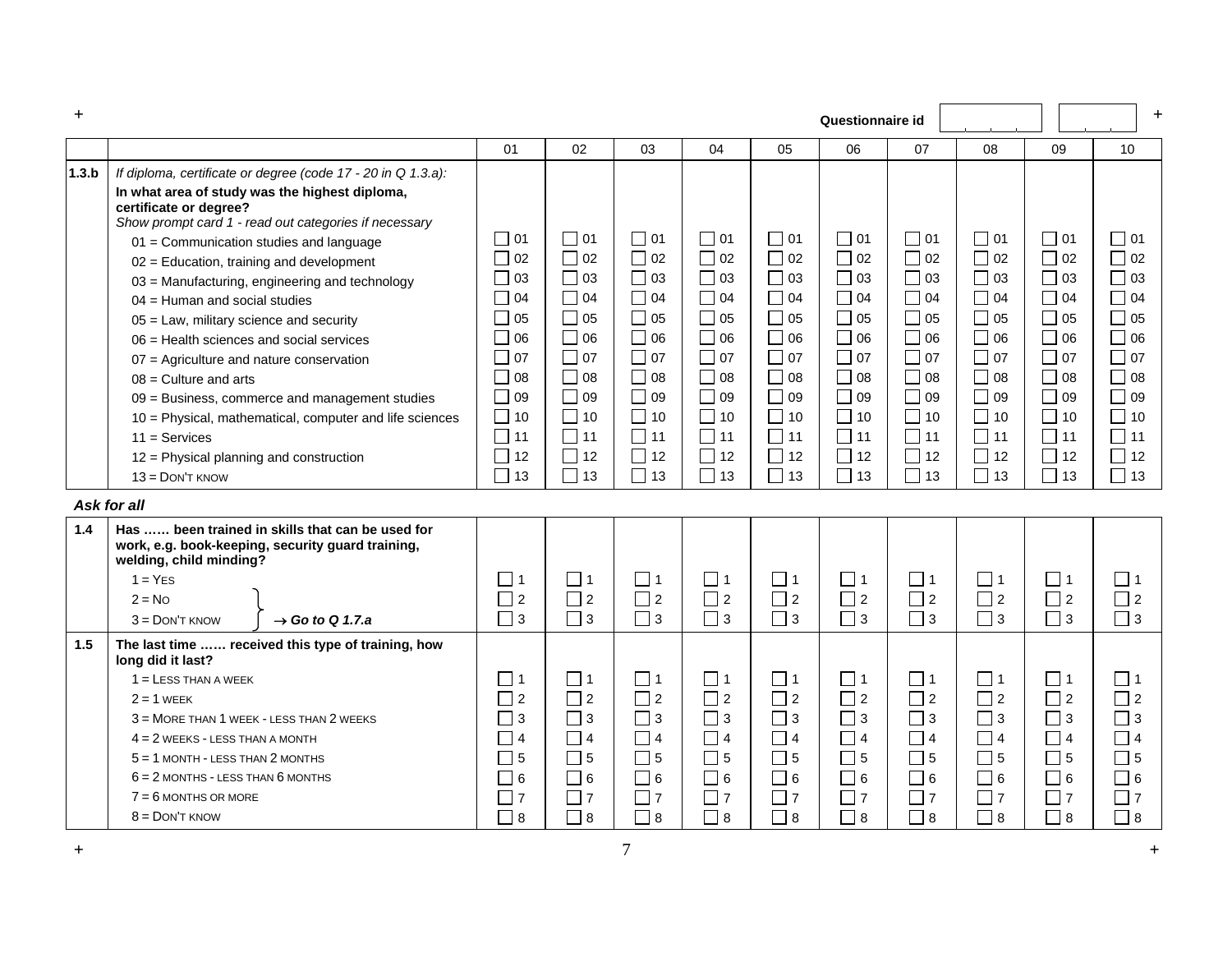|       |                                                                                                                                                                                                                                                                                                                                                                                                                                                                                                                                                                                                                                                                                       |                                                                                                                                                                                         |                                                                                                                                                                       |                                                                                                                                                                 |                                                                                                                                                                      |                                                                                                                                                                       |                                                                                                                                                                       |                                                                                                                                                                                           |                                                                                                                                                                             |                                                                                                                                                                       | $\pm$                                                                                                                                                                 |
|-------|---------------------------------------------------------------------------------------------------------------------------------------------------------------------------------------------------------------------------------------------------------------------------------------------------------------------------------------------------------------------------------------------------------------------------------------------------------------------------------------------------------------------------------------------------------------------------------------------------------------------------------------------------------------------------------------|-----------------------------------------------------------------------------------------------------------------------------------------------------------------------------------------|-----------------------------------------------------------------------------------------------------------------------------------------------------------------------|-----------------------------------------------------------------------------------------------------------------------------------------------------------------|----------------------------------------------------------------------------------------------------------------------------------------------------------------------|-----------------------------------------------------------------------------------------------------------------------------------------------------------------------|-----------------------------------------------------------------------------------------------------------------------------------------------------------------------|-------------------------------------------------------------------------------------------------------------------------------------------------------------------------------------------|-----------------------------------------------------------------------------------------------------------------------------------------------------------------------------|-----------------------------------------------------------------------------------------------------------------------------------------------------------------------|-----------------------------------------------------------------------------------------------------------------------------------------------------------------------|
|       |                                                                                                                                                                                                                                                                                                                                                                                                                                                                                                                                                                                                                                                                                       | 01                                                                                                                                                                                      | 02                                                                                                                                                                    | 03                                                                                                                                                              | 04                                                                                                                                                                   | 05                                                                                                                                                                    | 06                                                                                                                                                                    | 07                                                                                                                                                                                        | 08                                                                                                                                                                          | 09                                                                                                                                                                    | 10                                                                                                                                                                    |
| 1.6   | In what field was the training the last time  received<br>this type of training?<br>Show prompt card 1 - read out categories if necessary<br>01 = Communication studies and language<br>02 = Education, training and development<br>03 = Manufacturing, engineering and technology<br>$04$ = Human and social studies<br>05 = Law, military science and security<br>06 = Health sciences and social services<br>07 = Agriculture and nature conservation<br>$08$ = Culture and arts<br>09 = Business, commerce and management studies<br>10 = Physical, mathematical, computer and life sciences<br>$11 =$ Services<br>$12$ = Physical planning and construction<br>$13 =$ DON'T KNOW | $\Box$ 01<br>$\Box$ 02<br>$\Box$ 03<br>$\Box$ 04<br>$\bigcap$ 05<br>$\bigcap$ 06<br>$\Box$ 07<br>$\Box$ 08<br>$\Box$ 09<br>П<br>10<br>$\overline{\phantom{a}}$<br>11<br>12<br>$\Box$ 13 | $\Box$ 01<br>$\Box$ 02<br>$\Box$ 03<br>$\Box$ 04<br>$\Box$ 05<br>$\Box$ 06<br>$\Box$ 07<br>$\Box$ 08<br>$\Box$ 09<br>$\Box$ 10<br>$\Box$ 11<br>$\Box$ 12<br>$\Box$ 13 | 101<br>$\Box$ 02<br>$\Box$ 03<br>$\Box$ 04<br>$\Box$ 05<br>$\Box$ 06<br>$\Box$ 07<br>$\Box$ 08<br>$\Box$ 09<br>$\Box$ 10<br>$\Box$ 11<br>$\Box$ 12<br>$\Box$ 13 | $\Box$ 01<br>$\Box$ 02<br>$\Box$ 03<br>$\Box$ 04<br>$\Box$ 05<br>$\Box$ 06<br>$\Box$ 07<br>$\Box$<br>08<br>09<br>$\Box$<br>10<br>11<br>- 1<br>$\Box$ 12<br>$\Box$ 13 | $\Box$ 01<br>$\Box$ 02<br>$\Box$ 03<br>$\Box$ 04<br>$\Box$ 05<br>$\Box$ 06<br>$\Box$ 07<br>$\Box$ 08<br>$\Box$ 09<br>$\Box$ 10<br>$\Box$ 11<br>$\Box$ 12<br>$\Box$ 13 | $\Box$ 01<br>$\Box$ 02<br>$\Box$ 03<br>$\Box$ 04<br>$\Box$ 05<br>$\Box$ 06<br>$\Box$ 07<br>$\Box$ 08<br>$\Box$ 09<br>$\Box$ 10<br>$\Box$ 11<br>$\Box$ 12<br>$\Box$ 13 | $\Box$ 01<br>$\Box$ 02<br>$\Box$ 03<br>$\Box$ 04<br>$\Box$ 05<br>$\Box$ 06<br>$\Box$ 07<br>08<br>$\Box$<br>$\overline{\phantom{a}}$<br>09<br>10<br>11<br>$\Box$<br>$\Box$ 12<br>$\Box$ 13 | $\Box$ 01<br>$\Box$ 02<br>$\Box$ 03<br>$\Box$ 04<br>$\Box$ 05<br>$\Box$ 06<br>$\Box$ 07<br>$\Box$ 08<br>$\Box$<br>09<br>$\Box$<br>10<br>$\Box$ 11<br>$\Box$ 12<br>$\Box$ 13 | $\Box$ 01<br>$\Box$ 02<br>$\Box$ 03<br>$\Box$ 04<br>$\Box$ 05<br>$\Box$ 06<br>$\Box$ 07<br>$\Box$ 08<br>$\Box$ 09<br>$\Box$ 10<br>$\Box$ 11<br>$\Box$ 12<br>$\Box$ 13 | $\Box$ 01<br>$\Box$ 02<br>$\Box$ 03<br>$\Box$ 04<br>$\Box$ 05<br>$\Box$ 06<br>$\Box$ 07<br>$\Box$ 08<br>$\Box$ 09<br>$\Box$ 10<br>$\Box$ 11<br>$\Box$ 12<br>$\Box$ 13 |
| 1.7.a | Can  read in at least one language?<br>$1 = YES$<br>$2 = No$                                                                                                                                                                                                                                                                                                                                                                                                                                                                                                                                                                                                                          | $\Box$ 1<br>$\Box$ 2                                                                                                                                                                    | $\Box$ 1<br>$\Box$ 2                                                                                                                                                  | $\Box$ 1<br>$\Box$ 2                                                                                                                                            | $\Box$ 1<br>$\Box$ 2                                                                                                                                                 | $\Box$ 1<br>$\Box$ 2                                                                                                                                                  | $\Box$ 1<br>$\Box$ 2                                                                                                                                                  | $\Box$ 1<br>$\Box$ 2                                                                                                                                                                      | $\Box$ 1<br>$\Box$ 2                                                                                                                                                        | $\Box$ 1<br>$\Box$ 2                                                                                                                                                  | $\Box$ 1<br>$\Box$ 2                                                                                                                                                  |
| 1.7.b | Can  write in at least one language?<br>$1 = YES$<br>$2 = No$                                                                                                                                                                                                                                                                                                                                                                                                                                                                                                                                                                                                                         | $\Box$ 1<br>$\Box$ 2                                                                                                                                                                    | l 11<br>$\Box$ 2                                                                                                                                                      | □ 1<br>$\Box$ 2                                                                                                                                                 | $\Box$ 1<br>$\Box$ 2                                                                                                                                                 | $\Box$ 1<br>$\Box$ 2                                                                                                                                                  | $\Box$ 1<br>$\Box$ 2                                                                                                                                                  | $\Box$ 1<br>$\Box$ 2                                                                                                                                                                      | $\Box$ 1<br>$\Box$ 2                                                                                                                                                        | $\Box$ 1<br>$\Box$ 2                                                                                                                                                  | $\Box$ 1<br>$\Box$ 2                                                                                                                                                  |
| 1.8   | Which of the following educational institutions, if any,<br>does  currently attend?<br>Include distance and correspondence education<br>$1 =$ School<br>$2 =$ University<br>$3 = Technikon$<br>$4 =$ College<br>5 = Adult basic education and training/literacy classes<br>$6$ = Other adult education classes<br>$7 =$ Other than any of the above<br>$\rightarrow$ Go to Q 1.11<br>$8 = \text{None}$                                                                                                                                                                                                                                                                                | $\Box$ 1<br>$\overline{\phantom{1}}$ 2<br>∏ 3<br>$\Box$ 4<br>$\vert$ 5<br>$\Box$ 6<br>$\Box$ 7<br>$\Box$ 8                                                                              | $\sqcup$ 1<br>$\Box$ 2<br>$\Box$ 3<br>l 4<br>$\Box$ 5<br>$\Box$ 6<br>$\Box$ 7<br>$\Box$ 8                                                                             | $\Box$ 1<br>$\Box$ 2<br>$\Box$ 3<br>$\Box$ 4<br>$\square$ 5<br>$\Box$ 6<br>$\Box$ 7<br>$\Box$ 8                                                                 | $\Box$ 1<br>$\Box$ 2<br>□ 3<br>$\Box$ 4<br>$\vert$ 5<br>$\Box$ 6<br>$\Box$ 7<br>$\Box$ 8                                                                             | $\Box$ 1<br>$\Box$ 2<br>$\Box$ 3<br>$\Box$ 4<br>$\Box$ 5<br>$\Box$ 6<br>$\Box$ 7<br>$\Box$ 8                                                                          | $\Box$ 1<br>$\Box$ 2<br>$\Box$ 3<br>$\Box$ 4<br>$\Box$ 5<br>$\Box$ 6<br>$\Box$ 7<br>$\Box$ 8                                                                          | $\Box$ 1<br>$\Box$ 2<br>∏ 3<br> 4<br>5<br>$\Box$ 6<br>□ 7<br>$\Box$ 8                                                                                                                     | $\Box$ 1<br>$\Box$ 2<br>$\Box$<br>3<br>$\Box$<br>$\overline{4}$<br>5<br>$\Box$ 6<br>$\Box$ 7<br>$\Box$ 8                                                                    | $\Box$ 1<br>$\Box$ 2<br>$\Box$ 3<br>$\Box$ 4<br>$\Box$ 5<br>$\Box$ 6<br>$\Box$ 7<br>$\Box$ 8                                                                          | $\Box$ 1<br>$\Box$ 2<br>$\Box$ 3<br>$\Box$ 4<br>$\Box$ 5<br>$\Box$ 6<br>$\Box$ 7<br>$\Box$ 8                                                                          |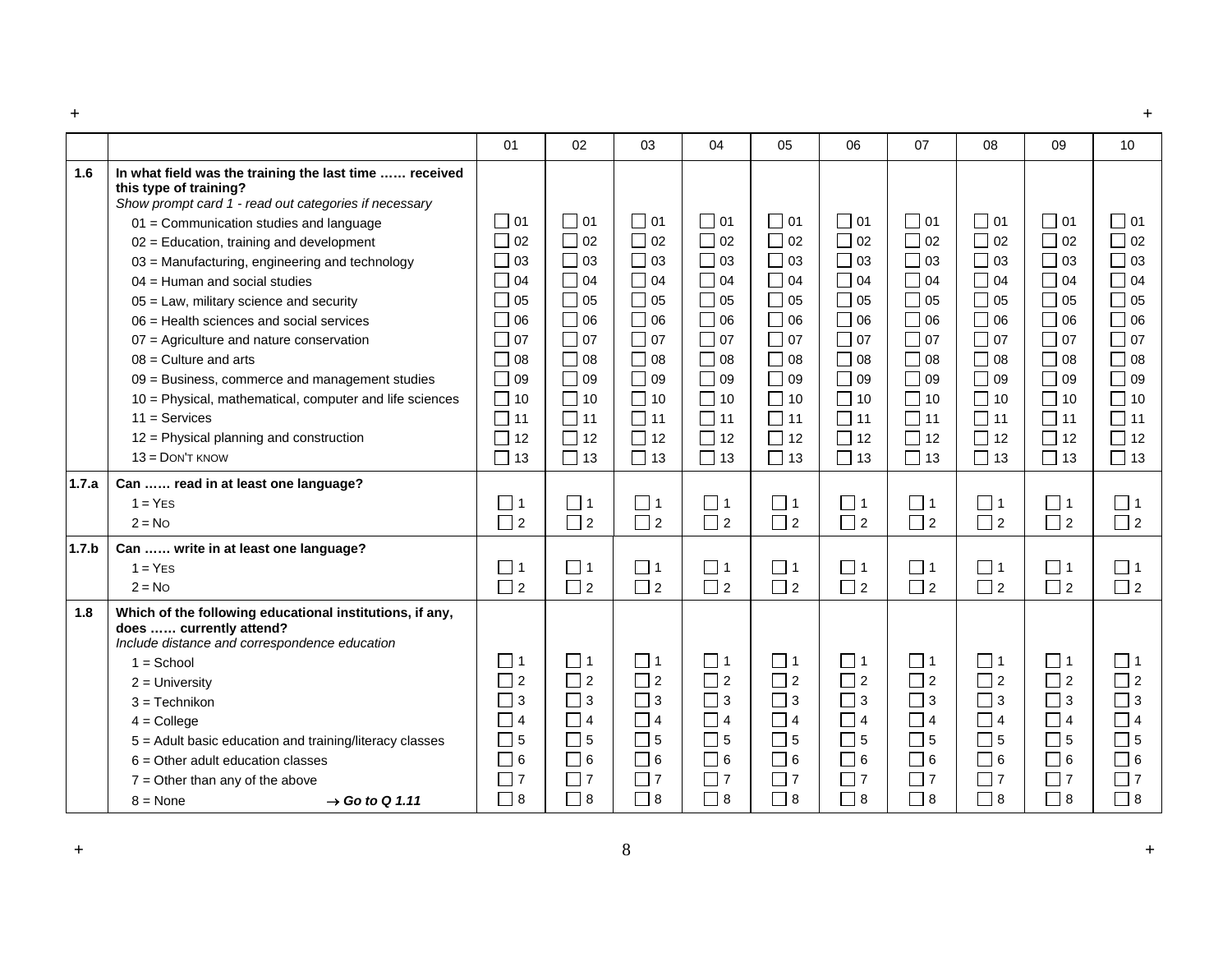| $^{+}$ |                                                                                                                                                                |                    |                                      |                      |                      |                       | Questionnaire id     |                         |                      |                       | $\ddot{}$               |
|--------|----------------------------------------------------------------------------------------------------------------------------------------------------------------|--------------------|--------------------------------------|----------------------|----------------------|-----------------------|----------------------|-------------------------|----------------------|-----------------------|-------------------------|
|        |                                                                                                                                                                | 01                 | 02                                   | 03                   | 04                   | 05                    | 06                   | 07                      | 08                   | 09                    | 10                      |
| 1.9    | Is this full time or part-time?<br>$1 =$ FULL TIME<br>$2 = PART-TIME$                                                                                          | $\Box$<br>$\Box$ 2 | $\Box$<br>$\overline{1}$<br>$\Box$ 2 | $\Box$ 1<br>$\Box$ 2 | $\Box$ 1<br>$\Box$ 2 | □ 1<br>$\Box$ 2       | $\Box$ 1<br>$\Box$ 2 | ∐ 1<br>$\Box$ 2         | $\Box$ 1<br>$\Box$ 2 | $\vert$ 1<br>$\Box$ 2 | $\square$ 1<br>$\Box$ 2 |
| 1.10   | Is  mainly studying through attending classes or<br>through distance learning?<br>$1 =$ ATTENDING CLASSES<br>$2 =$ DISTANCE LEARNING                           | _  1<br>$\Box$ 2   | $\Box$<br>$\overline{1}$<br>$\Box$ 2 | $\Box$ 1<br>$\Box$ 2 | $\Box$ 1<br>$\Box$ 2 | $\vert$ 1<br>$\Box$ 2 | $\Box$ 1<br>$\Box$ 2 | $\square$ 1<br>$\Box$ 2 | $\Box$ 1<br>$\Box$ 2 | $\vert$ 1<br>$\Box$ 2 | $\Box$ 1<br>$\Box$ 2    |
| 1.11   | In the last seven days, did  spend at least one hour<br>fetching water for home use (not for sale)?<br>$1 = YES$<br>$2 = No$<br>$\rightarrow$ Go to Q 1.13     | 囗1<br>$\square$ 2  | $\Box$ 1<br>$\Box$ 2                 | $\Box$ 1<br>$\Box$ 2 | $\Box$ 1<br>$\Box$ 2 | $\Box$ 1<br>$\Box$ 2  | $\Box$ 1<br>$\Box$ 2 | $\Box$ 1<br>$\Box$ 2    | $\Box$ 1<br>$\Box$ 2 | $\Box$ 1<br>$\Box$ 2  | $\square$ 1<br>$\Box$ 2 |
| 1.12   | How many hours did  spend on fetching water in<br>the last seven days?                                                                                         |                    |                                      |                      |                      |                       |                      |                         |                      |                       |                         |
| 1.13   | In the last seven days, did  spend at least one hour<br>fetching wood/dung for home use (not for sale)?<br>$1 = YES$<br>$2 = No$<br>$\rightarrow$ Go to Q 1.15 | 그1<br>$\square$ 2  | $\Box$ 1<br>$\Box$ 2                 | $\Box$ 1<br>$\Box$ 2 | $\Box$ 1<br>$\Box$ 2 | $\Box$ 1<br>$\Box$ 2  | $\Box$ 1<br>$\Box$ 2 | $\Box$ 1<br>$\Box$ 2    | $\Box$ 1<br>$\Box$ 2 | $\Box$ 1<br>$\Box$ 2  | $\Box$ 1<br>$\Box$ 2    |
| 1.14   | How many hours did  spend on fetching wood/dung<br>in the last seven days?                                                                                     |                    |                                      |                      |                      |                       |                      |                         |                      |                       |                         |

| 1.15 | Who is the person who usually brings in the most<br>money into the household?<br>Give person number and mark a box below     |   |
|------|------------------------------------------------------------------------------------------------------------------------------|---|
|      | $1 =$ If there is one person who brings in the highest amount,<br>give person number of this person and mark box 1           |   |
|      | $2 =$ If two persons or more bring in the same highest<br>amount, give person number of the oldest of them and<br>mark box 2 | 2 |
|      | $3 =$ If the respondent does not know, give person number<br>of the oldest person who brings in money and mark<br>$h$ ox 3   |   |
|      | $4 =$ If no-one brings in money, give person number of the<br>oldest person in the household and mark box 4                  |   |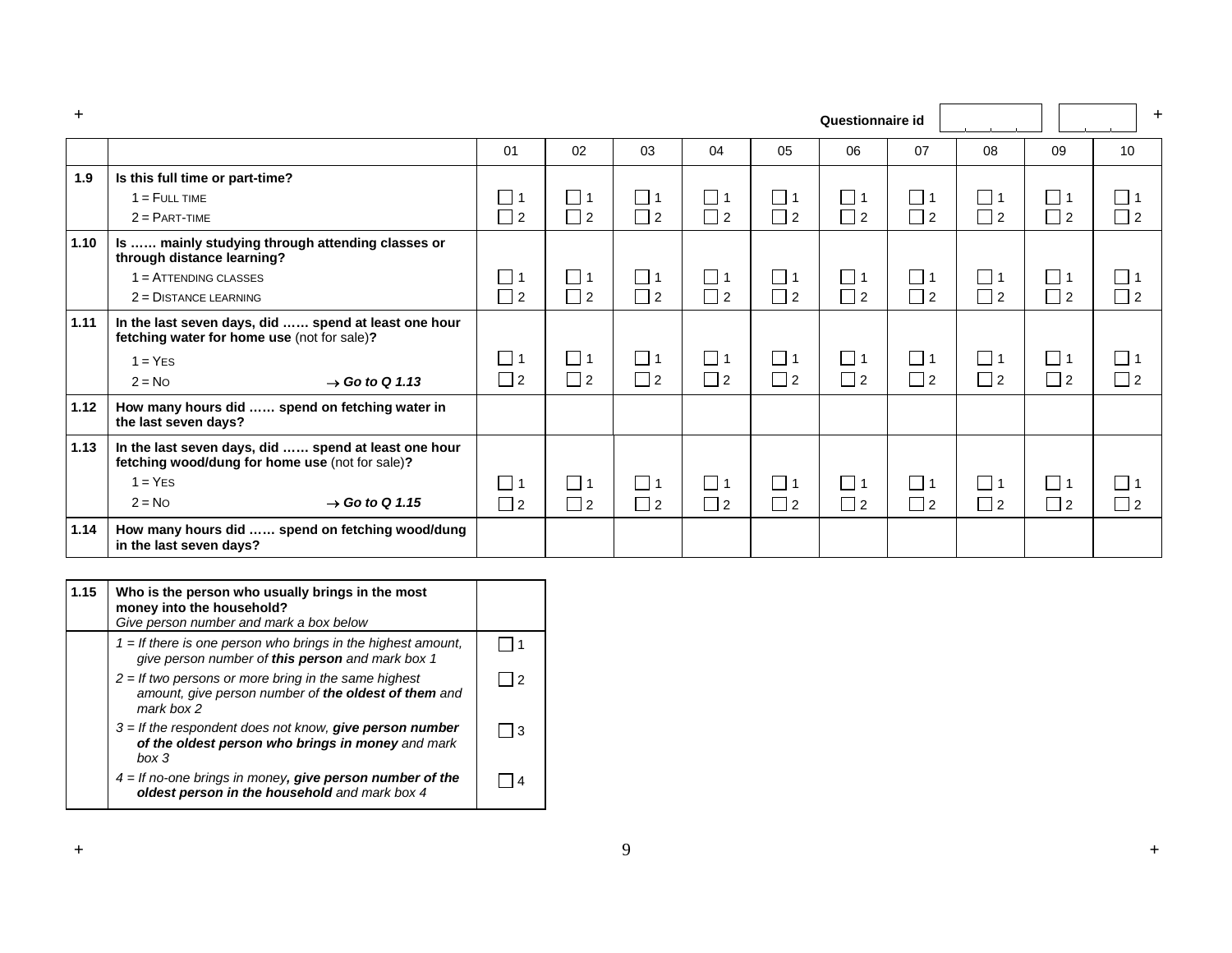#### **HEALTH**

#### *Ask for everyone*

|      |                                                                                                                                           | 01                  | 02                                         | 03                       | 04                | 05                | 06                                                                                                                            | 07                | 08                                                                                                                                                                                                                                                                                                                                            | 09                                                         | 10                                                                                                                                                          |
|------|-------------------------------------------------------------------------------------------------------------------------------------------|---------------------|--------------------------------------------|--------------------------|-------------------|-------------------|-------------------------------------------------------------------------------------------------------------------------------|-------------------|-----------------------------------------------------------------------------------------------------------------------------------------------------------------------------------------------------------------------------------------------------------------------------------------------------------------------------------------------|------------------------------------------------------------|-------------------------------------------------------------------------------------------------------------------------------------------------------------|
| 1.16 | Is  covered by a medical aid or medical benefit<br>scheme or other private health insurance?                                              |                     |                                            |                          |                   |                   |                                                                                                                               |                   |                                                                                                                                                                                                                                                                                                                                               |                                                            |                                                                                                                                                             |
|      | $1 = YES$                                                                                                                                 |                     | $\Box$ 1                                   | l 11                     | $\Box$ 1          | l 11              | $ $ 11                                                                                                                        | $\Box$ 1          | l 11                                                                                                                                                                                                                                                                                                                                          | $\Box$ 1                                                   | $\vert$   1                                                                                                                                                 |
|      | $2 = No$                                                                                                                                  | $\Box$ 2            | $\Box$ 2                                   | $\Box$ 2                 | $\Box$ 2          | $\Box$ 2          | $\Box$ 2                                                                                                                      | $\Box$ 2          | $\Box$ 2                                                                                                                                                                                                                                                                                                                                      | $\Box$ 2                                                   | $\Box$ 2                                                                                                                                                    |
|      | $3 =$ DON'T KNOW                                                                                                                          | $\sqsupset$ 3       | $\Box$ 3                                   | $\Box$ 3                 | $\Box$ 3          | $\Box$ 3          | $\Box$ 3                                                                                                                      | $\Box$ 3          | $\Box$ 3                                                                                                                                                                                                                                                                                                                                      | $\Box$ 3                                                   | $\Box$ 3                                                                                                                                                    |
| 1.17 | During the past month, did  suffer from any<br>illnesses or injuries?                                                                     |                     |                                            |                          |                   |                   |                                                                                                                               |                   |                                                                                                                                                                                                                                                                                                                                               |                                                            |                                                                                                                                                             |
|      | $1 = YES$                                                                                                                                 | $\Box$ 1            | $\Box$ 1                                   | $\Box$ 1                 | $\Box$ 1          | $\Box$ 1          | $\Box$ 1                                                                                                                      | $\Box$ 1          | $\Box$ 1                                                                                                                                                                                                                                                                                                                                      | $\Box$ 1                                                   | $\Box$ 1                                                                                                                                                    |
|      | $2 = NQ$<br>$\rightarrow$ Go to Q 1.23                                                                                                    | $\Box$ 2            | $\Box$ 2                                   | $\Box$ 2                 | $\Box$ 2          | $\Box$ 2          | $\Box$ 2                                                                                                                      | $\Box$ 2          | $\Box$ 2                                                                                                                                                                                                                                                                                                                                      | $\Box$ 2                                                   | $\Box$ 2                                                                                                                                                    |
| 1.18 | What sort of illnesses or injuries did  suffer from?<br><b>Was it </b>                                                                    | YES No              | YES No                                     | YES No                   | YES No            | YES No            | YES No                                                                                                                        | YES No            | YES No                                                                                                                                                                                                                                                                                                                                        | YES No                                                     | YES No                                                                                                                                                      |
|      | $01$ = Flu or acute respiratory tract infection                                                                                           |                     |                                            |                          |                   |                   |                                                                                                                               |                   |                                                                                                                                                                                                                                                                                                                                               |                                                            | $\Box$ 1 \Box 2 \Box 1 \Box 2 \Box 1 \Box 2 \Box 1 \Box 2 \Box 1 \Box 2 \Box 1 \Box 2 \Box 1 \Box 2 \Box 1 \Box 2 \Box 1 \Box 2 \Box 1 \Box 2 \Box 1 \Box 2 |
|      | $02 =$ Diarrhoea                                                                                                                          |                     |                                            |                          |                   |                   |                                                                                                                               |                   | $\Box$ 1 \Box 2 \Box 1 \Box 2 \Box 1 \Box 2 \Box 1 \Box 2 \Box 1 \Box 2 \Box 1 \Box 2 \Box 1 \Box 2 \Box 1 \Box 2 \Box 1 \Box 2 \Box 1 \Box 2 \Box 1 \Box 2                                                                                                                                                                                   |                                                            |                                                                                                                                                             |
|      | 03 = Severe trauma (e.g. due to violence, motor vehicle<br>accident, gunshot, assault, beating)                                           |                     |                                            |                          |                   |                   |                                                                                                                               |                   |                                                                                                                                                                                                                                                                                                                                               |                                                            | $\Box$ 1 \Box 2 \Box 1 \Box 2 \Box 1 \Box 2 \Box 1 \Box 2 \Box 1 \Box 2 \Box 1 \Box 2 \Box 1 \Box 2 \Box 1 \Box 2 \Box 1 \Box 2 \Box 1 \Box 2 \Box 1 \Box 2 |
|      | 04 = TB or severe cough with blood                                                                                                        |                     | $\Box$ 1 $\Box$ 2 $\Box$ 1 $\Box$ 2 $\Box$ |                          |                   |                   |                                                                                                                               |                   | $\Box$ 1 \Box2 \Box1 $\Box$ 1 $\Box$ 2 $\Box$ 1 $\Box$ 2 $\Box$ 1 $\Box$ 2 $\Box$ 1 $\Box$ 2 $\Box$ 1 $\Box$ 2 $\Box$ 1 $\Box$ 2 $\Box$ 1 $\Box$ 2 $\Box$ 1 $\Box$ 2 $\Box$ 1 $\Box$ 2 $\Box$ 1 $\Box$ 2 $\Box$ 1 $\Box$ 2 $\Box$ 1 $\Box$ 2 $\Box$ 1 $\Box$ 2 $\Box$ 1 $\Box$ 2 $\Box$ 1 $\Box$ 2 $\Box$ 1 $\Box$ 2 $\Box$ 1 $\Box$ 2 $\Box$ |                                                            |                                                                                                                                                             |
|      | $05$ = Abuse of alcohol or drugs                                                                                                          | $\mathcal{a}_2$     | $\overline{2}$                             | $\Box$ 1 $\Box$ 2        | $\Box$ 1 $\Box$ 2 | $\Box$ 1 $\Box$ 2 | $\Box$ 1 $\Box$ 2 $\Box$                                                                                                      | $\Box$ 1 $\Box$ 2 | $1 \square 2$                                                                                                                                                                                                                                                                                                                                 | $\left \left[\right]\right _1\left \left[\right]_2\right $ |                                                                                                                                                             |
|      | 06 = Depression or mental illness                                                                                                         | $\sqcap$ 2 $\sqcap$ | $\Box$ 1 $\Box$ 2                          | $\Box$ 1 $\Box$ 2 $\Box$ |                   |                   |                                                                                                                               |                   |                                                                                                                                                                                                                                                                                                                                               |                                                            | $\Box$ 2                                                                                                                                                    |
|      | $07 = Diabetes$                                                                                                                           | $\sqcap$ 2 $\sqcap$ | $\Box$ 1 $\Box$ 2                          |                          |                   |                   | $\Box$ 1 \Box 2 \vert \Box1 $\Box$ 1 $\Box$ 2 $\vert \Box$ 1 $\Box$ 2 $\vert \Box$ 1 $\Box$ 2 $\vert \Box$ 1 $\Box$ 2 $\vert$ |                   |                                                                                                                                                                                                                                                                                                                                               |                                                            | $\Box$ 2                                                                                                                                                    |
|      | $08$ = High or low blood pressure                                                                                                         |                     | $\Box$ 2 $\Box$ 1 $\Box$ 2 $\Box$          |                          |                   |                   |                                                                                                                               |                   |                                                                                                                                                                                                                                                                                                                                               |                                                            |                                                                                                                                                             |
|      | $09 = HIV/AIDS$                                                                                                                           | ヿ2                  | $\Box$ 2 $\Box$                            |                          |                   |                   |                                                                                                                               |                   |                                                                                                                                                                                                                                                                                                                                               |                                                            | $\Box$ 1\Box2 $\Box$ 1 $\Box$ 2 $\Box$ 1 $\Box$ 1 $\Box$ 2 $\Box$ 1 $\Box$ 2 $\Box$ 1 $\Box$ 2 $\Box$ 1 $\Box$ 2 $\Box$ 1 $\Box$ 2 $\Box$ 1 $\Box$ 2        |
|      | 10 = Other sexually transmitted disease                                                                                                   |                     | $1 \square 2 \square 1 \square 2$          | $\Box$ 1 $\Box$ 2        |                   |                   |                                                                                                                               |                   |                                                                                                                                                                                                                                                                                                                                               |                                                            |                                                                                                                                                             |
|      | 11 = Other illness or injury, specify in column                                                                                           |                     | $1 \square 2 \square 1 \square 2$          |                          |                   |                   |                                                                                                                               |                   | $\Box$ 1 \Box2 $\Box$ 1 $\Box$ 2 $\Box$ 1 $\Box$ 2 $\Box$ 1 $\Box$ 2 $\Box$ 1 $\Box$ 2 $\Box$ 1 $\Box$ 2 $\Box$ 1 $\Box$ 2 $\Box$ 1 $\Box$ 2 $\Box$ 1 $\Box$ 2 $\Box$ 1 $\Box$ 2 $\Box$ 1 $\Box$ 2 $\Box$ 1 $\Box$ 2 $\Box$ 1 $\Box$ 2 $\Box$ 1 $\Box$ 2 $\Box$ 1 $\Box$ 2 $\Box$ 1 $\Box$ 2 $\Box$ 1 $\Box$ 2 $\Box$ 1 $\Box$ 2 $\Box$ 1     |                                                            |                                                                                                                                                             |
|      |                                                                                                                                           |                     |                                            |                          |                   |                   |                                                                                                                               |                   |                                                                                                                                                                                                                                                                                                                                               |                                                            |                                                                                                                                                             |
| 1.19 | During the past month, did  consult a health worker<br>such as a nurse, doctor or traditional healer as a result<br>of illness or injury? |                     |                                            |                          |                   |                   |                                                                                                                               |                   |                                                                                                                                                                                                                                                                                                                                               |                                                            |                                                                                                                                                             |
|      | $1 = YES$                                                                                                                                 |                     | $\Box$ 1                                   | $\Box$ 1                 | $\vert$ 1         | l 11              | $\Box$ 1                                                                                                                      | $\Box$ 1          | l 11                                                                                                                                                                                                                                                                                                                                          | $\Box$ 1                                                   | $ $   1                                                                                                                                                     |
|      | $2 = NQ$<br>$\rightarrow$ Go to Q 1.22                                                                                                    | $\Box$ 2            | $\Box$ 2                                   | $\Box$ 2                 | $\Box$ 2          | $\Box$ 2          | $\Box$ 2                                                                                                                      | $\Box$ 2          | $\Box$ 2                                                                                                                                                                                                                                                                                                                                      | $\Box$ 2                                                   | $\Box$ 2                                                                                                                                                    |

**+ +** 

 $\,$  +  $\,$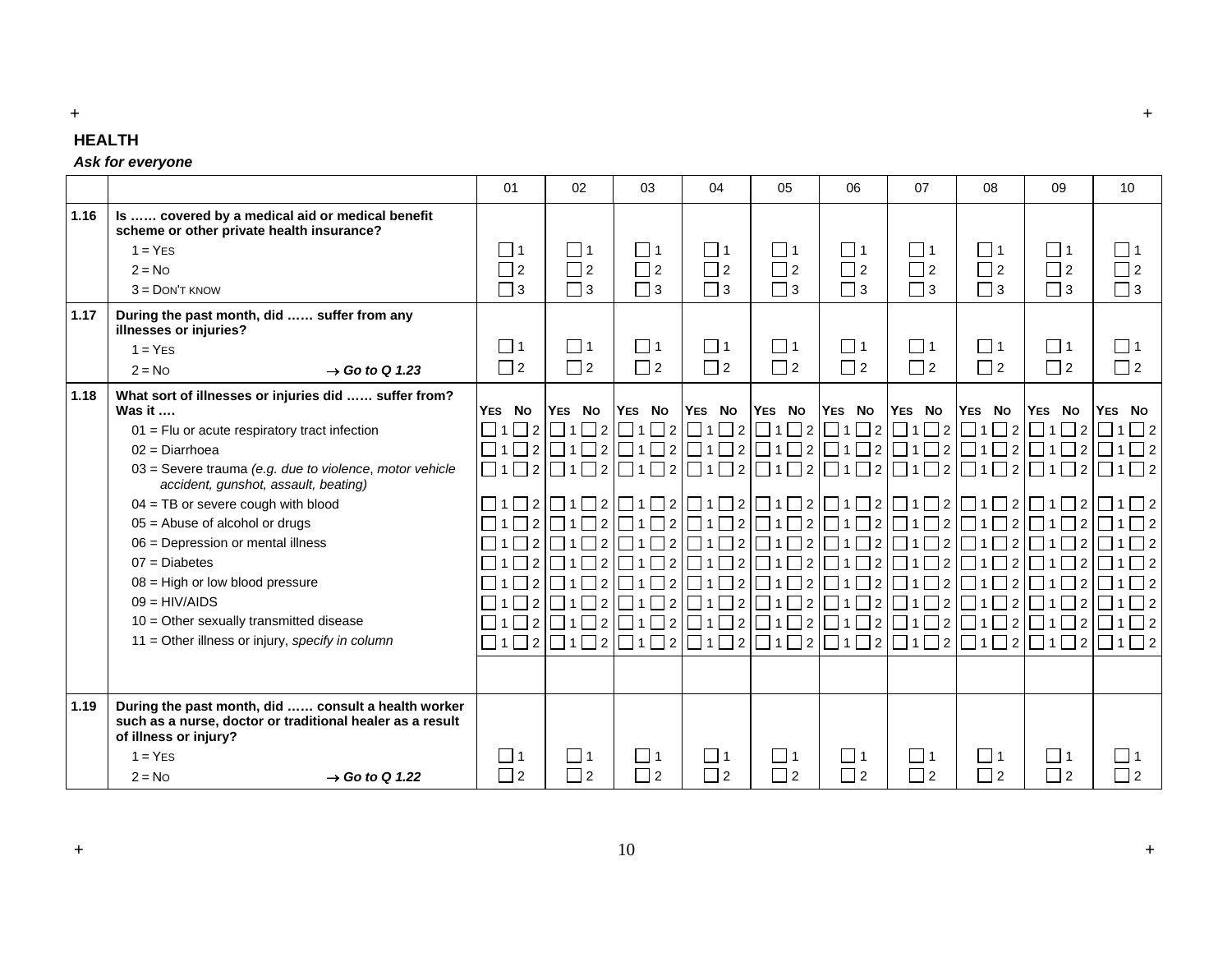**+**

**Questionnaire id**  $\left[\begin{array}{ccc} & & \\ & & \end{array}\right]$  +

|      |                                                                                                                          | 01             | 02        | 03        | 04        | 05        | 06        | 07          | 08        | 09        | 10                         |
|------|--------------------------------------------------------------------------------------------------------------------------|----------------|-----------|-----------|-----------|-----------|-----------|-------------|-----------|-----------|----------------------------|
| 1.20 | What kind of health worker was it?<br>If more than one consultation, ask about the most recent.                          |                |           |           |           |           |           |             |           |           |                            |
|      | $1 = NURSE$                                                                                                              | $\Box$ 1       | $\Box$ 1  | $\Box$ 1  | $\Box$ 1  | $\Box$ 1  | $\Box$ 1  | $\Box$ 1    | $\Box$ 1  | $\Box$ 1  | $\Box$ 1                   |
|      | $2 =$ DOCTOR                                                                                                             | $\Box$ 2       | $\Box$ 2  | $\Box$ 2  | $\Box$ 2  | $\Box$ 2  | $\Box$ 2  | $\Box$ 2    | $\Box$ 2  | $\Box$ 2  | $\overline{1}$             |
|      | 3 = MEDICAL SPECIALIST                                                                                                   | 3              | $\Box$ 3  | $\Box$ 3  | $\Box$ 3  | $\Box$ 3  | $\Box$ 3  | $\Box$ 3    | $\Box$ 3  | $\Box$ 3  | $\sqsupset$ 3              |
|      | $4 = PHARMACIST/CHEMIST$                                                                                                 | $\overline{4}$ | $\Box$ 4  | $\Box$ 4  | $\Box$ 4  | $\Box$ 4  | $\Box$ 4  | $\Box$ 4    | $\Box$ 4  | $\Box$ 4  | $\vert$ 4                  |
|      | $5 =$ DENTIST                                                                                                            | $\sqsupset$ 5  | $\Box$ 5  | $\Box$ 5  | $\Box$ 5  | $\Box$ 5  | $\Box$ 5  | $\square$ 5 | $\Box$ 5  | $\Box$ 5  | $\overline{\phantom{0}}$ 5 |
|      | 6 = SPIRITUAL HEALER (CHURCH RELATED)                                                                                    | $\Box$ 6       | $\Box$ 6  | $\Box$ 6  | $\Box$ 6  | $\Box$ 6  | $\Box$ 6  | $\Box$ 6    | $\Box$ 6  | $\Box$ 6  | ヿ 6                        |
|      | 7 = TRADITIONAL HEALER                                                                                                   | $\Box$ 7       | $\Box$ 7  | $\Box$ 7  | $\Box$ 7  | $\Box$ 7  | $\Box$ 7  | $\Box$ 7    | $\Box$ 7  | $\Box$ 7  | $\Box$ 7                   |
|      | $8 =$ ANY OTHER HEALTH CARE PROVIDER<br>Including psychologist, physiotherapist, chiropractor,<br>homeopath, optometrist | $\Box$ 8       | $\Box$ 8  | $\Box$ 8  | $\Box$ 8  | $\Box$ 8  | $\Box$ 8  | $\Box$ 8    | $\Box$ 8  | $\Box$ 8  | $\sqsupset$ 8              |
|      | $9 =$ DON'T KNOW                                                                                                         | $\Box$ 9       | $\Box$ 9  | $\Box$ 9  | $\Box$ 9  | $\Box$ 9  | $\Box$ 9  | $\Box$ 9    | $\Box$ 9  | $\Box$ 9  | $\Box$ 9                   |
| 1.21 | Where did the consultation take place?<br>If more than one consultation, ask about the most recent.                      |                |           |           |           |           |           |             |           |           |                            |
|      | Public sector (i.e. government, provincial or community<br><i>institution</i> )                                          |                |           |           |           |           |           |             |           |           |                            |
|      | $01 = HOSPITAL$                                                                                                          | $\Box$ 01      | $\Box$ 01 | $\Box$ 01 | $\Box$ 01 | $\Box$ 01 | $\Box$ 01 | $\Box$ 01   | $\Box$ 01 | $\Box$ 01 | $\Box$ 01                  |
|      | $02 =$ CLINIC                                                                                                            | $\Box$ 02      | $\Box$ 02 | $\Box$ 02 | $\Box$ 02 | $\Box$ 02 | $\Box$ 02 | $\Box$ 02   | $\Box$ 02 | $\Box$ 02 | $\Box$ 02                  |
|      | $03 =$ OTHER IN PUBLIC SECTOR, specify                                                                                   | $\Box$ 03      | $\Box$ 03 | $\Box$ 03 | $\Box$ 03 | $\Box$ 03 | $\Box$ 03 | $\Box$ 03   | $\Box$ 03 | $\Box$ 03 | $\Box$ 03                  |
|      | Private sector (including private clinics, surgery, private<br>hospitals and sangomas)                                   |                |           |           |           |           |           |             |           |           |                            |
|      | $04 = HOSPITAL$                                                                                                          | $\Box$ 04      | $\Box$ 04 | $\Box$ 04 | $\Box$ 04 | $\Box$ 04 | $\Box$ 04 | $\Box$ 04   | $\Box$ 04 | $\Box$ 04 | $\Box$ 04                  |
|      | $05 =$ CLINIC                                                                                                            | $\Box$ 05      | $\Box$ 05 | $\Box$ 05 | $\Box$ 05 | $\Box$ 05 | $\Box$ 05 | $\Box$ 05   | $\Box$ 05 | $\Box$ 05 | $\Box$ 05                  |
|      | 06 = PRIVATE DOCTOR/SPECIALIST                                                                                           | $\Box$ 06      | $\Box$ 06 | $\Box$ 06 | $\Box$ 06 | $\Box$ 06 | $\Box$ 06 | $\Box$ 06   | $\Box$ 06 | $\Box$ 06 | $\Box$ 06                  |
|      | $07 = TRADITIONAL HEALER$                                                                                                | $\Box$ 07      | $\Box$ 07 | $\Box$ 07 | $\Box$ 07 | $\Box$ 07 | $\Box$ 07 | $\Box$ 07   | $\Box$ 07 | $\Box$ 07 | $\Box$ 07                  |
|      | $08 = PHARMACY/CHEMIST$                                                                                                  | 08             | $\Box$ 08 | $\Box$ 08 | $\Box$ 08 | $\Box$ 08 | $\Box$ 08 | $\Box$ 08   | $\Box$ 08 | $\Box$ 08 | $\Box$ 08                  |
|      | 09 = HEALTH FACILITY PROVIDED BY EMPLOYER                                                                                | $\Box$ 09      | $\Box$ 09 | $\Box$ 09 | $\Box$ 09 | $\Box$ 09 | $\Box$ 09 | $\Box$ 09   | $\Box$ 09 | $\Box$ 09 | $\Box$ 09                  |
|      | 10 = ALTERNATIVE MEDICINE, E.G. HOMEOPATHIST                                                                             | $\Box$ 10      | $\Box$ 10 | $\Box$ 10 | $\Box$ 10 | $\Box$ 10 | $\Box$ 10 | $\Box$ 10   | $\Box$ 10 | $\Box$ 10 | $\Box$ 10                  |
|      | 11 = OTHER IN PRIVATE SECTOR, specify                                                                                    | $\Box$ 11      | $\Box$ 11 | $\Box$ 11 | $\Box$ 11 | $\Box$ 11 | $\Box$ 11 | $\Box$ 11   | $\Box$ 11 | $\Box$ 11 | 11                         |
|      | $12 =$ DON'T KNOW                                                                                                        | $\Box$ 12      | $\Box$ 12 | $\Box$ 12 | $\Box$ 12 | $\Box$ 12 | $\Box$ 12 | $\Box$ 12   | $\Box$ 12 | $\Box$ 12 | $\Box$ 12                  |
|      | $\rightarrow$ Go to Q 1.23                                                                                               |                |           |           |           |           |           |             |           |           |                            |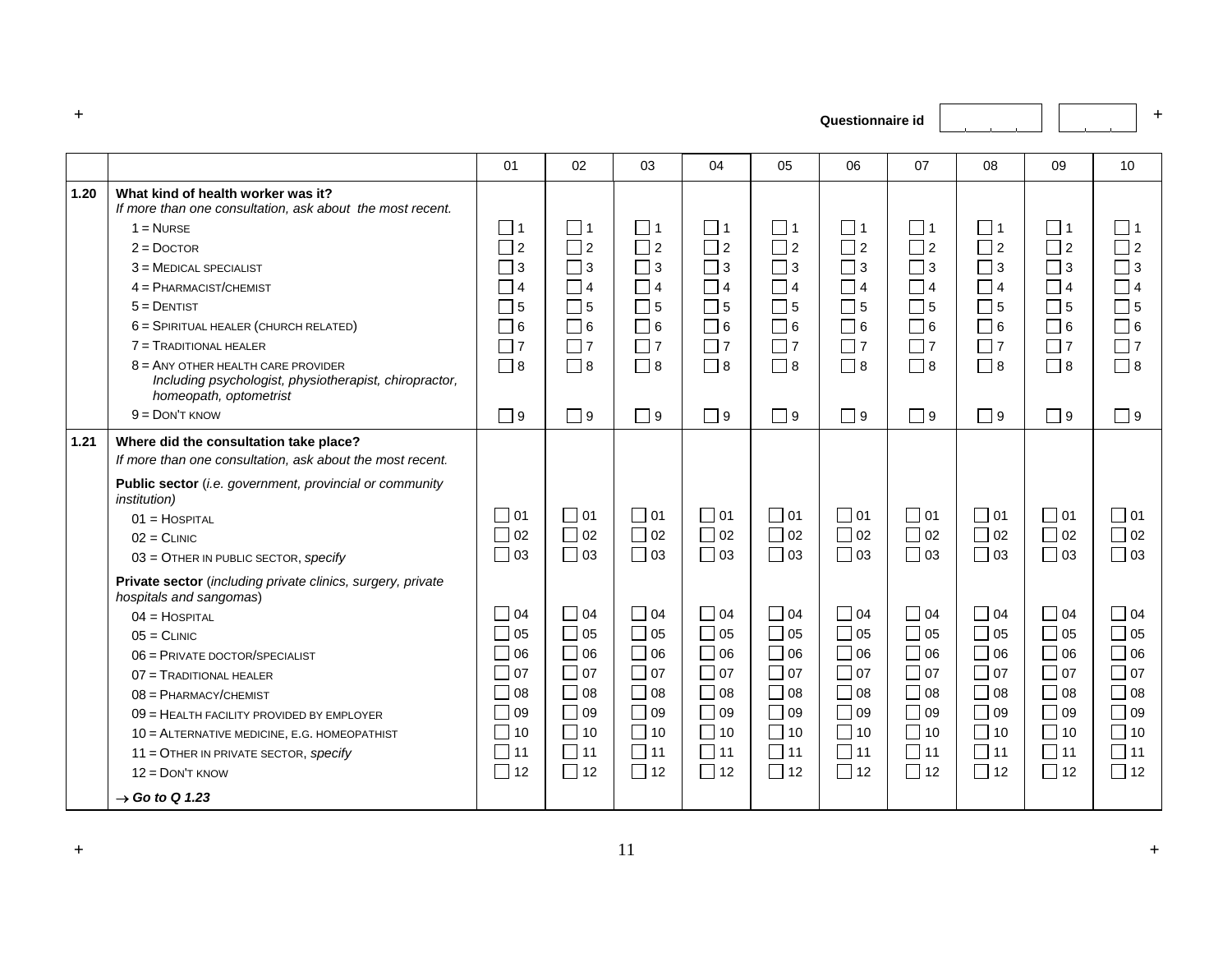#### **+ +**

#### *Ask only if "***NO***" to Q 1.19*

|      |                                                                  | 01          | 02 | 03         | 04         | 05  | 06       | 07 | 08  | 09       | 10   |
|------|------------------------------------------------------------------|-------------|----|------------|------------|-----|----------|----|-----|----------|------|
| 1.22 | Why did  not consult any health worker during the<br>past month? |             |    |            |            |     |          |    |     |          |      |
|      | $1 = \text{TOO}$ EXPENSIVE                                       |             |    |            |            |     |          | ᄀ  |     |          |      |
|      | $2 = TOO FAR$                                                    | $\Box$ 2    |    | <u>  2</u> | $\sqrt{2}$ | -2  | $\Box$ 2 |    | l 2 | $\Box$ 2 |      |
|      | $3 =$ OTHER, specify                                             | $\Box$ 3    | 3  | 13         | ه ا<br>ت ∟ | . 3 | $\Box$ 3 |    | 13  | $\Box$ 3 | - 13 |
|      | $4 =$ DON'T KNOW                                                 | $\bigcap$ 4 |    |            | I 4        | 4   | ≖        |    | ا 4 | $\Box$ 4 |      |

#### *Ask for everyone in the household*

*Read out:* **I am now going to ask about major disabilities experienced by any persons within the household.**

| 1.23 | Is  limited in his/her daily activities, at home, at<br>work or at school, because of a long-term physical or<br>mental condition, lasting six months or more? |                                       |                |             |                                                                                                                                                                                                                                                                                                                                                                                          |                            |               |                            |         |               |                                 |
|------|----------------------------------------------------------------------------------------------------------------------------------------------------------------|---------------------------------------|----------------|-------------|------------------------------------------------------------------------------------------------------------------------------------------------------------------------------------------------------------------------------------------------------------------------------------------------------------------------------------------------------------------------------------------|----------------------------|---------------|----------------------------|---------|---------------|---------------------------------|
|      | $1 = YES$                                                                                                                                                      | $\Box$ 1                              | $\blacksquare$ | $\vert$ 11  | $\Box$ 1                                                                                                                                                                                                                                                                                                                                                                                 |                            | 1             | $\vert$ 1                  |         | 1             | $\blacksquare$                  |
|      | $\rightarrow$ Go to Section 2<br>$2 = No$                                                                                                                      | $\vert$ 2                             | $\Box$ 2       | $\vert$   2 | $\bigcap$ 2                                                                                                                                                                                                                                                                                                                                                                              | $\overline{\phantom{1}}$ 2 | $\Box$ 2      | $\overline{\phantom{0}}$ 2 | $ $   2 | $ $  2        | ヿ2                              |
| 1.24 | What difficulty or difficulties does  have? Is it                                                                                                              | YES No                                | YES No         | YES No      | YES NO YES NO                                                                                                                                                                                                                                                                                                                                                                            |                            | YES NO YES NO |                            | YES No  | <b>YES NO</b> | YES No                          |
|      | 1 = Sight (blind/severe visual limitation)                                                                                                                     |                                       |                |             | $\Box$ 1\Box2 \Box1\Box2 \Box1\Box2 \Box1\Box2 \Box1\Box2 \Box1\Box2 \Box1\Box2 \Box1\Box2 \Box1\Box2                                                                                                                                                                                                                                                                                    |                            |               |                            |         |               | $\vert 1 \vert$ $\vert 2 \vert$ |
|      | 2 = Hearing (deaf, profoundly hard of hearing)                                                                                                                 | $\vert$ 1 $\vert$ 1 $\vert$ 2 $\vert$ |                |             |                                                                                                                                                                                                                                                                                                                                                                                          |                            |               |                            |         |               | $\sqcap$ 1 $\sqcap$ 2           |
|      | 3 = Communicating (speech impairment)                                                                                                                          |                                       |                |             | $\Box$ 1\Box2 $\Box$ 1 $\Box$ 2 $\Box$ 1 $\Box$ 2 $\Box$ 1 $\Box$ 2 $\Box$ 1 $\Box$ 2 $\Box$ 1 $\Box$ 2 $\Box$ 1 $\Box$ 2 $\Box$ 1 $\Box$ 2 $\Box$ 1 $\Box$ 2 $\Box$ 1                                                                                                                                                                                                                   |                            |               |                            |         |               |                                 |
|      | $4$ = Physical (e.g. needs wheel chair, crutches or<br>prosthesis; limb or hand usage limitation)                                                              |                                       |                |             | $\Box$ 1 \Box 2 \vert \Box1 \Box 2 \vert \Box1 $\Box$ 2 $\vert \Box$ 1 $\Box$ 2 $\vert \Box$ 1 $\Box$ 2 $\vert \Box$ 1 $\Box$ 2 $\vert \Box$ 1 $\Box$ 2 $\Box$ 1 $\Box$ 2 $\vert \Box$ 1 $\Box$ 2 $\vert \Box$ 1 $\Box$ 2 $\vert \Box$ 1 $\Box$ 2 $\vert \Box$ 1 $\Box$ 2 $\vert \Box$ 1 $\Box$ 2 $\vert \Box$ 1 $\Box$ 2 $\vert \Box$ 1 $\Box$ 2 $\vert \Box$ 1 $\Box$ 2 $\vert \Box$ 1 |                            |               |                            |         |               | $\sqcap$ 1 $\sqcap$ 2           |
|      | 5 = Intellectual (serious difficulties in learning, mental<br>retardation)                                                                                     |                                       |                |             | $\Box$ 1 \Box 2 \Box 1 \Box 2 \Box 1 \Box 2 \Box 1 \Box 2 \Box 1 \Box 2 \Box 1 \Box 2 \Box 1 \Box 2 \Box 1 \Box 2 \Box 1 \Box 2 \Box 1 \Box 2 \Box 1 \Box 2                                                                                                                                                                                                                              |                            |               |                            |         |               |                                 |
|      | 6 = Emotional (behavioural, psychological problems)                                                                                                            |                                       |                |             |                                                                                                                                                                                                                                                                                                                                                                                          |                            |               |                            |         |               |                                 |
|      | $7 =$ Other, specify in column                                                                                                                                 |                                       |                |             |                                                                                                                                                                                                                                                                                                                                                                                          |                            |               |                            |         |               |                                 |
|      |                                                                                                                                                                |                                       |                |             |                                                                                                                                                                                                                                                                                                                                                                                          |                            |               |                            |         |               |                                 |

 $\boldsymbol{+}$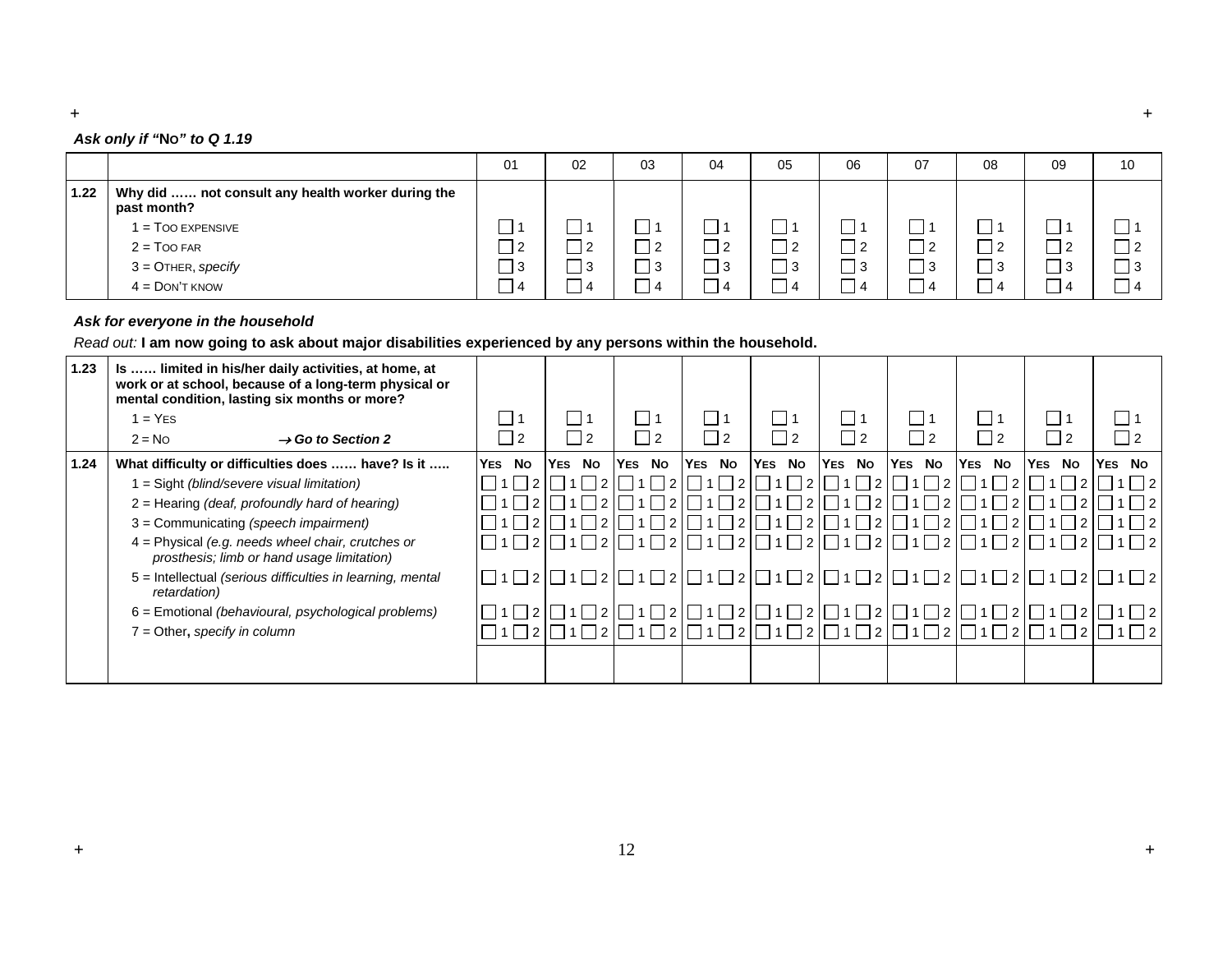### **Questionnaire id**  $\left| \begin{array}{ccc} | & | & | \end{array} \right|$

#### **SECTION 2 This section covers activities in the last seven days for all household members aged 15 and above** *Try to ask these questions of each person themselves if at all possible.*

*Read out*: **Now I am going to ask some questions about activities in the last seven days for each household member aged 15 and above**

|     |                                                                                                                                                                                                                    | 01                   | 02                   | 03                   | 04                   | 05                   | 06                                                                                                                                                                              | 07                   | 08                   | 09                   | 10                   |
|-----|--------------------------------------------------------------------------------------------------------------------------------------------------------------------------------------------------------------------|----------------------|----------------------|----------------------|----------------------|----------------------|---------------------------------------------------------------------------------------------------------------------------------------------------------------------------------|----------------------|----------------------|----------------------|----------------------|
| 2.0 | Interviewer to answer<br>Is the person him/herself responding to questions?<br>$1 = YES$<br>$2 = No$                                                                                                               | $\Box$ 1<br>$\Box$ 2 | $\Box$ 1<br>$\Box$ 2 | $\Box$ 1<br>$\Box$ 2 | $\Box$ 1<br>$\Box$ 2 | $\Box$ 1<br>$\Box$ 2 | $\Box$ 1<br>$\Box$ 2                                                                                                                                                            | $\Box$ 1<br>$\Box$ 2 | $\Box$ 1<br>$\Box$ 2 | $\Box$ 1<br>$\Box$ 2 | $\Box$ 1<br>$\Box$ 2 |
| 2.1 | In the last seven days, did  do any of the following<br>activities, even for only one hour? Show prompt card 2.                                                                                                    | YES NO               | YES NO               | YES NO               | YES NO YES NO YES NO |                      |                                                                                                                                                                                 |                      | YES NO YES NO YES NO |                      | YES NO               |
|     | a) Run or do any kind of business, big or small, for<br>himself/herself or with one or more partners?<br>Examples: Selling things, making things for sale, repairing things,                                       |                      |                      |                      |                      |                      | $\Box$ 1\Box2 $\Box$ 1 $\Box$ 2 $\Box$ 1 $\Box$ 2 $\Box$ 1 $\Box$ 2 $\Box$ 1 $\Box$ 2 $\Box$ 1 $\Box$ 2 $\Box$ 1 $\Box$ 2 $\Box$ 1 $\Box$ 2 $\Box$ 1 $\Box$ 2 $\Box$ 1 $\Box$ 2 |                      |                      |                      |                      |
|     | guarding cars, brewing beer, hairdressing, crèche businesses, taxi<br>or other transport business, having a legal or medical practice, etc.<br>b) Do any work for a wage, salary, commission or                    |                      |                      |                      |                      |                      | $\Box$ 1\Box2 \Box1\Box2 \Box1\Box2 \Box1\Box2 \Box1\Box2 \Box1\Box2 \Box1\Box2 \Box1\Box2 \Box1\Box2 \Box1\Box2                                                                |                      |                      |                      |                      |
|     | any payment in kind (excl. domestic work)?<br>Examples: a regular job, contract, casual or piece work for pay,<br>work in exchange for food or housing.                                                            |                      |                      |                      |                      |                      |                                                                                                                                                                                 |                      |                      |                      |                      |
|     | c) Do any work as a domestic worker for a wage, salary,<br>or any payment in kind?                                                                                                                                 |                      |                      |                      |                      |                      | $\Box$ 1\Box2 $\Box$ 1 $\Box$ 2 $\Box$ 1 $\Box$ 2 $\Box$ 1 $\Box$ 2 $\Box$ 1 $\Box$ 2 $\Box$ 1 $\Box$ 2 $\Box$ 1 $\Box$ 2 $\Box$ 1 $\Box$ 2 $\Box$ 1 $\Box$ 2 $\Box$ 1 $\Box$ 2 |                      |                      |                      |                      |
|     | d) Help unpaid in a household business of any kind?<br>Examples: Help to sell things, make things for sale or exchange,<br>doing the accounts, cleaning up for the business, etc. Don't count<br>normal housework. |                      |                      |                      |                      |                      | $\Box$ 1 \Box 2 \Box 1 \Box 2 \Box 1 \Box 2 \Box 1 \Box 2 \Box 1 \Box 2 \Box 1 \Box 2 \Box 1 \Box 2 \Box 1 \Box 2 \Box 1 \Box 2 \Box 1 \Box 2 \Box 1 \Box 2                     |                      |                      |                      |                      |
|     | e) Do any work on his/her own or the household's plot,<br>farm, food garden, cattle post or kraal, or help in<br>growing farm produce or in looking after animals for<br>the household?                            |                      |                      |                      |                      |                      | $\Box$ 1\Box2 $\Box$ 1 $\Box$ 2 $\Box$ 1 $\Box$ 2 $\Box$ 1 $\Box$ 2 $\Box$ 1 $\Box$ 2 $\Box$ 1 $\Box$ 2 $\Box$ 1 $\Box$ 2 $\Box$ 1 $\Box$ 2 $\Box$ 1 $\Box$ 2 $\Box$ 1 $\Box$ 2 |                      |                      |                      |                      |
|     | Examples: ploughing, harvesting, looking after livestock.                                                                                                                                                          |                      |                      |                      |                      |                      |                                                                                                                                                                                 |                      |                      |                      |                      |
|     | f) Do any construction or major repair work on his/her<br>own home, plot, cattle post or business or those of<br>the household?                                                                                    |                      |                      |                      |                      |                      | $\Box$ 1\Box2 $\Box$ 1 $\Box$ 2 $\Box$ 1 $\Box$ 2 $\Box$ 1 $\Box$ 2 $\Box$ 1 $\Box$ 2 $\Box$ 1 $\Box$ 2 $\Box$ 1 $\Box$ 2 $\Box$ 1 $\Box$ 2 $\Box$ 1 $\Box$ 2 $\Box$ 1 $\Box$ 2 |                      |                      |                      |                      |
|     | g) Catch any fish, prawns, shells, wild animals or other<br>food for sale or household food?                                                                                                                       |                      |                      |                      |                      |                      | $\Box$ 1\Box2 $\Box$ 1 $\Box$ 2 $\Box$ 1 $\Box$ 2 $\Box$ 1 $\Box$ 2 $\Box$ 1 $\Box$ 2 $\Box$ 1 $\Box$ 2 $\Box$ 1 $\Box$ 2 $\Box$ 1 $\Box$ 2 $\Box$ 1 $\Box$ 2 $\Box$ 1 $\Box$ 2 |                      |                      |                      |                      |
|     | h) Beg for money or food in public?                                                                                                                                                                                |                      |                      |                      |                      |                      | $\Box$ 1\Box2 \Box1\Box2 \Box1\Box2 \Box1\Box2 \Box1\Box2 \Box1\Box2 \Box1\Box2 \Box1\Box2 \Box1\Box2 \Box1\Box2                                                                |                      |                      |                      |                      |

*If* "YES" for a person to any part of Question 2.1 → Go to Section 4 for that person.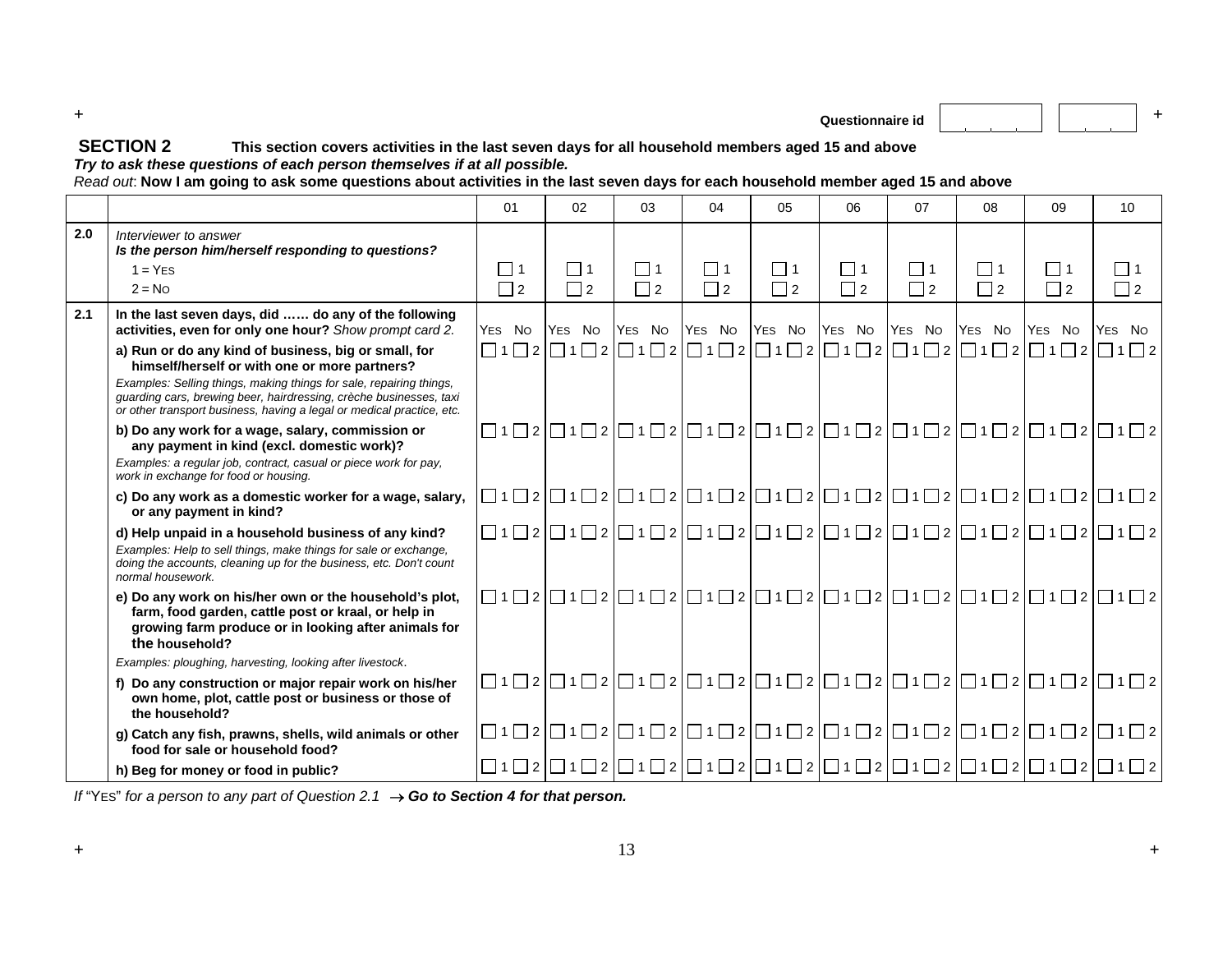| $\pm$ |                                                                                                                                                                                                 |                      |           |           |                            |           |           |           |                |           |            |
|-------|-------------------------------------------------------------------------------------------------------------------------------------------------------------------------------------------------|----------------------|-----------|-----------|----------------------------|-----------|-----------|-----------|----------------|-----------|------------|
|       |                                                                                                                                                                                                 | 01                   | 02        | 03        | 04                         | 05        | 06        | 07        | 08             | 09        | 10         |
| 2.2   | If "No" to all parts of Question 2.1                                                                                                                                                            |                      |           |           |                            |           |           |           |                |           |            |
|       | Even though  did not do any of these activities in<br>the last seven days, does he/she have a job, business,<br>or other economic or farming activity that he/she will<br>definitely return to? |                      |           |           |                            |           |           |           |                |           |            |
|       | For agricultural activities, the off season in agriculture is not<br>a temporary absence.                                                                                                       |                      |           |           |                            |           |           |           |                |           |            |
|       | $1 = YES$                                                                                                                                                                                       | $\Box$ 1             | $\Box$ 1  | $\Box$ 1  | $\Box$ 1                   | $ $ 11    | $\Box$ 1  | $\Box$ 1  | $\vert$ 11     | $\Box$ 1  | $\vert$ 11 |
|       | $2 = No$<br>$\rightarrow$ Go to Section 3                                                                                                                                                       | $\Box$ 2             | $\Box$ 2  | $\Box$ 2  | $\Box$ 2                   | $\Box$ 2  | $\Box$ 2  | $\Box$ 2  | $\Box$ 2       | $\Box$ 2  | $\Box$ 2   |
| 2.3   | What was the main reason  was absent from this<br>activity in the last seven days? Mark only one reason.                                                                                        |                      |           |           |                            |           |           |           |                |           |            |
|       | $01 =$ OWN ILLNESS OR INJURY                                                                                                                                                                    | $\Box$ 01            | $\Box$ 01 | $\Box$ 01 | $\Box$ 01                  | $\Box$ 01 | $\Box$ 01 | $\Box$ 01 | $\Box$ 01      | $\Box$ 01 | $\Box$ 01  |
|       | 02 = CARING FOR FAMILY OR OTHERS (EXCEPT MATERNITY/<br>PATERNITY LEAVE)                                                                                                                         | $\Box$ 02            | $\Box$ 02 | $\Box$ 02 | $\Box$ 02                  | $\Box$ 02 | $\Box$ 02 | $\Box$ 02 | $\Box$ 02      | $\Box$ 02 | $\Box$ 02  |
|       | $03 =$ MATERNITY OR PATERNITY LEAVE                                                                                                                                                             | $\Box$ 03            | $\Box$ 03 | $\Box$ 03 | $\Box$ 03                  | $\Box$ 03 | $\Box$ 03 | $\Box$ 03 | $\Box$ 03      | $\Box$ 03 | $\Box$ 03  |
|       | 04 = OTHER FAMILY/COMMUNITY OBLIGATIONS (FUNERALS,<br>MEETINGS)                                                                                                                                 | $\Box$ 04            | $\Box$ 04 | $\Box$ 04 | $\Box$ 04                  | $\Box$ 04 | $\Box$ 04 | $\Box$ 04 | $\Box$ 04      | $\Box$ 04 | $\Box$ 04  |
|       | 05 = STRIKE/STAY-AWAY/LOCKOUT                                                                                                                                                                   | $\Box$ 05            | $\Box$ 05 | $\Box$ 05 | $\Box$ 05                  | $\Box$ 05 | $\Box$ 05 | $\Box$ 05 | $\sqsupset$ 05 | $\Box$ 05 | $\Box$ 05  |
|       | 06 = PROBLEMS WITH TRANSPORT                                                                                                                                                                    | $\Box$ 06            | $\Box$ 06 | $\Box$ 06 | $\Box$ 06                  | $\Box$ 06 | $\Box$ 06 | $\Box$ 06 | $\bigcap$ 06   | $\Box$ 06 | $\Box$ 06  |
|       | $07 =$ BAD WEATHER                                                                                                                                                                              | $\Box$ 07            | $\Box$ 07 | $\Box$ 07 | $\Box$ 07                  | $\Box$ 07 | $\Box$ 07 | $\Box$ 07 | $\sqcap$ 07    | $\Box$ 07 | $\Box$ 07  |
|       | $08 =$ VACATION, LEAVE                                                                                                                                                                          | 08                   | $\Box$ 08 | $\Box$ 08 | □ 08                       | $\Box$ 08 | $\Box$ 08 | $\Box$ 08 | $\Box$ 08      | $\Box$ 08 | $\Box$ 08  |
|       | $09 =$ STUDY OR TRAINING LEAVE                                                                                                                                                                  | 09                   | $\Box$ 09 | ∏ 09      | 09                         | $\Box$ 09 | $\Box$ 09 | $\Box$ 09 | $\Box$ 09      | $\Box$ 09 | $\Box$ 09  |
|       | 10 = UNREST (VIOLENCE)                                                                                                                                                                          | 10                   | $\Box$ 10 | $\Box$ 10 | $\Box$ 10                  | $\Box$ 10 | $\Box$ 10 | $\Box$ 10 | $\Box$ 10      | $\Box$ 10 | $\Box$ 10  |
|       | 11 = TEMPORARILY LAID OFF/REDUCTION IN ECONOMIC<br><b>ACTIVITY</b>                                                                                                                              | $\Box$ 11            | $\Box$ 11 | $\Box$ 11 | $\Box$ 11                  | $\Box$ 11 | $\Box$ 11 | $\Box$ 11 | $\Box$ 11      | $\Box$ 11 | $\Box$ 11  |
|       | 12 = OTHER REASON, specify                                                                                                                                                                      | $\Box$ 12            | $\Box$ 12 | $\Box$ 12 | $\Box$ 12                  | $\Box$ 12 | $\Box$ 12 | $\Box$ 12 | $\Box$ 12      | $\Box$ 12 | $\Box$ 12  |
| 2.4   | When does  intend to start working?                                                                                                                                                             |                      |           |           |                            |           |           |           |                |           |            |
|       | $1 = W$ ITHIN A WEEK                                                                                                                                                                            | ヿ1                   | $\Box$ 1  | $\Box$ 1  | $\Box$ 1                   | $\Box$ 1  | $\Box$ 1  | $\Box$ 1  | $\Box$ 1       | $\Box$ 1  | l 11       |
|       | $2 = W$ ITHIN TWO WEEKS                                                                                                                                                                         | $\mathbin{\sqcap} 2$ | $\Box$ 2  | $\Box$ 2  | $\sqsupset$ 2              | $\Box$ 2  | $\Box$ 2  | ヿ2        | $\Box$ 2       | $\Box$ 2  | $\Box$ 2   |
|       | $3 =$ WITHIN FOUR WEEKS                                                                                                                                                                         | $\sqsupset$ 3        | $\Box$ 3  | $\Box$ 3  | $\sqsupset$ 3              | $\Box$ 3  | $\Box$ 3  | ヿз        | $\Box$ 3       | $\Box$ 3  | $\Box$ 3   |
|       | 4 = LATER THAN FOUR WEEKS FROM NOW                                                                                                                                                              | $\overline{4}$       | $\Box$ 4  | $\Box$ 4  | $\overline{\phantom{0}}$ 4 | $\Box$ 4  | $\Box$ 4  | $\Box$ 4  | $\Box$ 4       | $\Box$ 4  | $\Box$ 4   |
|       | $5 =$ DON'T KNOW                                                                                                                                                                                | $\Box$ 5             | $\Box$ 5  | $\Box$ 5  | $\Box$ 5                   | $\Box$ 5  | $\Box$ 5  | $\Box$ 5  | $\Box$ 5       | $\Box$ 5  | $\Box$ 5   |

→ *Go to Section 4*

 $\,$  +  $\,$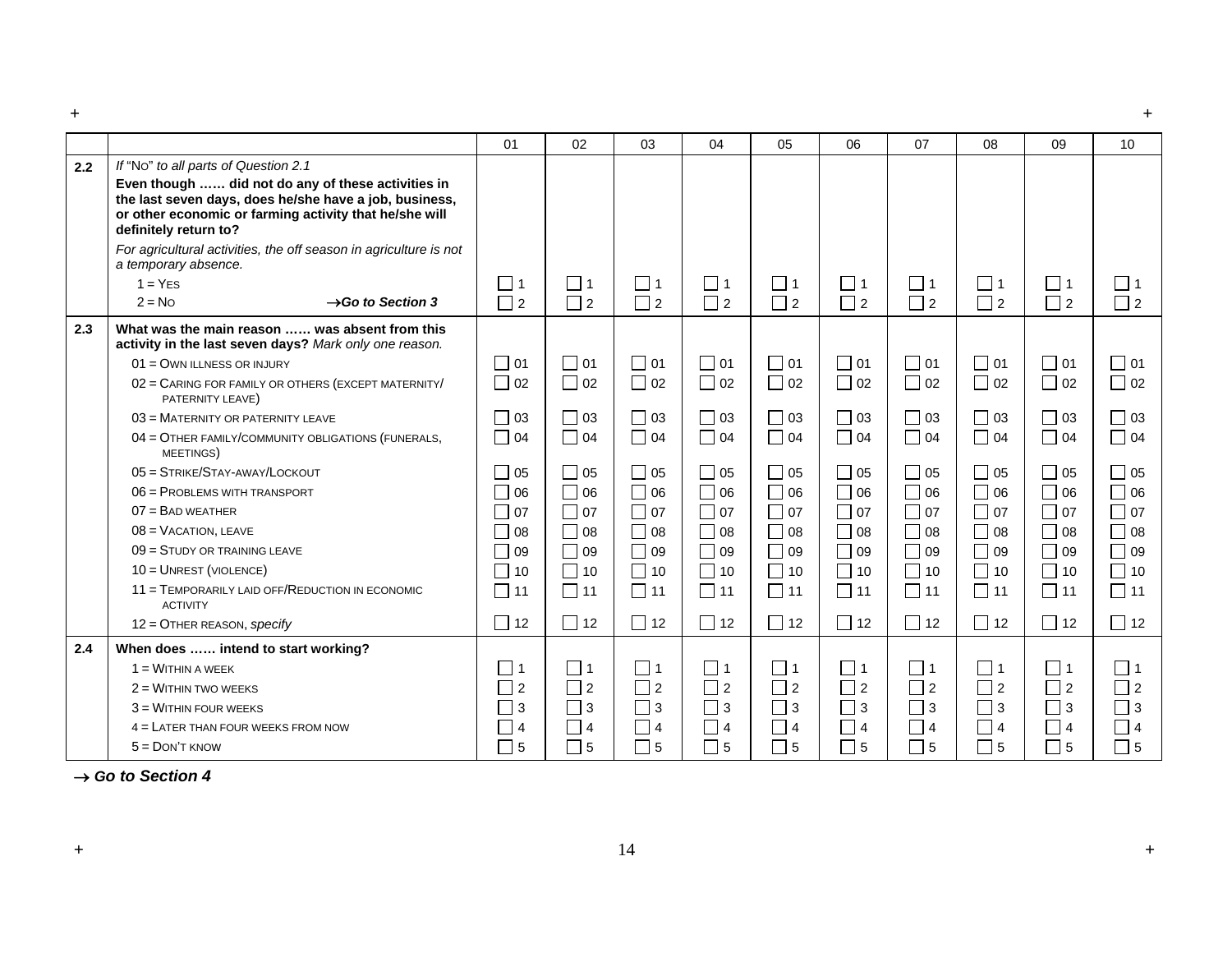#### **Questionnaire id**  $\left| \begin{array}{ccc} | & | & | & | \end{array} \right|$

#### **SECTION 3 This section covers unemployment and non-economic activities**

*Ask for all household members aged 15 and above who did not work and were not absent from work (i.e. for those whose answer on Q 2.2 = 2)* 

*Read out*: **Now I am going to ask some questions about whether you (……) wanted and were (was) available for any of the types of work mentioned earlier**

|     |                                                                                                              | 01                             | 02        | 03        | 04         | 0 <sub>5</sub> | 06        | 07          | 08        | 09        | 10           |
|-----|--------------------------------------------------------------------------------------------------------------|--------------------------------|-----------|-----------|------------|----------------|-----------|-------------|-----------|-----------|--------------|
| 3.1 | Why did  not work during the past seven days?                                                                |                                |           |           |            |                |           |             |           |           |              |
|     | 01 = HAS FOUND A JOB, BUT IS ONLY STARTING AT A DEFINITE<br>$\rightarrow$ Go to Q 3.11<br>DATE IN THE FUTURE | $\Box$ 01                      | $\Box$ 01 | $\Box$ 01 | $\Box$ 01  | $\Box$ 01      | $\Box$ 01 | $\Box$ 01   | $\Box$ 01 | $\Box$ 01 | $\Box$ 01    |
|     | 02 = SCHOLAR OR STUDENT AND PREFERS NOT TO WORK                                                              | $\Box$ 02                      | $\Box$ 02 | $\Box$ 02 | $\Box$ 02  | $\Box$ 02      | $\Box$ 02 | $\Box$ 02   | $\Box$ 02 | $\Box$ 02 | $\Box$ 02    |
|     | 03 = HOUSEWIFE/HOMEMAKER AND PREFERS NOT TO WORK                                                             | $\overline{\phantom{a}}$<br>03 | $\Box$ 03 | $\Box$ 03 | $\Box$ 03  | $\Box$ 03      | $\Box$ 03 | $\Box$ 03   | $\Box$ 03 | $\Box$ 03 | $\Box$ 03    |
|     | 04 = RETIRED AND PREFERS NOT TO SEEK FORMAL WORK                                                             | $\Box$<br>04                   | $\Box$ 04 | $\Box$ 04 | $\Box$ 04  | $\Box$ 04      | $\Box$ 04 | $\Box$ 04   | $\Box$ 04 | $\Box$ 04 | $\Box$ 04    |
|     | 05 = ILLNESS, INVALID, DISABLED OR UNABLE TO WORK<br>(HANDICAPPED)                                           | Γ<br>05                        | $\Box$ 05 | $\Box$ 05 | $\Box$ 05  | $\Box$ 05      | $\Box$ 05 | $\Box$ 05   | $\Box$ 05 | $\Box$ 05 | $\Box$ 05    |
|     | $06 =$ TOO YOUNG OR TOO OLD TO WORK                                                                          | 06                             | $\Box$ 06 | $\Box$ 06 | $\Box$ 06  | $\Box$ 06      | $\Box$ 06 | $\Box$ 06   | $\Box$ 06 | $\Box$ 06 | $\Box$ 06    |
|     | 07 = SEASONAL WORKER, E.G. FRUIT PICKER, WOOL-SHEARER                                                        | $\Box$<br>07                   | $\Box$ 07 | $\Box$ 07 | $\Box$ 07  | $\Box$ 07      | $\Box$ 07 | $\Box$ 07   | $\Box$ 07 | $\Box$ 07 | $\Box$ 07    |
|     | 08 = LACK OF SKILLS OR QUALIFICATIONS FOR AVAILABLE JOBS                                                     | $\Box$<br>08                   | $\Box$ 08 | $\Box$ 08 | $\Box$ 08  | $\Box$ 08      | $\Box$ 08 | $\Box$ 08   | $\Box$ 08 | $\Box$ 08 | $\Box$ 08    |
|     | $09 =$ CANNOT FIND ANY WORK                                                                                  | Г<br>09                        | $\Box$ 09 | $\Box$ 09 | $\Box$ 09  | $\Box$ 09      | $\Box$ 09 | $\Box$ 09   | $\Box$ 09 | $\Box$ 09 | $\Box$ 09    |
|     | 10 = CANNOT FIND SUITABLE WORK (SALARY, LOCATION OF<br>WORK OR CONDITIONS NOT SATISFACTORY)                  | $\Box$ 10                      | $\Box$ 10 | $\Box$ 10 | $\vert$ 10 | $\Box$ 10      | $\Box$ 10 | $\Box$ 10   | $\Box$ 10 | $\Box$ 10 | $\Box$ 10    |
|     | 11 = CONTRACT WORKER, E.G. MINE WORKER RESTING<br>ACCORDING TO CONTRACT                                      | $\Box$ 11                      | $\Box$ 11 | $\Box$ 11 | $\Box$ 11  | $\Box$ 11      | $\Box$ 11 | $\Box$ 11   | $\Box$ 11 | $\Box$ 11 | $\square$ 11 |
|     | $12 =$ RETRENCHED                                                                                            | 12                             | $\Box$ 12 | $\Box$ 12 | $\Box$ 12  | $\Box$ 12      | $\Box$ 12 | $\Box$ 12   | $\Box$ 12 | $\Box$ 12 | 12           |
|     | $13 =$ OTHER REASON                                                                                          | $\Box$ 13                      | $\Box$ 13 | $\Box$ 13 | $\Box$ 13  | $\Box$ 13      | $\Box$ 13 | $\Box$ 13   | $\Box$ 13 | $\Box$ 13 | $\Box$ 13    |
| 3.2 | Has been offered any job in the past 6 month and<br>he/she turned it down?                                   |                                |           |           |            |                |           |             |           |           |              |
|     | $1 = YES$                                                                                                    | $\Box$ 1                       | $\Box$ 1  | $\Box$ 1  | $\Box$ 1   | $\Box$ 1       | $\Box$ 1  | $\Box$ 1    | $\Box$ 1  | $\Box$ 1  | ヿ1           |
|     | $2 = NQ$                                                                                                     | $\Box$ 2                       | $\Box$ 2  | $\Box$ 2  | $\Box$ 2   | $\Box$ 2       | $\Box$ 2  | $\Box$ 2    | $\Box$ 2  | $\Box$ 2  | $\Box$ 2     |
| 3.3 | Does  know of any available work for which has<br>the relevant qualification but is not willing to do?       |                                |           |           |            |                |           |             |           |           |              |
|     | $1 = YES$                                                                                                    | $\blacksquare$ 1               | $\Box$ 1  | $\Box$ 1  | $\Box$ 1   | $\Box$ 1       | $\Box$ 1  | $\square$ 1 | $\Box$ 1  | $\Box$ 1  | <u> 1</u>    |
|     | $2 = NQ$<br>$\rightarrow$ Go to Q 3.5                                                                        | $\Box$ 2                       | $\Box$ 2  | $\Box$ 2  | $\Box$ 2   | $\Box$ 2       | $\Box$ 2  | $\Box$ 2    | $\Box$ 2  | $\Box$ 2  | $\Box$ 2     |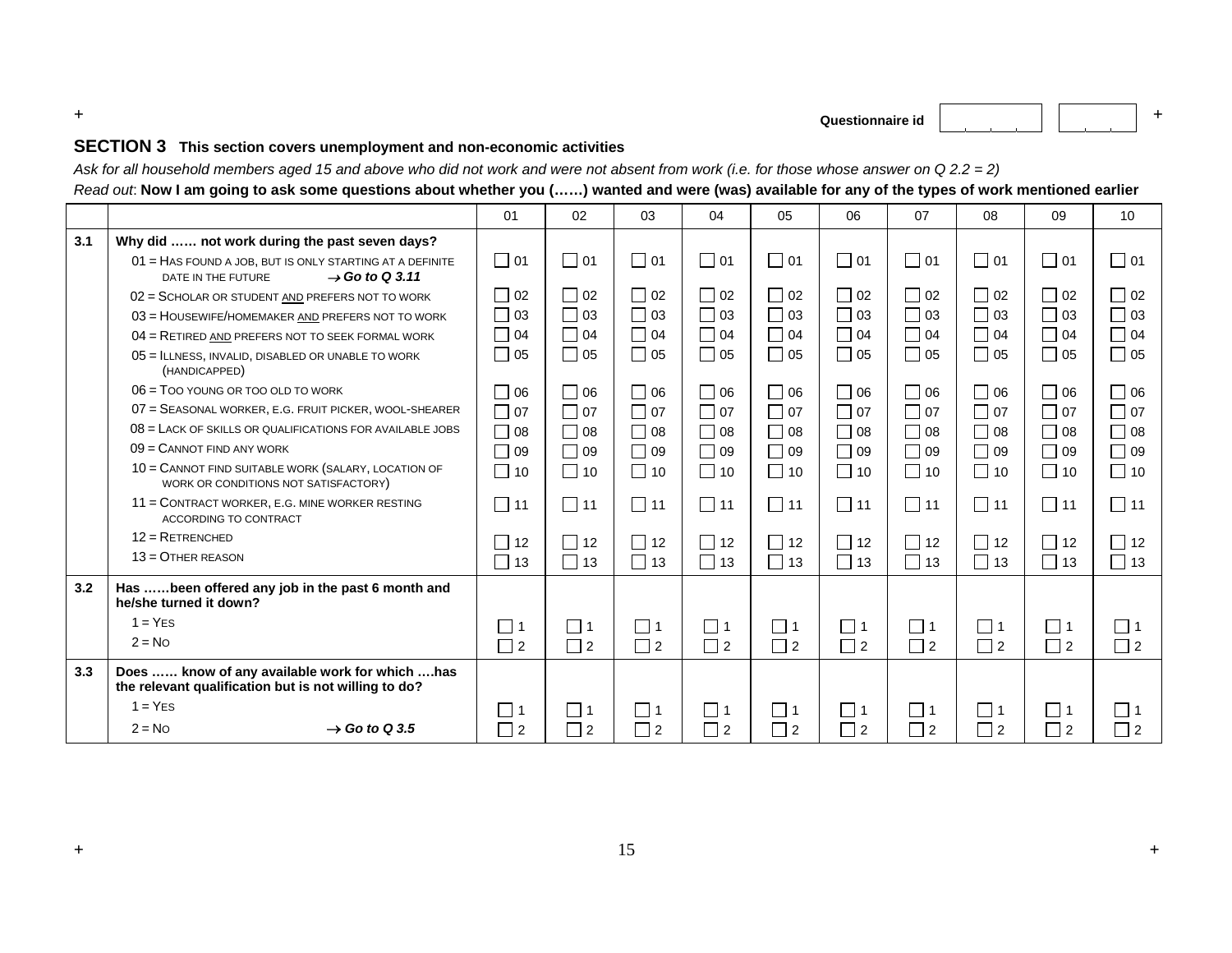|     |                                                                                                                                                                                                                     | 01                                                                                     | 02                                                                   | 03                                                               | 04                                                                   | 05                                                                   | 06                                                                                                                                                                          | 07                                                                   | 08                                                                   | 09                                                                        | 10                                                                   |
|-----|---------------------------------------------------------------------------------------------------------------------------------------------------------------------------------------------------------------------|----------------------------------------------------------------------------------------|----------------------------------------------------------------------|------------------------------------------------------------------|----------------------------------------------------------------------|----------------------------------------------------------------------|-----------------------------------------------------------------------------------------------------------------------------------------------------------------------------|----------------------------------------------------------------------|----------------------------------------------------------------------|---------------------------------------------------------------------------|----------------------------------------------------------------------|
| 3.4 | Why would not be willing to do this work?<br>$1 = W \triangle A$ TOO LOW<br>$2 =$ JOB IS NOT PERMANENT<br>$3 =$ LOCATION (WORK TOO FAR)<br>4 = WORKING CONDITIONS UNSUITABLE<br>$5 =$ WORK NOT LEGAL<br>$6 =$ OTHER | $\Box$ 1<br>$\Box$ 2<br>$\Box$ 3<br>$\Box$ 4<br>$\overline{\phantom{0}}$ 5<br>$\Box$ 6 | $\Box$ 1<br>$\Box$ 2<br>$\Box$ 3<br>$\Box$ 4<br>$\Box$ 5<br>$\Box$ 6 | l 11<br>$\Box$ 2<br>$\Box$ 3<br>$\Box$ 4<br>$\Box$ 5<br>$\Box$ 6 | $\Box$ 1<br>$\Box$ 2<br>$\Box$ 3<br>$\Box$ 4<br>$\Box$ 5<br>$\Box$ 6 | $\Box$ 1<br>$\Box$ 2<br>$\Box$ 3<br>$\Box$ 4<br>$\Box$ 5<br>$\Box$ 6 | $\Box$ 1<br>$\Box$ 2<br>$\Box$ 3<br>$\Box$ 4<br>$\Box$ 5<br>$\Box$ 6                                                                                                        | $\Box$ 1<br>$\Box$ 2<br>$\Box$ 3<br>$\Box$ 4<br>$\Box$ 5<br>$\Box$ 6 | $\Box$ 1<br>$\Box$ 2<br>$\Box$ 3<br>$\Box$ 4<br>$\Box$ 5<br>$\Box$ 6 | $\Box$ 1<br>$\Box$ 2<br>$\sqsupset$ 3<br>$\Box$ 4<br>$\Box$ 5<br>$\Box$ 6 | $\Box$ 1<br>$\Box$ 2<br>$\Box$ 3<br>$\Box$ 4<br>$\Box$ 5<br>$\Box$ 6 |
| 3.5 | If a suitable job is offered, will  accept it?<br>$1 = YES$<br>$2 = No$<br>$3 =$ DON'T KNOW<br>$\rightarrow$ Go to Q 3.11                                                                                           | $\Box$<br>$\Box$ 2<br>$\Box$ 3                                                         | $\Box$ 1<br>$\Box$ 2<br>$\Box$ 3                                     | $\Box$ 1<br>$\Box$ 2<br>$\Box$ 3                                 | $\Box$ 1<br>$\Box$ 2<br>$\Box$ 3                                     | $\square$ 1<br>$\Box$ 2<br>$\Box$ 3                                  | $\Box$ 1<br>$\Box$ 2<br>$\Box$ 3                                                                                                                                            | $\Box$ 1<br>$\Box$ 2<br>$\Box$ 3                                     | $\Box$ 1<br>$\Box$ 2<br>$\Box$ 3                                     | $\Box$ 1<br>$\Box$ 2<br>$\Box$ 3                                          | $\Box$ 1<br>$\Box$ 2<br>$\Box$ 3                                     |
| 3.6 | How soon can  start work?<br>$1 = W$ ITHIN A WEEK<br>$2 =$ WITHIN TWO WEEKS<br>$3 =$ WITHIN FOUR WEEKS<br>4 = LATER THAN FOUR WEEKS FROM NOW<br>$5 =$ DON'T KNOW                                                    | $\Box$ 1<br>$\Box$ 2<br>$\Box$ 3<br>$\overline{4}$<br>$\Box$ 5                         | $\Box$ 1<br>$\Box$ 2<br>$\Box$ 3<br>$\Box$ 4<br>$\Box$ 5             | $\Box$ 1<br>$\Box$ 2<br>$\Box$ 3<br>$\Box$ 4<br>$\Box$ 5         | $\Box$ 1<br>$\Box$ 2<br>$\Box$ 3<br>$\Box$ 4<br>$\Box$ 5             | $\Box$ 1<br>$\Box$ 2<br>$\Box$ 3<br>$\Box$ 4<br>$\Box$ 5             | $\Box$ 1<br>$\Box$ 2<br>$\Box$ 3<br>$\Box$ 4<br>$\Box$ 5                                                                                                                    | $ $   1<br>$\Box$ 2<br>l 13<br>$ $   4<br>$\overline{5}$             | $\Box$ 1<br>$\Box$ 2<br>$\Box$ 3<br>$\Box$ 4<br>$\Box$ 5             | $\Box$ 1<br>$\sqsupset$ 2<br>$\Box$ 3<br>$\Box$ 4<br>$\Box$ 5             | $\Box$ 1<br>$\Box$ 2<br>$\Box$ 3<br>$\Box$ 4<br>$\Box$ 5             |
| 3.7 | During the past four weeks, has  taken any action<br>a) to look for any kind of work<br>b) to start any kind of business<br>If "No" to both a) and b)<br>$\rightarrow$ Go to Q 3.10                                 | <b>YES</b><br>No                                                                       | YES NO<br>$\Box$ 1 $\Box$ 2 $\Box$ 1 $\Box$ 2                        | YES NO                                                           | YES NO                                                               | YES No                                                               | YES No<br>$\Box$ 1 $\Box$ 2 $\Box$ 1 $\Box$ 2 $\Box$ 1 $\Box$ 2 $\Box$ 1 $\Box$ 2 $\Box$ 1 $\Box$ 2 $\Box$ 1 $\Box$ 2 $\Box$ 1 $\Box$ 2 $\Box$ 1 $\Box$ 2 $\Box$ 1 $\Box$ 2 | YES NO                                                               | YES NO                                                               | YES NO                                                                    | YES NO<br>$1 \square 2$                                              |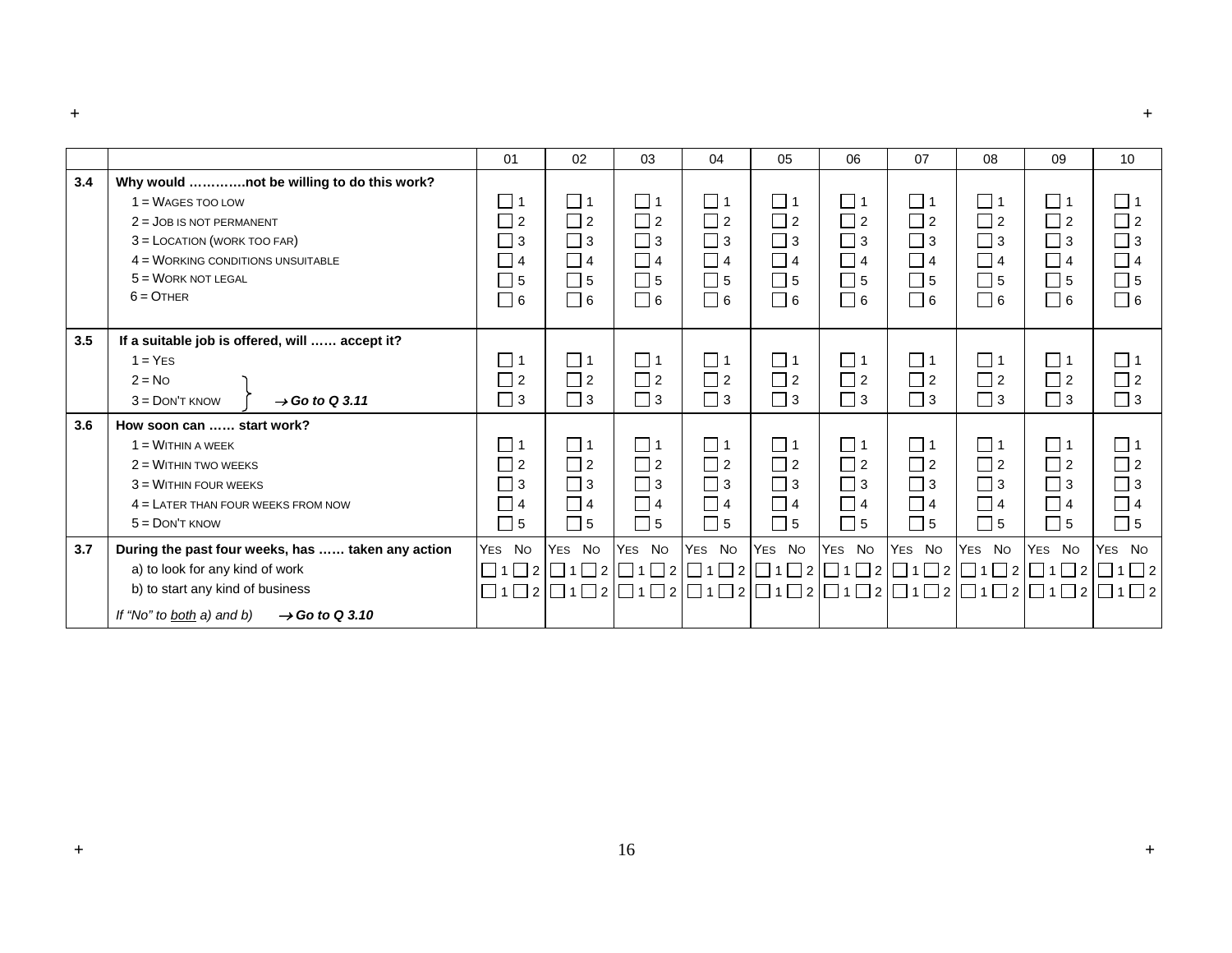| $\overline{+}$ |                                                                                                    |           |               |                |           |           | Questionnaire id |           |           |               | $+$       |
|----------------|----------------------------------------------------------------------------------------------------|-----------|---------------|----------------|-----------|-----------|------------------|-----------|-----------|---------------|-----------|
|                |                                                                                                    | 01        | 02            | 0 <sub>3</sub> | 04        | 05        | 06               | 07        | 08        | 09            | 10        |
| 3.8            | In the past four weeks, what has  done to look for<br>work or to start a business?                 |           |               |                |           |           |                  |           |           |               |           |
|                | Give only one answer, the main one                                                                 |           |               |                |           |           |                  |           |           |               |           |
|                | 1 = WAITED/REGISTERED AT EMPLOYMENT AGENCY/TRADE<br><b>UNION</b>                                   | $\Box$ 1  | $\Box$ 1      | $\vert$   1    | $\Box$ 1  | $\Box$ 1  | $\Box$ 1         | $\Box$ 1  | $\Box$ 1  | $\Box$ 1      | $\Box$ 1  |
|                | 2 = ENQUIRED AT WORKPLACES, FARMS, FACTORIES OR<br>CALLED ON OTHER POSSIBLE EMPLOYERS              | $\Box$ 2  | $\Box$ 2      | $\Box$ 2       | $\Box$ 2  | $\Box$ 2  | $\Box$ 2         | $\Box$ 2  | $\Box$ 2  | $\Box$ 2      | $\Box$ 2  |
|                | $3 =$ PLACED/ANSWERED ADVERTISEMENT(S)                                                             | $\Box$ 3  | $\Box$ 3      | $\Box$ 3       | $\Box$ 3  | $\Box$ 3  | $\Box$ 3         | $\Box$ 3  | $\Box$ 3  | $\sqsupset$ 3 | $\Box$ 3  |
|                | 4 = SOUGHT ASSISTANCE FROM RELATIVES OR FRIENDS                                                    | $\Box$ 4  | $\Box$ 4      | $\Box$ 4       | $\Box$ 4  | $\Box$ 4  | $\Box$ 4         | $\Box$ 4  | $\Box$ 4  | $\sqsupset$ 4 | $\Box$ 4  |
|                | 5 = LOOKED FOR LAND, BUILDING, EQUIPMENT OR APPLIED FOR<br>PERMIT TO START OWN BUSINESS OR FARMING | $\Box$ 5  | $\Box$ 5      | $\Box$ 5       | $\Box$ 5  | $\Box$ 5  | $\Box$ 5         | $\Box$ 5  | $\Box$ 5  | $\Box$ 5      | $\Box$ 5  |
|                | $6$ = WAITED AT THE STREET SIDE WHERE CASUAL WORKERS<br>ARE FOUND                                  | $\Box$ 6  | $\Box$ 6      | ヿ 6            | $\Box$ 6  | Π6        | $\Box$ 6         | $\Box$ 6  | $\Box$ 6  | ヿ 6           | $\Box$ 6  |
|                | $7 = 0$ THER                                                                                       | $\Box$ 7  | $\Box$ 7      | $\Box$ 7       | $\Box$ 7  | $\Box$ 7  | $\Box$ 7         | $\Box$ 7  | $\Box$ 7  | $\Box$ 7      | $\Box$ 7  |
|                | $8 =$ DON'T KNOW                                                                                   | $\Box$ 8  | $\Box$ 8      | $\Box$ 8       | $\Box$ 8  | $\Box$ 8  | $\Box$ 8         | $\Box$ 8  | $\Box$ 8  | $\Box$ 8      | $\Box$ 8  |
| 3.9            | How long has  been trying to find work or start a<br>business?                                     |           |               |                |           |           |                  |           |           |               |           |
|                | $01 =$ LESS THAN A MONTH                                                                           | $\Box$ 01 | $\Box$ 01     | $\Box$ 01      | $\Box$ 01 | $\Box$ 01 | $\Box$ 01        | $\Box$ 01 | $\Box$ 01 | $\Box$ 01     | $\Box$ 01 |
|                | $02 = 1$ MONTH TO LESS THAN 2 MONTHS                                                               | $\Box$ 02 | $\Box$ 02     | $\Box$ 02      | $\Box$ 02 | $\Box$ 02 | $\Box$ 02        | $\Box$ 02 | $\Box$ 02 | $\Box$ 02     | $\Box$ 02 |
|                | $03 = 2$ MONTHS TO LESS THAN $3$ MONTHS                                                            | $\Box$ 03 | $\Box$ 03     | $\Box$ 03      | $\Box$ 03 | $\Box$ 03 | $\Box$ 03        | $\Box$ 03 | $\Box$ 03 | $\Box$ 03     | $\Box$ 03 |
|                | $04 = 3$ MONTHS TO LESS THAN 4 MONTHS                                                              | $\Box$ 04 | $\Box$ 04     | $\Box$ 04      | $\Box$ 04 | $\Box$ 04 | $\Box$ 04        | $\Box$ 04 | $\Box$ 04 | $\Box$ 04     | $\Box$ 04 |
|                | $05 = 4$ MONTHS TO LESS THAN 6 MONTHS                                                              | $\Box$ 05 | $\sqrt{0.05}$ | $\Box$ 05      | $\Box$ 05 | $\Box$ 05 | $\Box$ 05        | $\Box$ 05 | $\Box$ 05 | $\Box$ 05     | $\Box$ 05 |
|                | $06 = 6$ MONTHS TO LESS THAN 1 YEAR                                                                | $\Box$ 06 | $\Box$ 06     | $\Box$ 06      | $\Box$ 06 | $\Box$ 06 | $\Box$<br>l 06   | $\Box$ 06 | $\Box$ 06 | $\Box$ 06     | $\Box$ 06 |
|                | $07 = 1$ YEAR TO LESS THAN 3 YEARS                                                                 | $\Box$ 07 | $\Box$ 07     | $\Box$ 07      | $\Box$ 07 | $\Box$ 07 | $\Box$ 07        | $\Box$ 07 | $\Box$ 07 | $\Box$ 07     | $\Box$ 07 |
|                | $08 = 3$ YEARS OR MORE                                                                             | $\Box$ 08 | $\Box$ 08     | $\Box$ 08      | $\Box$ 08 | $\Box$ 08 | $\Box$ 08        | $\Box$ 08 | $\Box$ 08 | $\Box$ 08     | $\Box$ 08 |
|                | $09 =$ DON'T KNOW                                                                                  | $\Box$ 09 | $\Box$ 09     | $\Box$ 09      | $\Box$ 09 | $\Box$ 09 | 09               | $\Box$ 09 | $\Box$ 09 | П<br>09       | $\Box$ 09 |
|                | $10 = NOT APPLICABLE$                                                                              | $\Box$ 10 | $\Box$ 10     | $\Box$ 10      | $\Box$ 10 | $\Box$ 10 | $\Box$ 10        | $\Box$ 10 | $\Box$ 10 | $\Box$ 10     | $\Box$ 10 |
|                | $\rightarrow$ Go to Q 3.11                                                                         |           |               |                |           |           |                  |           |           |               |           |

**+ +**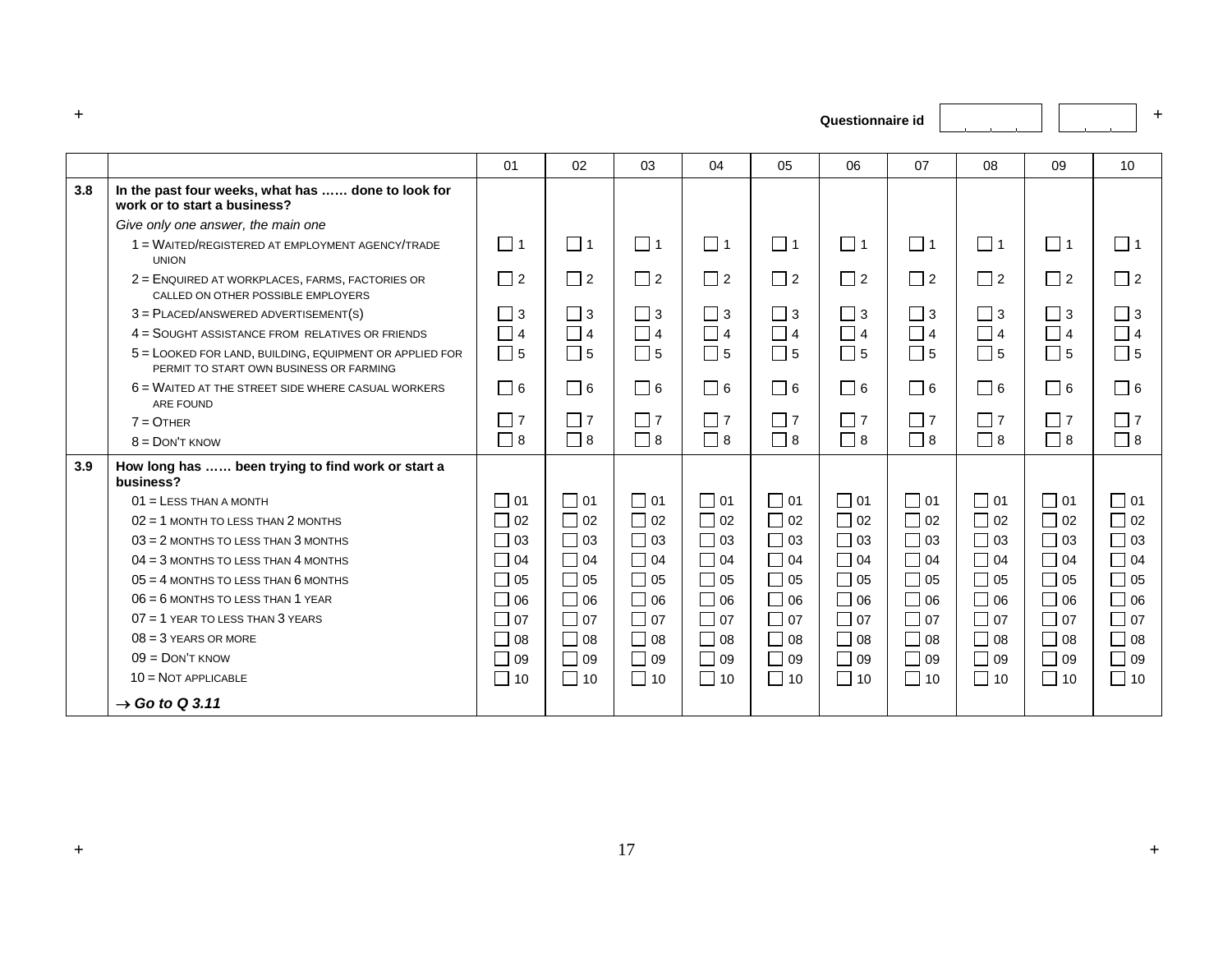|      |                                                                                                                                                                                                                                                                                       | 01                   | 02        | 03                        | 04                   | 05                   | 06                   | 07                   | 08                   | 09                   | 10 <sup>°</sup> |
|------|---------------------------------------------------------------------------------------------------------------------------------------------------------------------------------------------------------------------------------------------------------------------------------------|----------------------|-----------|---------------------------|----------------------|----------------------|----------------------|----------------------|----------------------|----------------------|-----------------|
|      | If "No" to both Q 3.7.a and b (has not been looking for<br>work or trying to start a business in the past four weeks)                                                                                                                                                                 |                      |           |                           |                      |                      |                      |                      |                      |                      |                 |
| 3.10 | What was the main reason why  did not try to find<br>work or start a business in the past four weeks?                                                                                                                                                                                 |                      |           |                           |                      |                      |                      |                      |                      |                      |                 |
|      | 01 = HAS BEEN TEMPORARILY LAID OFF WORK                                                                                                                                                                                                                                               | $\sqrt{01}$          | $\Box$ 01 | $\Box$ 01                 | $\Box$ 01            | $\Box$ 01            | $\Box$ 01            | $\Box$ 01            | $\Box$ 01            | $\Box$ 01            | $\Box$ 01       |
|      | 02 = ILL HEALTH/INJURY/PHYSICAL DISABILITY                                                                                                                                                                                                                                            | $\overline{0}$ 02    | $\Box$ 02 | $\Box$ 02                 | $\Box$ 02            | $\Box$ 02            | $\Box$ 02            | $\Box$ 02            | $\Box$ 02            | $\Box$ 02            | $\Box$ 02       |
|      | $03 = PREGNAMEY$                                                                                                                                                                                                                                                                      | $\Box$ 03            | $\Box$ 03 | $\Box$ 03                 | $\Box$ 03            | ̄ 03                 | $\Box$ 03            | $\Box$ 03            | $\Box$ 03            | $\Box$ 03            | $\Box$ 03       |
|      | $04 =$ FAMILY CONSIDERATIONS/CHILD CARE                                                                                                                                                                                                                                               | $\Box$ 04            | $\Box$ 04 | $\Box$ 04                 | $\Box$ 04            | $\Box$ 04            | $\Box$ 04            | $\Box$ 04            | $\Box$ 04            | $\Box$ 04            | $\Box$ 04       |
|      | 05 = UNDERGOING TRAINING TO HELP FIND WORK                                                                                                                                                                                                                                            | $\Box$ 05            | $\Box$ 05 | $\Box$ 05                 | $\Box$ 05            | 05                   | $\Box$ 05            | $\Box$ 05            | $\Box$ 05            | $\Box$ 05            | $\Box$ 05       |
|      | 06 = NO JOBS AVAILABLE IN THE AREA                                                                                                                                                                                                                                                    | $\Box$ 06            | $\Box$ 06 | $\Box$ 06                 | $\Box$ 06            | $\Box$ 06            | $\Box$ 06            | $\Box$ 06            | $\Box$ 06            | $\Box$ 06            | $\Box$ 06       |
|      | 07 = LACK OF MONEY TO PAY FOR TRANSPORT TO LOOK FOR<br><b>WORK</b>                                                                                                                                                                                                                    | $\Box$ 07            | $\Box$ 07 | $\Box$ 07                 | $\Box$ 07            | $\Box$ 07            | $\Box$ 07            | $\Box$ 07            | $\Box$ 07            | $\Box$ 07            | $\Box$ 07       |
|      | 08 = UNABLE TO FIND WORK REQUIRING HIS/HER SKILLS                                                                                                                                                                                                                                     | $\Box$ 08            | $\Box$ 08 | $\Box$ 08                 | $\Box$ 08            | $\Box$ 08            | $\Box$ 08            | $\Box$ 08            | $\Box$ 08            | $\Box$ 08            | $\Box$ 08       |
|      | 09 = LOST HOPE OF FINDING ANY KIND OF WORK                                                                                                                                                                                                                                            | ი9                   | $\Box$ 09 | $\Box$ 09                 | $\Box$ 09            | $\Box$ 09            | $\Box$ 09            | $\Box$ 09            | $\Box$ 09            | $\Box$ 09            | $\Box$ 09       |
|      | 10 = NO TRANSPORT AVAILABLE                                                                                                                                                                                                                                                           | 10                   | $\Box$ 10 | $\Box$ 10                 | $\Box$ 10            | $\Box$ 10            | $\Box$ 10            | $\Box$ 10            | $\Box$ 10            | $\Box$ 10            | $\Box$ 10       |
|      | $11 =$ OTHER REASON                                                                                                                                                                                                                                                                   | $\Box$ 11            | $\Box$ 11 | $\Box$ 11                 | $\Box$ 11            | $\Box$ 11            | $\Box$ 11            | $\Box$ 11            | $\Box$ 11            | $\Box$ 11            | $\Box$ 11       |
|      | Ask for everyone who has come to Section 3                                                                                                                                                                                                                                            |                      |           |                           |                      |                      |                      |                      |                      |                      |                 |
| 3.11 | Has  ever worked for pay, profit or family gain?                                                                                                                                                                                                                                      |                      |           |                           |                      |                      |                      |                      |                      |                      |                 |
|      | Work could be:                                                                                                                                                                                                                                                                        |                      |           |                           |                      |                      |                      |                      |                      |                      |                 |
|      | Formal work for salary, wage, profit or unpaid in family<br>business; informal work such as making things for sale,<br>selling things or providing a service; work on a farm or land,<br>whether for a wage or as part of the household's farming<br>activities; casual/seasonal work |                      |           |                           |                      |                      |                      |                      |                      |                      |                 |
|      | $1 = YES$<br>$2 = No$<br>$\rightarrow$ Go to Q 3.15                                                                                                                                                                                                                                   | $\Box$ 1<br>$\Box$ 2 | 2 ר       | $\Box$ 1<br>$\sqsupset$ 2 | $\Box$ 1<br>$\Box$ 2 | $\Box$ 1<br>$\Box$ 2 | $\Box$ 1<br>$\Box$ 2 | $\Box$ 1<br>$\Box$ 2 | $\Box$ 1<br>$\Box$ 2 | $\Box$ 1<br>$\Box$ 2 | $\Box$ 2        |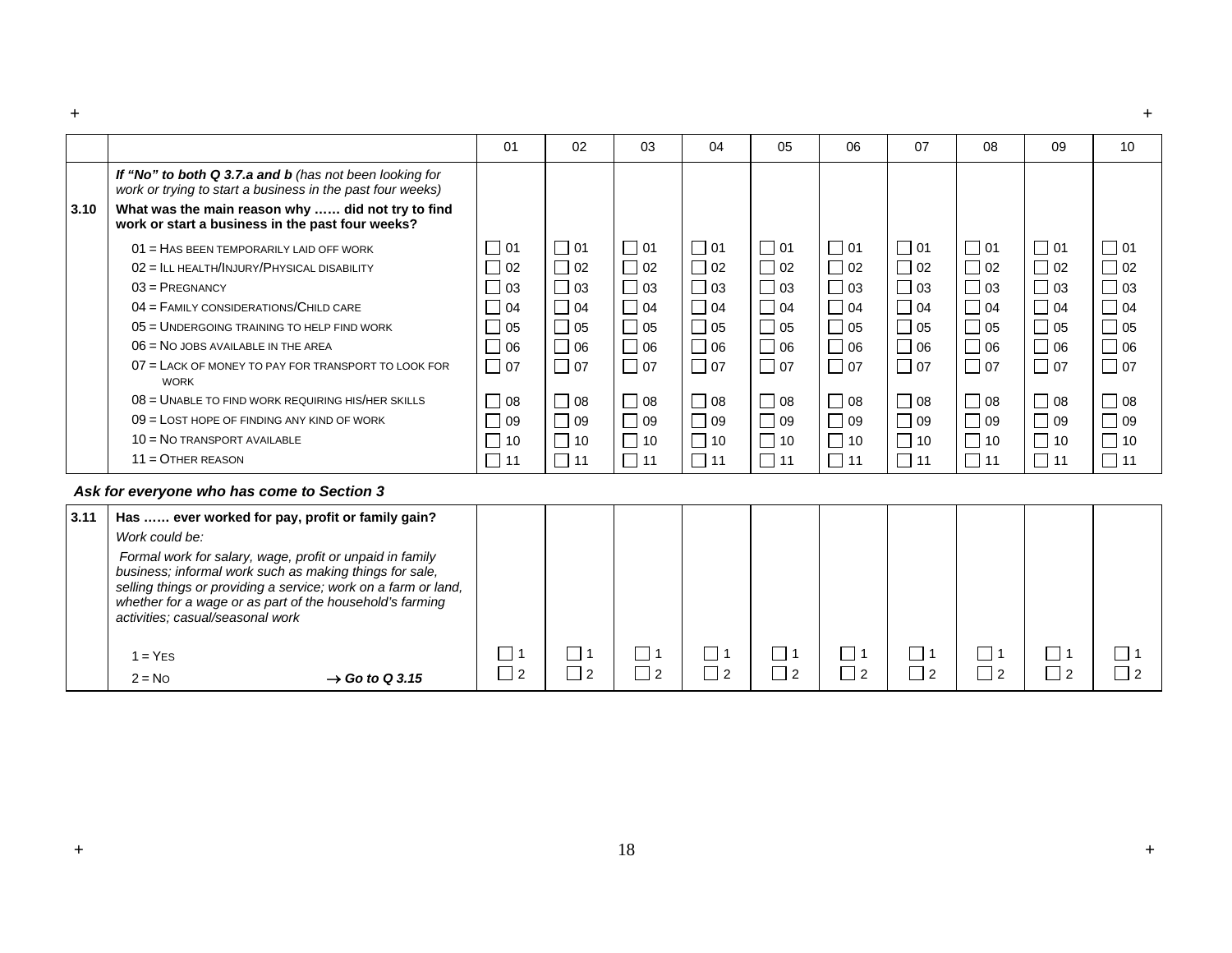|        |                                                                                                                                                                                                                                                                                                                                                                                                                                  | 01                                                                                                                                  | 02                                                                                                                             | 03                                                                                                                             | 04                                                                                                                                | 05                                                                                                                                                        | 06                                                                                                                             | 07                                                                                                                                                                                 | 08                                                                                                                             | 09                                                                                                                             | 10                                                                                                                             |
|--------|----------------------------------------------------------------------------------------------------------------------------------------------------------------------------------------------------------------------------------------------------------------------------------------------------------------------------------------------------------------------------------------------------------------------------------|-------------------------------------------------------------------------------------------------------------------------------------|--------------------------------------------------------------------------------------------------------------------------------|--------------------------------------------------------------------------------------------------------------------------------|-----------------------------------------------------------------------------------------------------------------------------------|-----------------------------------------------------------------------------------------------------------------------------------------------------------|--------------------------------------------------------------------------------------------------------------------------------|------------------------------------------------------------------------------------------------------------------------------------------------------------------------------------|--------------------------------------------------------------------------------------------------------------------------------|--------------------------------------------------------------------------------------------------------------------------------|--------------------------------------------------------------------------------------------------------------------------------|
| 3.12   | How long ago was it since  last worked?<br>$01 = 1$ WEEK - LESS THAN 1 MONTH<br>$02 = 1$ MONTH - LESS THAN 2 MONTHS<br>$03 = 2$ MONTHS - LESS THAN 3 MONTHS<br>$04 = 3$ MONTHS - LESS THAN 4 MONTHS<br>$05 = 4$ MONTHS - LESS THAN 5 MONTHS<br>$06 = 5$ MONTHS - LESS THAN $6$ MONTHS<br>$07 = 6$ MONTHS - LESS THAN 1 YEAR<br>$08 = 1$ YEAR - LESS THAN 2 YEARS<br>$09 = 2$ YEARS - LESS THAN 3 YEARS<br>$10 = 3$ YEARS OR MORE | $\Box$ 01<br>$\Box$ 02<br>$\Box$ 03<br>$\sqsupset$ 04<br>$\Box$ 05<br>$\Box$ 06<br>$\Box$ 07<br>$\Box$ 08<br>$\Box$ 09<br>$\Box$ 10 | $\Box$ 01<br>$\Box$ 02<br>$\Box$ 03<br>$\Box$ 04<br>$\Box$ 05<br>$\Box$ 06<br>$\Box$ 07<br>$\Box$ 08<br>$\Box$ 09<br>$\Box$ 10 | $\Box$ 01<br>$\Box$ 02<br>$\Box$ 03<br>$\Box$ 04<br>$\Box$ 05<br>$\Box$ 06<br>$\Box$ 07<br>$\Box$ 08<br>$\Box$ 09<br>$\Box$ 10 | $\Box$ 01<br>$\Box$ 02<br>$\Box$ 03<br>$\Box$ 04<br>$\Box$ 05<br>$\Box$ 06<br>$\Box$ 07<br>$\Box$ 08<br>$\square$ 09<br>$\Box$ 10 | $\Box$ 01<br>$\Box$ 02<br>$\Box$ 03<br>$\Box$ 04<br>05<br>$\blacksquare$<br>$\Box$<br>  06<br>$\Box$ 07<br>$\Box$ 08<br>$\mathsf{L}$<br>l 09<br>$\Box$ 10 | $\Box$ 01<br>$\Box$ 02<br>$\Box$ 03<br>$\Box$ 04<br>$\Box$ 05<br>$\Box$ 06<br>$\Box$ 07<br>$\Box$ 08<br>$\Box$ 09<br>$\Box$ 10 | $\Box$ 01<br>$\overline{0}$ 02<br>$\Box$ 03<br>$\Box$ 04<br>$\overline{0}$ 05<br>$\overline{\phantom{0}}$ 06<br>$\overline{\phantom{0}}$ 07<br>$\Box$ 08<br>$\Box$ 09<br>$\Box$ 10 | $\Box$ 01<br>$\Box$ 02<br>$\Box$ 03<br>$\Box$ 04<br>$\Box$ 05<br>$\Box$ 06<br>$\Box$ 07<br>$\Box$ 08<br>$\Box$ 09<br>$\Box$ 10 | $\Box$ 01<br>$\Box$ 02<br>$\Box$ 03<br>$\Box$ 04<br>$\Box$ 05<br>$\Box$ 06<br>$\Box$ 07<br>$\Box$ 08<br>$\Box$ 09<br>$\Box$ 10 | $\Box$ 01<br>$\Box$ 02<br>$\Box$ 03<br>$\Box$ 04<br>$\Box$ 05<br>$\Box$ 06<br>$\Box$ 07<br>$\Box$ 08<br>$\Box$ 09<br>$\Box$ 10 |
| 3.13.a | $11 =$ DON'T KNOW<br>What kind of work did  do in his/her last job? Give<br>occupation or job title.<br>Work includes all the activities mentioned earlier<br>Record at least two words: Car sales person, Office cleaner,<br>Vegetable farmer, Primary School teacher, etc.<br>For agricultural work on own/family farm/plot, state whether<br>for own use or for sale mostly.                                                  | $\Box$ 11                                                                                                                           | $\Box$ 11                                                                                                                      | $\Box$ 11                                                                                                                      | $\Box$ 11                                                                                                                         | $\Box$ 11                                                                                                                                                 | $\Box$ 11                                                                                                                      | $\Box$ 11                                                                                                                                                                          | $\Box$ 11                                                                                                                      | $\Box$ 11                                                                                                                      | $\Box$ 11                                                                                                                      |
| 3.13 b | What were 's main tasks or duties in this job?<br>Examples: Selling fruit, repairing watches, keeping accounts,<br>feeding and watering cattle, teaching children.                                                                                                                                                                                                                                                               |                                                                                                                                     |                                                                                                                                |                                                                                                                                |                                                                                                                                   |                                                                                                                                                           |                                                                                                                                |                                                                                                                                                                                    |                                                                                                                                |                                                                                                                                |                                                                                                                                |
|        | <b>CODE BOX FOR OFFICE USE</b>                                                                                                                                                                                                                                                                                                                                                                                                   |                                                                                                                                     |                                                                                                                                |                                                                                                                                |                                                                                                                                   |                                                                                                                                                           |                                                                                                                                |                                                                                                                                                                                    |                                                                                                                                |                                                                                                                                |                                                                                                                                |

**+**

**Questionnaire id**  $\begin{array}{|c|c|c|c|}\n\hline\n&1&1&1\end{array}$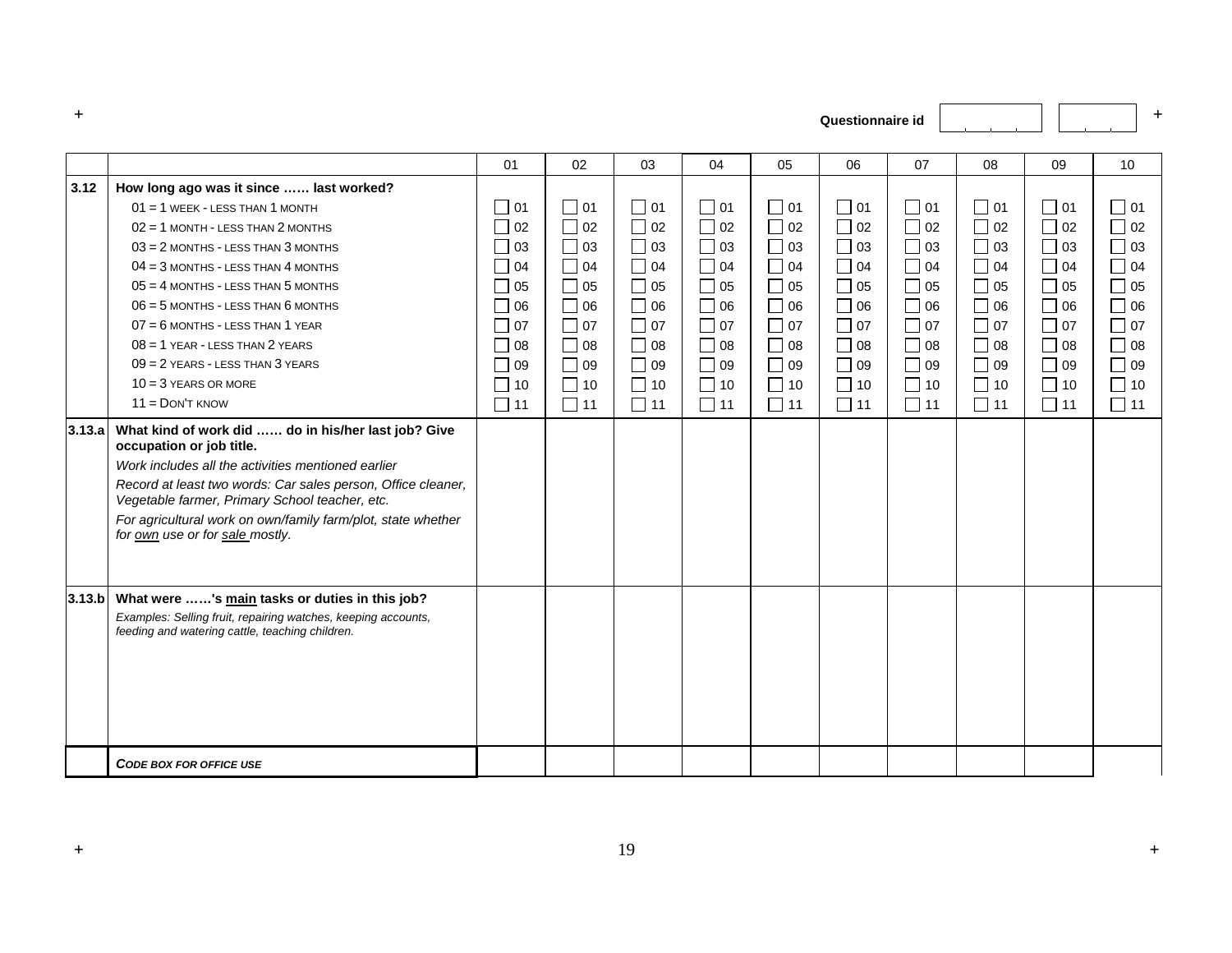|        |                                                                                                                                                                                                                                                                                                                                                                            | 01                       | 02                | 03                | 04                                  | 05                       | 06                       | 07                                | 08                                                 | 09                       | 10                                                                                                                                                                                             |
|--------|----------------------------------------------------------------------------------------------------------------------------------------------------------------------------------------------------------------------------------------------------------------------------------------------------------------------------------------------------------------------------|--------------------------|-------------------|-------------------|-------------------------------------|--------------------------|--------------------------|-----------------------------------|----------------------------------------------------|--------------------------|------------------------------------------------------------------------------------------------------------------------------------------------------------------------------------------------|
| 3.14.a | What was the name of 's place of work?                                                                                                                                                                                                                                                                                                                                     |                          |                   |                   |                                     |                          |                          |                                   |                                                    |                          |                                                                                                                                                                                                |
|        | For government or large organisations, give the name of the<br>establishment and branch or division: e.g. Education Dept -<br>Rapele Primary School; ABC Gold Mining, Maintenance Div.                                                                                                                                                                                     |                          |                   |                   |                                     |                          |                          |                                   |                                                    |                          |                                                                                                                                                                                                |
|        | Write 'Own house' or 'No fixed location', if relevant.                                                                                                                                                                                                                                                                                                                     |                          |                   |                   |                                     |                          |                          |                                   |                                                    |                          |                                                                                                                                                                                                |
| 3.14.b | What were the main goods and services produced at<br>'s place of work? What were its main functions?<br>Examples: Repairing cars, Selling commercial real<br>estate, Sell food wholesale to restaurants, Retail clothing<br>shop, Manufacture electrical appliances, Bar/ restaurant, Primary<br>Education, Delivering newspapers to homes,<br>Transporting goods by rail. |                          |                   |                   |                                     |                          |                          |                                   |                                                    |                          |                                                                                                                                                                                                |
|        | <b>CODE BOX FOR OFFICE USE</b>                                                                                                                                                                                                                                                                                                                                             |                          |                   |                   |                                     |                          |                          |                                   |                                                    |                          |                                                                                                                                                                                                |
| 3.15   | How does  support him/herself?                                                                                                                                                                                                                                                                                                                                             | YES NO                   | YES NO            | YES NO            | YES NO                              | YES NO                   | YES NO                   | YES NO                            | YES NO                                             | YES NO                   | YES NO                                                                                                                                                                                         |
|        | $1 = Did$ odd jobs during the past seven days                                                                                                                                                                                                                                                                                                                              | $\Box$ 1 $\Box$ 2 $\Box$ | $\Box$ 1 $\Box$ 2 | $\Box$ 1 $\Box$ 2 |                                     |                          |                          |                                   |                                                    | $\Box$ 1 $\Box$ 2 $\Box$ | $\vert$   2                                                                                                                                                                                    |
|        | 2 = Supported by persons in the household                                                                                                                                                                                                                                                                                                                                  | $\Box$ 1 $\Box$ 2        | $\vert$ 2         | $\Box$ 1 $\Box$ 2 | $\sqsupset$ 2<br>1 <sup>1</sup>     | $\Box$ 1 $\Box$ 2 $\Box$ | $\Box$ 1 $\Box$ 2 $\Box$ |                                   | $\Box$ 1 $\Box$ 2 $\Box$ 1 $\Box$ 2                | $\Box$ 2                 |                                                                                                                                                                                                |
|        | 3 = Supported by persons not in the household                                                                                                                                                                                                                                                                                                                              | $\Box$ 1 $\Box$ 2        | $\overline{2}$    | 2                 | $\vert$ 2                           | $\Box$ 1 $\Box$ 2        | $\Box$ 1 $\Box$ 2        | $\Box$ 1 $\Box$ 2 $\Box$ 1 $\Box$ | 2                                                  |                          |                                                                                                                                                                                                |
|        | $4 =$ Supported by charity, church, welfare, etc.                                                                                                                                                                                                                                                                                                                          | $\Box$ 1 $\Box$ 2        | $\overline{2}$    | $\Box$ 1 $\Box$ 2 | $\vert$ 2 $\vert$<br>1 <sup>1</sup> | $\Box$ 1 $\Box$ 2        |                          |                                   | $\Box 1 \Box 2 \Box 1 \Box 2 \Box 1 \Box 2 \Box 1$ |                          | $\Box$ 2 $\Box$ 1<br>$\Box$ 2                                                                                                                                                                  |
|        | 5 = Unemployment Insurance Fund (UIF)                                                                                                                                                                                                                                                                                                                                      | $\Box$ 1     2           |                   | 2                 | $\vert$ 2                           | $\vert$ 11 $\vert$ 2     | $\Box$ 1 $\Box$ 2        |                                   | $\Box$ 1 $\Box$ 2 $\Box$ 1 $\Box$ 2                |                          |                                                                                                                                                                                                |
|        | $6 =$ Savings or money previously earned                                                                                                                                                                                                                                                                                                                                   | $\Box$ 1 $\Box$ 2        | l 2               | 2                 | $\vert$ 2                           | $\Box$ 1 $\Box$ 2        | $\Box$ 1 $\Box$ 2        |                                   | $\Box$ 1 $\Box$ 2 $\Box$ 1 $\Box$ 2                |                          |                                                                                                                                                                                                |
|        | $7 =$ Old age or disability pension                                                                                                                                                                                                                                                                                                                                        |                          |                   |                   |                                     |                          |                          |                                   |                                                    |                          | $\boxed{ \square 1 \square 2 \square 1 \square 2 \square 1 \square 2 \square 1 \square 2 \square 1 \square 2 \square 1 \square 2 \square 1 \square 2 \square 1 \square 2 \square 1 \square 2}$ |
|        | $8 =$ Other sources, e.g. bursary, study loan                                                                                                                                                                                                                                                                                                                              |                          |                   |                   |                                     |                          |                          |                                   |                                                    |                          | $\Box$ 1 \Box 2 \Box 1 \Box 2 \Box 1 \Box 2 \Box 1 \Box 2 \Box 1 \Box 2 \Box 1 \Box 2 \Box 1 \Box 2 \Box 1 \Box 2 \Box 1 \Box 2 \Box 1 \Box 2 \Box 1 \Box 2                                    |
|        | If "YES" to response category 1<br>$\rightarrow$ Go back to Q 2.1 for that person                                                                                                                                                                                                                                                                                          |                          |                   |                   |                                     |                          |                          |                                   |                                                    |                          |                                                                                                                                                                                                |

#### → *Go to Section 5*

### **SECTION 4 This section covers main work activity in the last seven days**

*Ask for all persons 15 years and over who were working or absent from work in the last seven days.*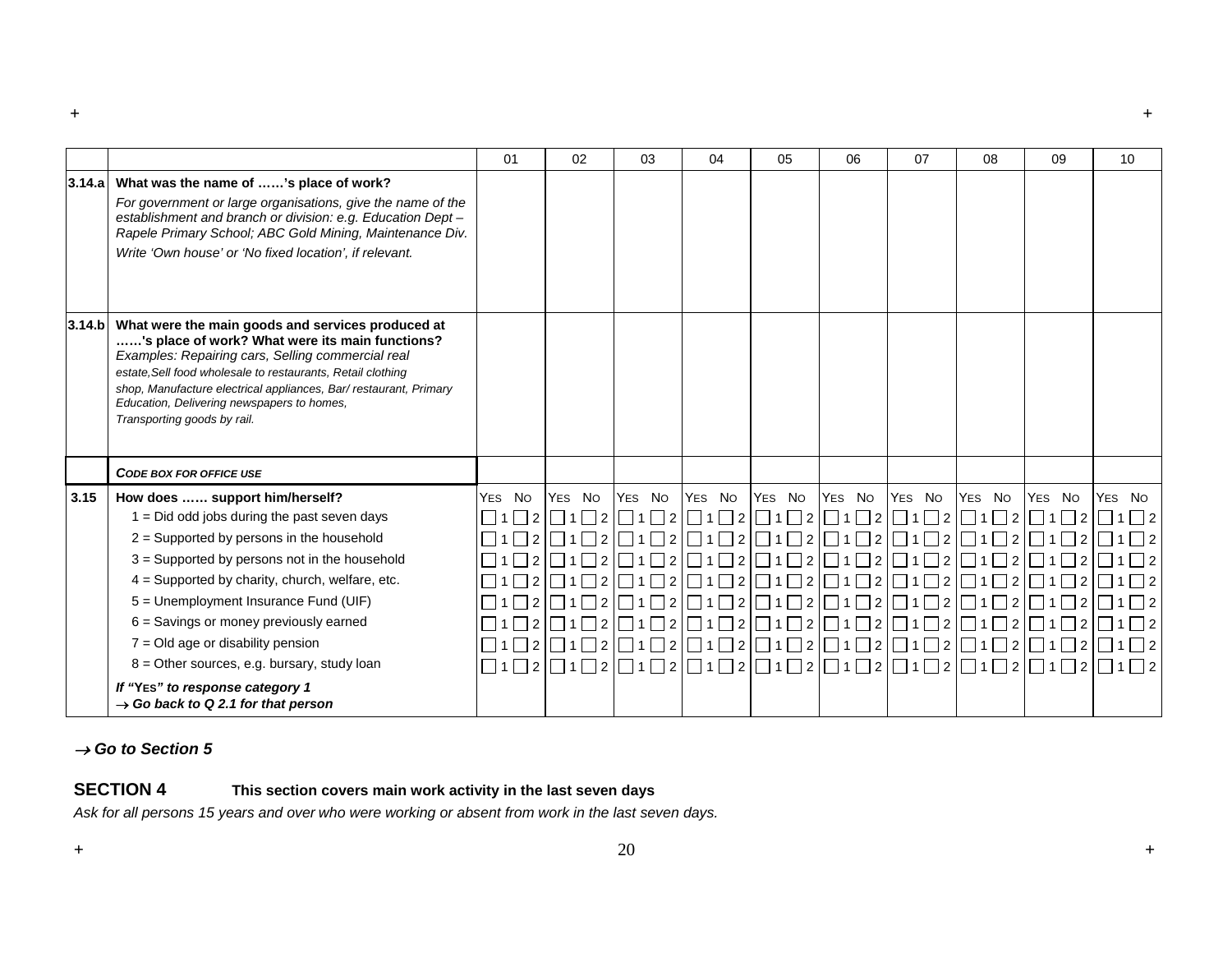**Questionnaire id**  $\left| \begin{array}{ccc} | & | & | & | \end{array} \right|$ 

*Read out:* **The next several questions refer to your (……'s) main job or activity. That is the one where you (he/she) usually work (-s) the most hours per week,even if you (he/she) were (was) absent the last seven days.**

|       |                                                                                                                                                                                                                                                                                                                                                                                                                                                                                                                                                                                                   | 01 | 02 | 03 | 04 | 05 | 06 | 07 | 08 | 09 | 10 |
|-------|---------------------------------------------------------------------------------------------------------------------------------------------------------------------------------------------------------------------------------------------------------------------------------------------------------------------------------------------------------------------------------------------------------------------------------------------------------------------------------------------------------------------------------------------------------------------------------------------------|----|----|----|----|----|----|----|----|----|----|
| 4.1.a | Read out:<br>You said  was doing these activities during the<br>last seven days (or was temporarily absent).<br>Refer to Q 2.1<br>What kind of work did  do in his/her main job<br>during the last seven days (or usually does, even if<br>he/she was absent in the last seven days)?<br>Give occupation or job title.<br>Work includes all the activities mentioned earlier<br>Record at least two words: Car sales person, Office<br>cleaner, Vegetable farmer, Primary school teacher, etc.<br>For agricultural work on own/family farm/plot, state whether<br>for own use or for sale mostly. |    |    |    |    |    |    |    |    |    |    |
| 4.1.b | What were 's main tasks or duties in this job?<br>EXAMPLES: SELLING FRUIT, REPAIRING WATCHES, KEEPING<br>ACCOUNTS, FEEDING AND WATERING CATTLE.                                                                                                                                                                                                                                                                                                                                                                                                                                                   |    |    |    |    |    |    |    |    |    |    |
|       | <b>CODE BOX FOR OFFICE USE</b>                                                                                                                                                                                                                                                                                                                                                                                                                                                                                                                                                                    |    |    |    |    |    |    |    |    |    |    |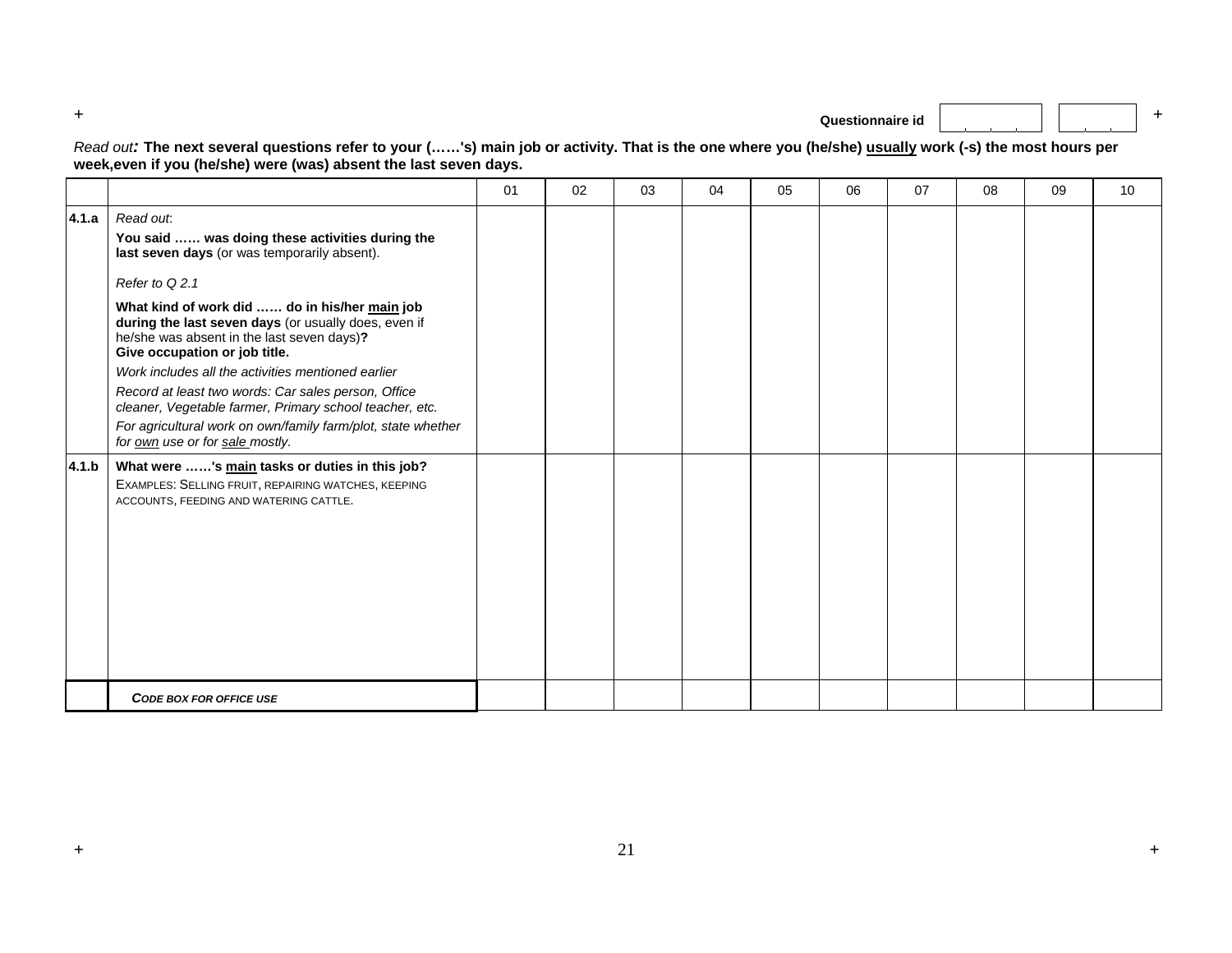|       |                                                                                                                                                                                                                                                                                                                                          | 01 | 02 | 03 | 04 | 05 | 06 | 07 | 08 | 09 | 10 |
|-------|------------------------------------------------------------------------------------------------------------------------------------------------------------------------------------------------------------------------------------------------------------------------------------------------------------------------------------------|----|----|----|----|----|----|----|----|----|----|
| 4.2.a | What is the name of 's place of work?<br>For government or large organisations, give the name of<br>the establishment and branch or division: e.g. Education<br>Dept - Rapele Primary School; ABC Gold Mining,<br>Maintenance Div.<br>Write 'Own house' or 'No fixed location', if relevant.                                             |    |    |    |    |    |    |    |    |    |    |
| 4.2.b | What are the main goods and services produced at<br>'s place of work? What are its main functions?<br>Examples: Repairing cars, Selling commercial real estate,<br>Sell food wholesale to restaurants, Retail clothing<br>shop, Manufacture electrical appliances, Bar/restaurant,<br>Primary Education, Delivering newspapers to homes. |    |    |    |    |    |    |    |    |    |    |
|       | <b>CODE BOX FOR OFFICE USE</b>                                                                                                                                                                                                                                                                                                           |    |    |    |    |    |    |    |    |    |    |

 $\pm$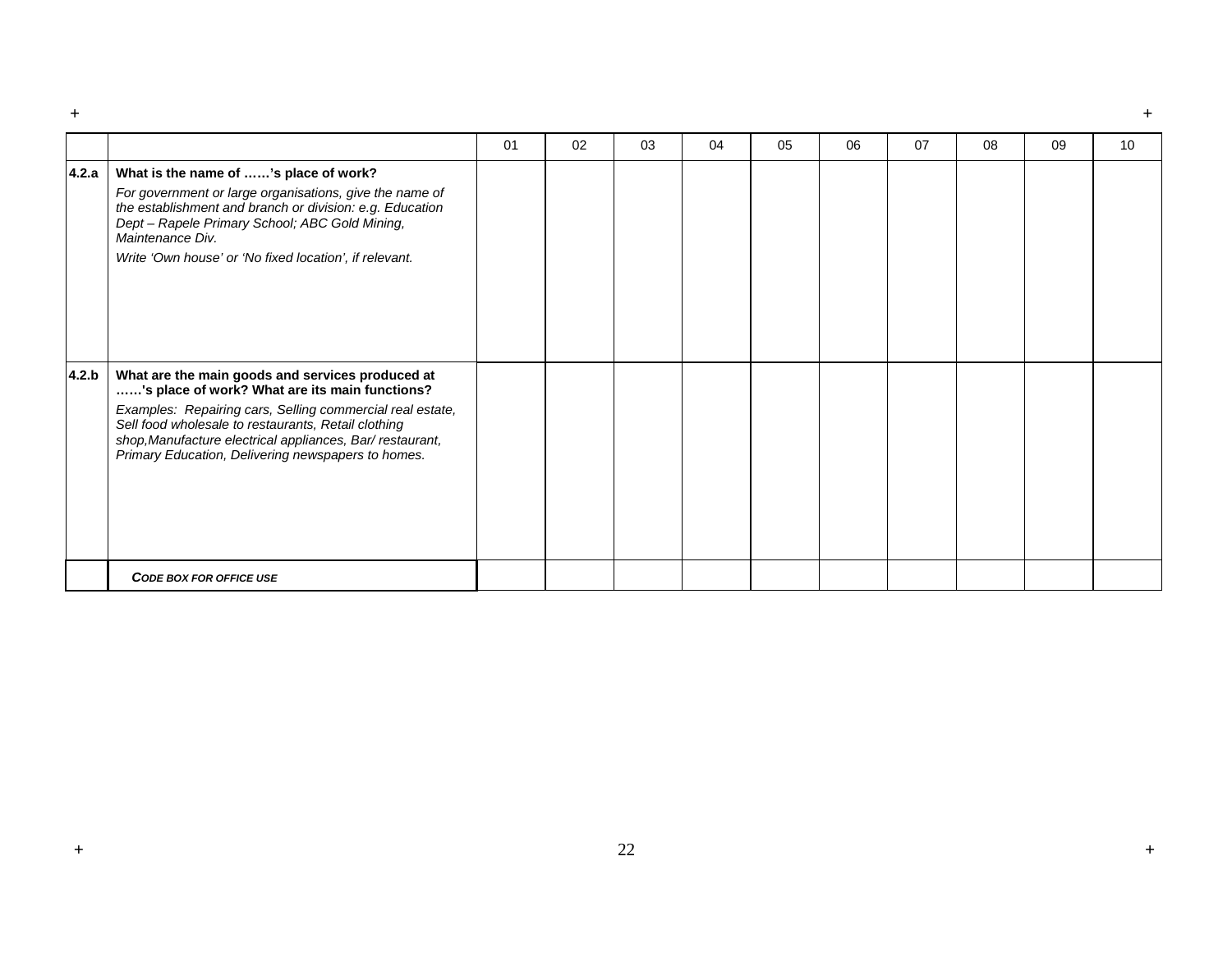| $+$ |                                                                                                                                                                                                                                                                   |                      |                      |                      |                      |                      | Questionnaire id     |                      |                      |                      | $+$                     |
|-----|-------------------------------------------------------------------------------------------------------------------------------------------------------------------------------------------------------------------------------------------------------------------|----------------------|----------------------|----------------------|----------------------|----------------------|----------------------|----------------------|----------------------|----------------------|-------------------------|
|     |                                                                                                                                                                                                                                                                   | 01                   | 02                   | 03                   | 04                   | 05                   | 06                   | 07                   | 08                   | 09                   | 10                      |
| 4.3 | In 's main work was he/she<br>1 = Working for someone else for pay?<br>Payment in cash, kind or accommodation.<br>Category 1 includes all employees: Full time, part-time,<br>casual work, piecework, except private household work.<br>$\rightarrow$ Go to Q 4.4 | $\Box$ 1             | $\Box$ 1             | $\square$ 1          | $\Box$ 1             | $\Box$ 1             | $\Box$ 1             | $\Box$ 1             | $\Box$ 1             | $\Box$ 1             | $\Box$ 1                |
|     | 2 = Working for one or more private households as a<br>domestic employee, gardener or security guard?<br>Payment in cash, kind or accommodation.<br>$\rightarrow$ Go to Q 4.4                                                                                     | $\Box$ 2             | $\Box$ 2             | $\Box$ 2             | $\Box$ 2             | $\Box$ 2             | $\Box$ 2             | $\Box$ 2             | $\Box$ 2             | $\Box$ 2             | $\Box$ 2                |
|     | 3 = Working on his/her own or on a small household<br>farm/plot or collecting natural products from the<br>forest or sea?<br>$\rightarrow$ Go to Q 4.14                                                                                                           | $\Box$ 3             | $\Box$ 3             | $\Box$ 3             | $\Box$ 3             | $\Box$ 3             | $\Box$ 3             | $\Box$ 3             | $\Box$ 3             | $\Box$ 3             | $\Box$ 3                |
|     | $4$ = Working on his/her own or with a partner, in any<br>type of business (including commercial farms)?<br>$\rightarrow$ Go to Q 4.14                                                                                                                            | $\Box$ 4             | $\Box$ 4             | $\Box$ 4             | $\Box$ 4             | $\Box$ 4             | $\Box$ 4             | $\Box$ 4             | $\Box$ 4             | $\Box$ 4             | $\Box$ 4                |
|     | 5 = Helping without pay in a household business?<br>$\rightarrow$ Go to Q 4.14                                                                                                                                                                                    | $\Box$ 5             | $\Box$ 5             | $\Box$ 5             | $\Box$ 5             | $\Box$ 5             | $\Box$ 5             | $\Box$ 5             | $\Box$ 5             | $\Box$ 5             | $\Box$ 5                |
| 4.4 | Does  work for<br>$1 = One$ employer<br>$2 =$ More than one employer                                                                                                                                                                                              | $\Box$ 1<br>$\Box$ 2 | $\Box$ 1<br>$\Box$ 2 | $\Box$ 1<br>$\Box$ 2 | $\Box$ 1<br>$\Box$ 2 | $\Box$ 1<br>$\Box$ 2 | $\Box$ 1<br>$\Box$ 2 | $\Box$ 1<br>$\Box$ 2 | $\Box$ 1<br>$\Box$ 2 | $\Box$ 1<br>$\Box$ 2 | $\square$ 1<br>$\Box$ 2 |
| 4.5 | When did  start working with the (main) employer<br>mentioned above (firm, institution or private<br>individual)? Give year and month.                                                                                                                            |                      |                      |                      |                      |                      |                      |                      |                      |                      |                         |
|     | State year in four figures, e.g. 1998<br>Year                                                                                                                                                                                                                     |                      |                      |                      |                      |                      |                      |                      |                      |                      |                         |
|     | State month in two figures, e.g. 08 for August<br><b>Month</b>                                                                                                                                                                                                    |                      |                      |                      |                      |                      |                      |                      |                      |                      |                         |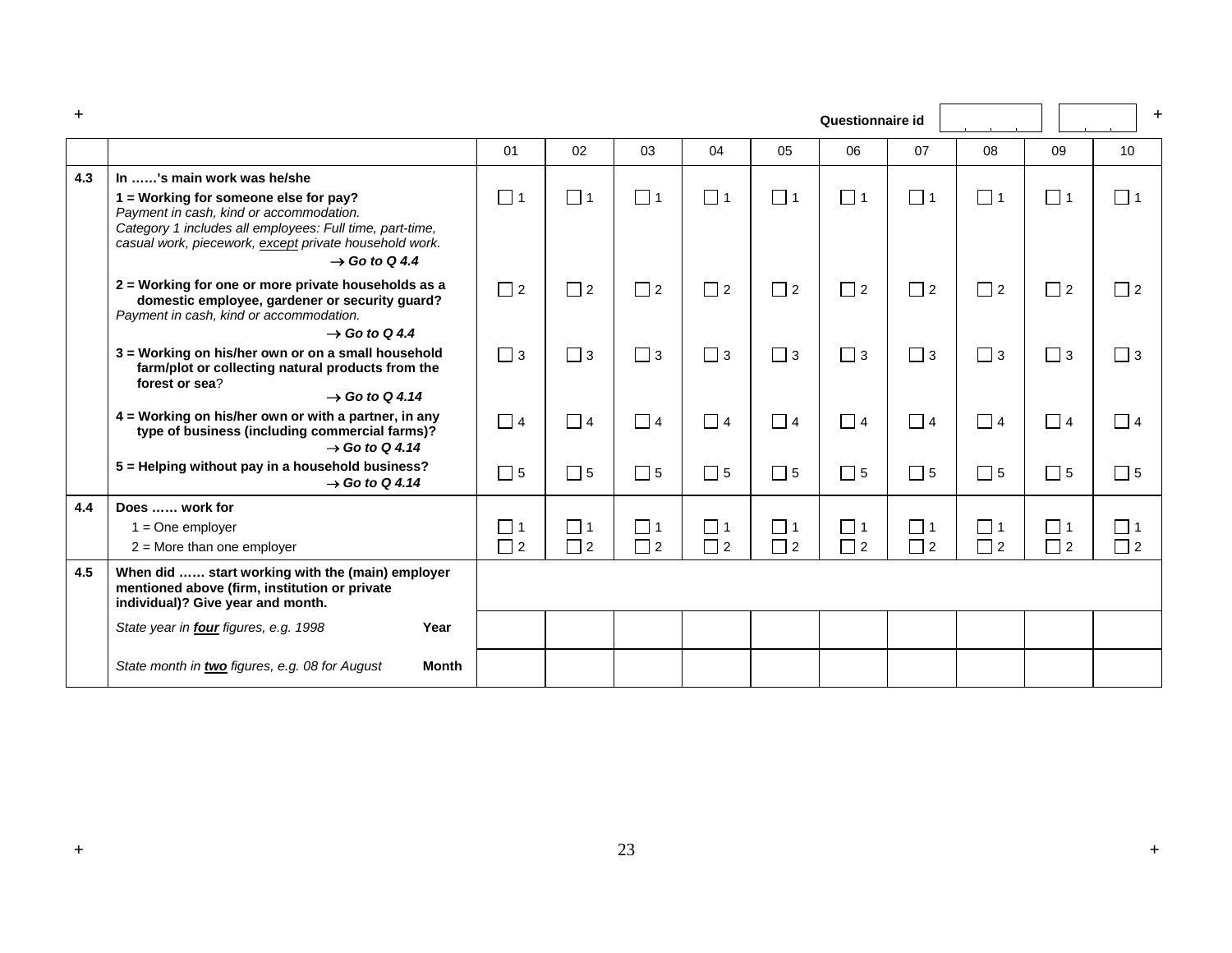01 | 02 | 03 | 04 | 05 | 06 | 07 | 08 | 09 | 10 **4.6 Is ……'s work**  1 <sup>=</sup> Permanent 2 = A fixed period contract 3 = Temporary  $4 \equiv$  Casual 5 = Seasonal  $6 =$ DON'T KNOW 1 2 3 4 5 6  $\Box$  1  $\Box$  2 3 4  $\Box$  5  $\Box$  6 1 2 3 4 5 6 1 2 3 4 5 6 1 2 3 4 5  $\Box$ 6 1 2 3 4 5 6 **4.7 Who owns the tools and/or equipment that …… uses at work?**  $1 =$ The employer 2 = The person him/herself 3 = Both the employer and the person him/herself 4 = Tools and/or equipment are rented/hired or owned by an outside person or organisation 5 = Not applicable - equipment not used  $6 =$  DON'T KNOW 1  $\Box$  2 3 4  $\Box$  5  $\Box$  6 1  $\Box$  2 3  $\Box$  4  $\Box$  5  $\Box$  6 1 2 3 4  $\Box$  5  $\Box$  6 1  $\Box$  2 3 4  $\Box$  5  $\Box$  6 1  $\Box$ 2 3  $\Box$  4  $\Box$  5  $\Box$  6 1 2 3 4  $\Box$  5  $\Box$  6 **4.8 Does …… have a written contract with the employer?**   $1 = YES$  2 <sup>=</sup> NO 3 <sup>=</sup> DON'T KNOW1 2 3 1  $\Box$  2 3 1 2 3 1 2 3 1  $\Box$ 2 3 1 2 3 **4.9 Does anyone directly supervise the work …… does or** 

1 2 3 4 5  $\Box$  6  $\Box$  1 2 3 4 5  $\Box$ 6 1 2 3 4 5 6 1 2 3 4 5 6 1 2 3  $\Box$  4  $\Box$  5  $\Box$  6  $\Box$  1 2 3 4  $\Box$  5  $\Box$  6 1 2 3 4  $\Box$  5  $\Box$  6 1 2 3 4  $\Box$  5  $\Box$ 1 2  $\Box$  3 1 2 3 1 2 3 1 2 3 **does he/she work independently?**  1 <sup>=</sup> WORK SUPERVISED 2 <sup>=</sup> WORK INDEPENDENTLY 3 <sup>=</sup> DON'T KNOW1  $\Box$ 2  $\Box$ 3 1  $\prod$ <sub>2</sub>  $\Box$ 3 1  $\Box$ 2  $\Box$ 3 1  $\Box$ 2  $\Box$  3 1  $\Box$ 2  $\Box$ 3 1  $\Box$ 2  $\Box$ 3 1  $\Box$ 2  $\Box$ 3 1  $\Box$ 2  $\Box$ 3 1  $\Box$ 2  $\Box$ 3 1  $\Box$ 2  $\Box$ 3 **4.10 Who pays …… ?**  1 <sup>=</sup> The establishment/enterprise/individual for which he/she works 2 = A labour broker  $3 = A$  contractor or agency  $4 = Other$  5 <sup>=</sup> DON'T KNOW $\Box$  1 2 3  $\Box$  4  $\Box$  $\Box$  1 2 3  $\Box$  4  $\Box$  $\Box$  1 2 3  $\Box$  4  $\Box$  $\Box$  1 2 3  $\Box$  4  $\Box$  5  $\Box$  1 2 3  $\Box$  4  $\Box$  $\Box$  1 2 3  $\Box$  4  $\Box$  5  $\Box$  1 2 3  $\Box$  4  $\Box$  5  $\Box$  1 2 3  $\Box$  4  $\Box$ 1 2 3  $\Box$  4  $\Box$  5  $\prod$  1 2 3  $\Box$  4  $\Box$ 

**+ +**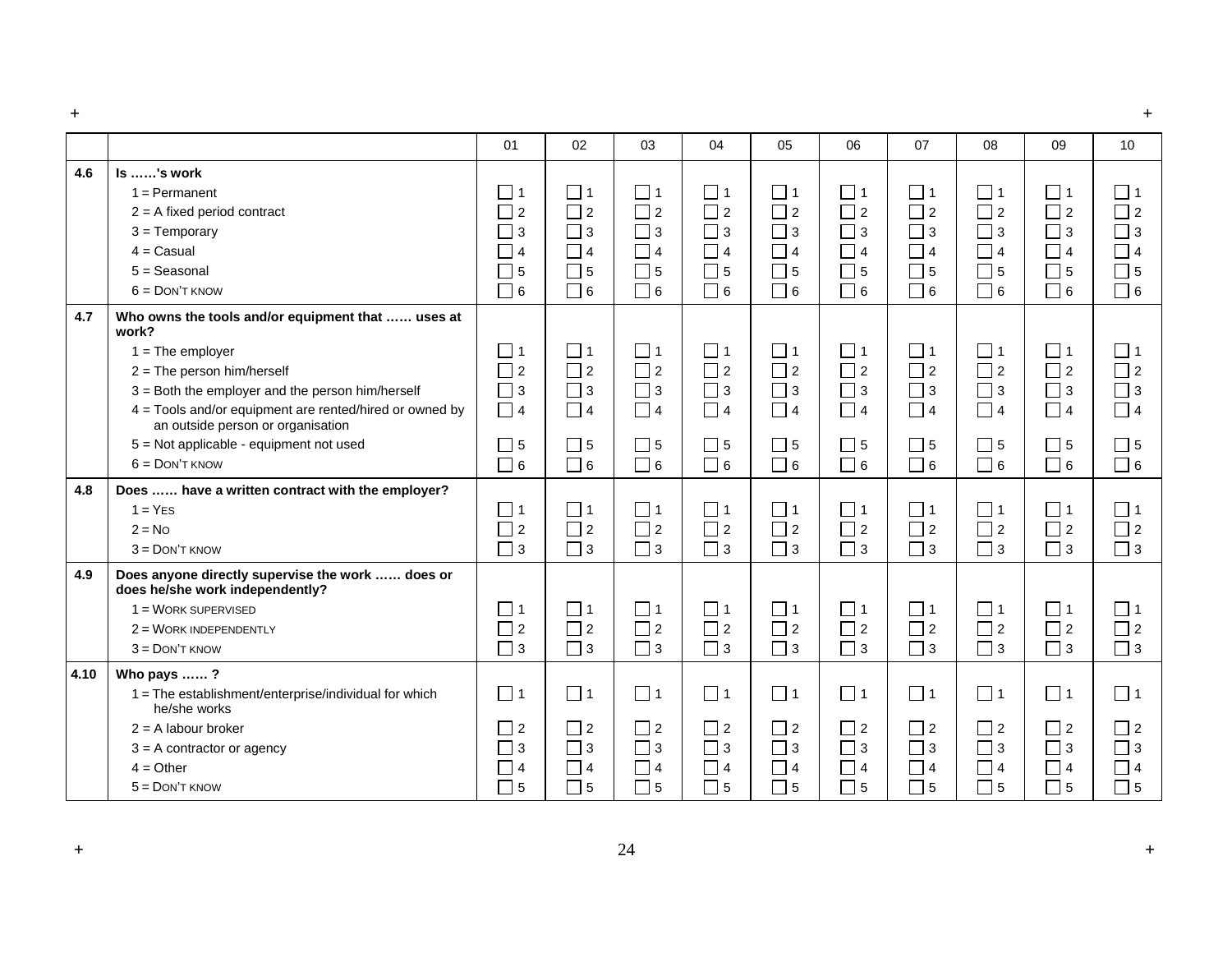| $+$  |                                                                                                          |          |          |             |             |             | Questionnaire id |          |             |             | $+$      |
|------|----------------------------------------------------------------------------------------------------------|----------|----------|-------------|-------------|-------------|------------------|----------|-------------|-------------|----------|
|      |                                                                                                          | 01       | 02       | 03          | 04          | 05          | 06               | 07       | 08          | 09          | 10       |
| 4.11 | Does 's employer contribute to any pension/<br>retirement fund?                                          |          |          |             |             |             |                  |          |             |             |          |
|      | $1 = YFS$                                                                                                | $\Box$ 1 | $\Box$ 1 | $\Box$ 1    | $\Box$ 1    | $\Box$ 1    | $\Box$ 1         | $\Box$ 1 | $\Box$ 1    | $\Box$ 1    | $\Box$ 1 |
|      | $2 = No$                                                                                                 | $\Box$ 2 | $\Box$ 2 | $\Box$ 2    | $\Box$ 2    | $\Box$ 2    | $\Box$ 2         | $\Box$ 2 | $\Box$ 2    | $\Box$ 2    | $\Box$ 2 |
|      | $3 =$ DON'T KNOW                                                                                         | $\Box$ 3 | $\Box$ 3 | $\square$ 3 | $\Box$ 3    | $\Box$ 3    | $\Box$ 3         | $\Box$ 3 | $\Box$ 3    | $\square$ 3 | $\Box$ 3 |
| 4.12 | Does  get any paid leave?                                                                                |          |          |             |             |             |                  |          |             |             |          |
|      | $1 = YES$                                                                                                | $\Box$ 1 | $\Box$ 1 | $\Box$ 1    | $\Box$ 1    | $\sqcap$ 1  | $\Box$ 1         | $\Box$ 1 | $\Box$ 1    | $\Box$ 1    | $\Box$ 1 |
|      | $2 = No$                                                                                                 | $\Box$ 2 | $\Box$ 2 | $\Box$ 2    | $\Box$ 2    | $\Box$ 2    | $\Box$ 2         | $\Box$ 2 | $\Box$ 2    | $\Box$ 2    | $\Box$ 2 |
|      | $3 =$ DON'T KNOW                                                                                         | $\Box$ 3 | $\Box$ 3 | $\Box$ 3    | $\Box$ 3    | $\Box$ 3    | $\Box$ 3         | $\Box$ 3 | $\Box$ 3    | $\Box$ 3    | $\Box$ 3 |
| 4.13 | Is  a member of a trade union?                                                                           |          |          |             |             |             |                  |          |             |             |          |
|      | $1 = YES$                                                                                                | $\Box$ 1 | $\Box$ 1 | l 1         | $\Box$ 1    | $\square$ 1 | $\Box$ 1         | $\Box$ 1 | $\Box$ 1    | $\Box$ 1    | $\Box$ 1 |
|      | $2 = No$                                                                                                 | $\Box$ 2 | $\Box$ 2 | $\Box$ 2    | $\Box$ 2    | $\Box$ 2    | $\Box$ 2         | $\Box$ 2 | $\Box$ 2    | $\Box$ 2    | $\Box$ 2 |
|      | $3 =$ DON'T KNOW                                                                                         | $\Box$ 3 | $\Box$ 3 | $\Box$ 3    | $\Box$ 3    | $\Box$ 3    | $\Box$ 3         | $\Box$ 3 | $\Box$ 3    | $\Box$ 3    | $\Box$ 3 |
| 4.14 | Is the business or enterprise/branch where  works                                                        |          |          |             |             |             |                  |          |             |             |          |
|      | $1 =$ Central government                                                                                 | $\Box$ 1 | $\Box$ 1 | $\Box$ 1    | $\Box$ 1    | $\Box$ 1    | $\Box$ 1         | $\Box$ 1 | $\square$ 1 | $\Box$ 1    | $\Box$ 1 |
|      | $2$ = Provincial government                                                                              | $\Box$ 2 | $\Box$ 2 | $\Box$ 2    | $\Box$ 2    | $\Box$ 2    | $\Box$ 2         | $\Box$ 2 | $\Box$ 2    | $\Box$ 2    | $\Box$ 2 |
|      | $3 =$ Local government                                                                                   | $\Box$ 3 | $\Box$ 3 | $\Box$ 3    | $\Box$ 3    | $\Box$ 3    | $\Box$ 3         | $\Box$ 3 | $\Box$ 3    | $\Box$ 3    | $\Box$ 3 |
|      | 4 = A government enterprise (Transnet, Telkom, etc.)                                                     | $\Box$ 4 | $\Box$ 4 | $\Box$ 4    | $\Box$ 4    | $\Box$ 4    | $\Box$ 4         | $\Box$ 4 | $\Box$ 4    | $\Box$ 4    | $\Box$ 4 |
|      | $5 = A$ club, community organisation, welfare<br>organisation, NGO, or a church                          | $\Box$ 5 | $\Box$ 5 | $\square$ 5 | $\square$ 5 | $\Box$ 5    | $\Box$ 5         | $\Box$ 5 | $\Box$ 5    | $\square$ 5 | $\Box$ 5 |
|      | 6 = A co-operative, self-help association, labour union,<br>professional association, or business league | $\Box$ 6 | $\Box$ 6 | $\Box$ 6    | $\Box$ 6    | $\Box$ 6    | $\Box$ 6         | $\Box$ 6 | $\Box$ 6    | $\Box$ 6    | $\Box$ 6 |
|      | $7 = A$ private business or a private household                                                          | $\Box$ 7 | $\Box$ 7 | $\Box$ 7    | $\Box$ 7    | $\Box$ 7    | $\Box$ 7         | $\Box$ 7 | $\Box$ 7    | $\Box$ 7    | $\Box$ 7 |
|      | $8 = Self$ -employed                                                                                     | $\Box$ 8 | $\Box$ 8 | $\Box$ 8    | $\Box$ 8    | $\Box$ 8    | $\Box$ 8         | $\Box$ 8 | $\Box$ 8    | $\Box$ 8    | $\Box$ 8 |
|      | $9 =$ DON'T KNOW                                                                                         | ヿ ๑      | $\Box$ 9 | $\Box$ 9    | $\Box$ 9    | ∏ 9         | $\Box$ 9         | $\Box$ 9 | $\Box$ 9    | $\Box$ 9    | $\Box$ 9 |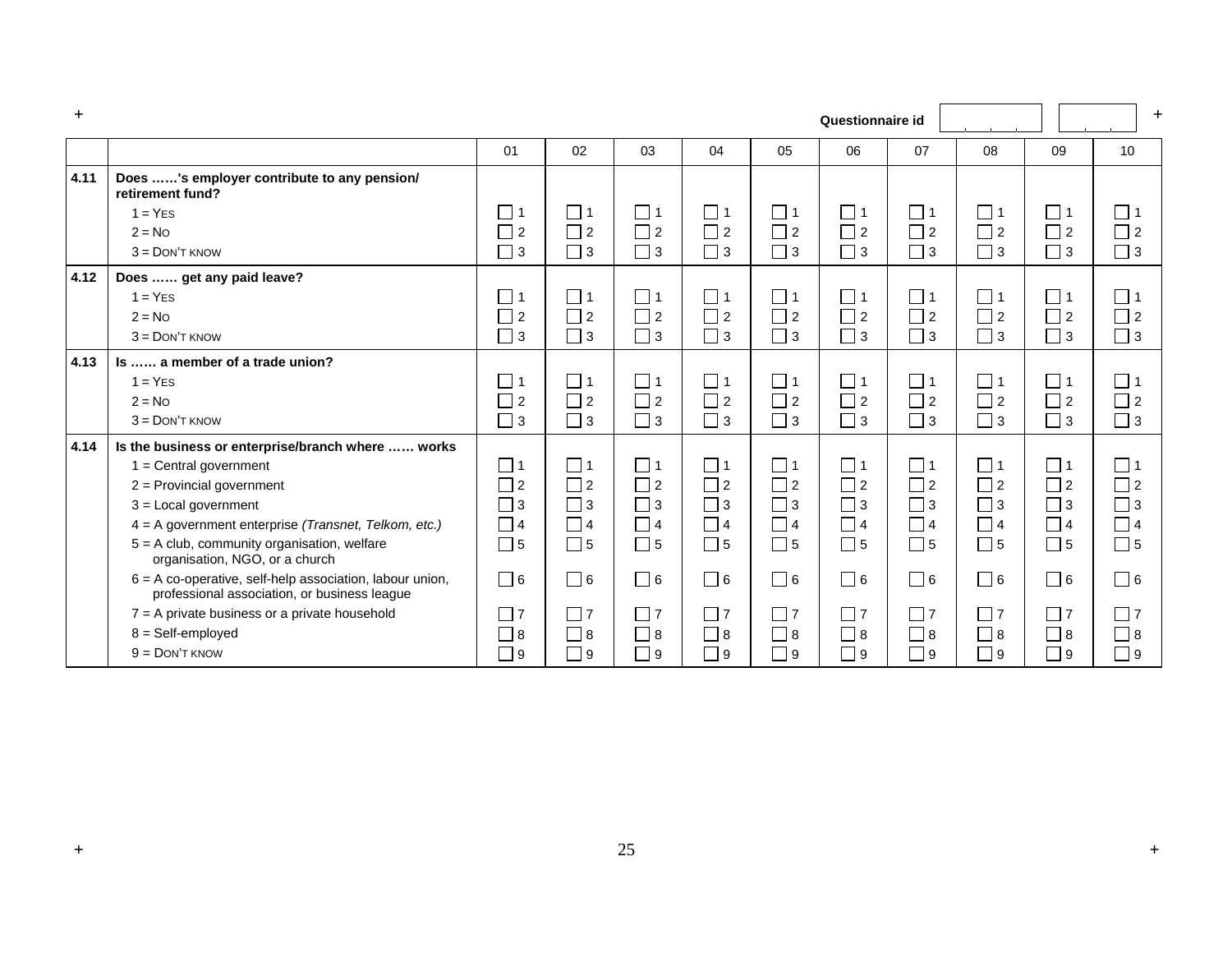| $\pm$  |    |                                           |                                                                                                      |                                                          |                                  |           |                   |                   |              |           |             |                   |            | $\pm$         |
|--------|----|-------------------------------------------|------------------------------------------------------------------------------------------------------|----------------------------------------------------------|----------------------------------|-----------|-------------------|-------------------|--------------|-----------|-------------|-------------------|------------|---------------|
|        |    |                                           |                                                                                                      |                                                          | 01                               | 02        | 03                | 04                | 05           | 06        | 07          | 08                | 09         | 10            |
| 4.15.a |    |                                           | What is 's total salary/pay at his/her main job?<br>Including overtime, allowances and bonus, before |                                                          |                                  |           |                   |                   |              |           |             |                   |            |               |
|        |    | any tax or deductions.                    |                                                                                                      | Rand                                                     |                                  |           |                   |                   |              |           |             |                   |            |               |
|        |    |                                           | Give amount in whole figures, without any text or decimals                                           |                                                          |                                  |           |                   |                   |              |           |             |                   |            |               |
|        |    |                                           | If "REFUSE" or "DON'T KNOW" -> Go to Q 4.15.c                                                        |                                                          |                                  |           |                   |                   |              |           |             |                   |            |               |
| 4.15.b |    | Only if amount given in 4.15.a<br>Is this |                                                                                                      |                                                          |                                  |           |                   |                   |              |           |             |                   |            |               |
|        |    | $1 = Per week$                            |                                                                                                      |                                                          | $\blacksquare$<br>$\overline{1}$ | $\Box$ 1  | $\Box$ 1          | $\Box$ 1          | $\vert$ 1    | $\Box$ 1  | $\Box$ 1    | l 11              | $\Box$ 1   |               |
|        |    | $2 = Per month$                           |                                                                                                      |                                                          | $\Box$ 2                         | $\Box$ 2  | $\Box$ 2          | $\Box$ 2          | $\Box$ 2     | $\Box$ 2  | $\square$ 2 | $\Box$ 2          | $\Box$ 2   | $\sqsupset$ 2 |
|        |    | $3 =$ Annually                            |                                                                                                      |                                                          | $\Box$ 3                         | $\Box$ 3  | $\Box$ 3          | $\Box$ 3          | $\Box$ 3     | $\Box$ 3  | $\Box$ 3    | $\Box$ 3          | $\Box$ 3   | $\Box$ 3      |
| 4.15.c |    |                                           | Only if "REFUSE" or "DON'T KNOW" in 4.15.a                                                           |                                                          |                                  |           |                   |                   |              |           |             |                   |            |               |
|        |    |                                           | Show the categories. Make sure the respondent points at                                              |                                                          |                                  |           |                   |                   |              |           |             |                   |            |               |
|        |    |                                           | prompt card 3 and mark the applicable code.                                                          | the correct income column (weekly, monthly, annually) on |                                  |           |                   |                   |              |           |             |                   |            |               |
|        |    | Weekly                                    | <b>Monthly</b>                                                                                       | Annually                                                 |                                  |           |                   |                   |              |           |             |                   |            |               |
|        | 01 | <b>NONE</b>                               | <b>NONE</b>                                                                                          | <b>NONE</b>                                              | 01                               | $\Box$ 01 | $\Box$ 01         | $\Box$ 01         | $\vert$ 01   | $\Box$ 01 | $\Box$ 01   | $\bigcap$ 01      | $\Box$ 01  | $\Box$ 01     |
|        | 02 | R <sub>1</sub> - R <sub>46</sub>          | R <sub>1</sub> - R <sub>200</sub>                                                                    | R <sub>1</sub> - R <sub>2</sub> 400                      | - 1<br>02                        | $\Box$ 02 | $\Box$ 02         | $\Box$ 02         | $\Box$ 02    | $\Box$ 02 | $\Box$ 02   | $\Box$ 02         | $\Box$ 02  | $\Box$<br>02  |
|        | 03 | R47 - R115                                | R201 - R500                                                                                          | R <sub>2</sub> 401 - R <sub>6</sub> 000                  | $\Box$ 03                        | $\Box$ 03 | $\Box$ 03         | $\Box$ 03         | $\Box$ 03    | $\Box$ 03 | $\Box$ 03   | $\Box$ 03         | $\Box$ 03  | $\Box$ 03     |
|        | 04 | R116 - R231                               | R501-R1000                                                                                           | R6 001 - R12 000                                         | 04                               | $\Box$ 04 | 04                | $\Box$ 04         | $\bigcup$ 04 | $\Box$ 04 | $\Box$ 04   | $\Box$ 04         | $\Box$ 04  | $\Box$ 04     |
|        | 05 | R232 - R346                               | R1 001 - R1 500                                                                                      | R12001 - R18000                                          | $\overline{\phantom{a}}$<br>05   | $\Box$ 05 | $\overline{05}$   | $\Box$ 05         | $\vert$ 05   | $\Box$ 05 | 05          | $\overline{0}$ 05 | $\Box$ 05  | $\Box$<br>05  |
|        | 06 | R347 - R577                               | R1 501 - R2 500                                                                                      | R18 001 - R30 000                                        | $\Box$ 06                        | $\Box$ 06 | $\Box$ 06         | $\Box$ 06         | $\Box$ 06    | $\Box$ 06 | $\Box$ 06   | $\Box$ 06         | $\Box$ 06  | $\Box$ 06     |
|        | 07 | R578 - R808                               | R2 501 - R3 500                                                                                      | R30 001 - R42 000                                        | - 1<br>07                        | $\Box$ 07 | 07                | $\Box$ 07         | $\Box$ 07    | $\Box$ 07 | 07          | $\bigcap$ 07      | $\vert$ 07 | $\Box$ 07     |
|        | 08 | R809 - R1 039                             | R3 501 - R4 500                                                                                      | R42 001 - R54 000                                        | $\overline{\phantom{a}}$<br>08   | $\Box$ 08 | $\Box$ 08         | $\Box$ 08         | $\Box$ 08    | $\Box$ 08 | $\Box$ 08   | $\Box$ 08         | $\Box$ 08  | $\Box$ 08     |
|        | 09 | R1 040 - R1 386                           | R4 501 - R6 000                                                                                      | R54 001 - R72 000                                        | - 1<br>09                        | $\Box$ 09 | $\Box$ 09         | $\Box$ 09         | פס ∏ו        | $\Box$ 09 | $\Box$ 09   | $\Box$ 09         | $\Box$ 09  | $\Box$ 09     |
|        | 10 | R1 387 - R1 848                           | R6 001 - R8 000                                                                                      | R72 001 - R96 000                                        | $\overline{\phantom{0}}$ 10      | $\Box$ 10 | $\overline{1}$ 10 | $\Box$ 10         | $\vert$ 10   | $\Box$ 10 | $\Box$ 10   | $\Box$ 10         | $\Box$ 10  | $\Box$ 10     |
|        | 11 | R1849 - R2540                             | R8 001 - R11 000                                                                                     | R96 001 - R132 000                                       | $\Box$ 11                        | $\Box$ 11 | $\Box$ 11         | $\Box$ 11         | $\Box$ 11    | $\Box$ 11 | $\Box$ 11   | $\Box$ 11         | $\Box$ 11  | $\Box$ 11     |
|        | 12 | R <sub>2</sub> 541 - R <sub>3</sub> 695   | R11 001 - R16 000                                                                                    | R132 001 - R192 000                                      | $\Box$ 12                        | $\Box$ 12 | $\Box$ 12         | $\Box$ 12         | $\Box$ 12    | $\Box$ 12 | $\Box$ 12   | $\Box$ 12         | $\Box$ 12  | $\Box$ 12     |
|        | 13 | R3 696 - R6 928                           | R16 001 - R30 000                                                                                    | R192 001 - R360 000                                      | ۰<br>13                          | $\Box$ 13 | $\vert$ 13        | $\overline{1}$ 13 | 13           | $\Box$ 13 | 13          | $\bigcap$ 13      | $\Box$ 13  | 13            |
|        | 14 | R6 929 OR MORE                            | R30 001 OR MORE                                                                                      | R360 001 OR MORE                                         | $\overline{\phantom{a}}$<br>14   | $\Box$ 14 | $\Box$ 14         | $\Box$ 14         | $\Box$ 14    | $\Box$ 14 | $\Box$ 14   | $\Box$ 14         | $\Box$ 14  | 14            |
|        | 15 | DON'T KNOW                                | DON'T KNOW                                                                                           | <b>DON'T KNOW</b>                                        | $\mathbb{Z}$<br>15               | $\Box$ 15 | $\Box$ 15         | $\Box$ 15         | $\Box$ 15    | $\Box$ 15 | $\Box$ 15   | $\Box$ 15         | $\Box$ 15  | П<br>15       |
|        | 16 | <b>REFUSE</b>                             | <b>REFUSE</b>                                                                                        | <b>REFUSE</b>                                            | $\overline{\phantom{0}}$ 16      | $\Box$ 16 | 16                | $\Box$ 16         | $\Box$ 16    | $\Box$ 16 | $\Box$ 16   | $\Box$ 16         | $\Box$ 16  | П<br>16       |

 $\pm$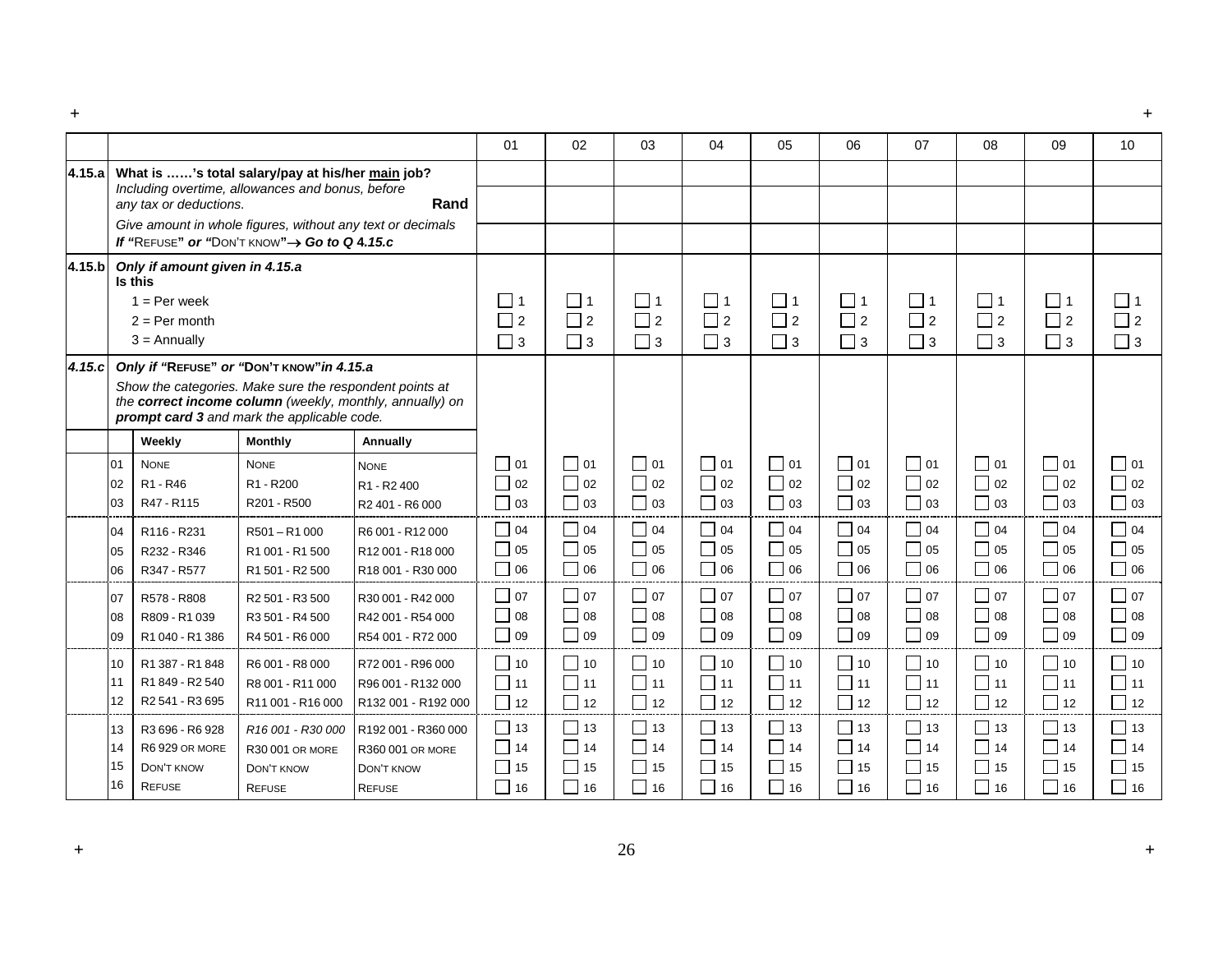| $\overline{+}$ |                                                                                                                      |             |          |             |          |          | Questionnaire id |             |             |             | $\ddot{}$ |
|----------------|----------------------------------------------------------------------------------------------------------------------|-------------|----------|-------------|----------|----------|------------------|-------------|-------------|-------------|-----------|
|                |                                                                                                                      | 01          | 02       | 03          | 04       | 05       | 06               | 07          | 08          | 09          | 10        |
| 4.16           | How many regular workers has the organisation/<br>business/enterprise/branch where  works,<br>including him/herself? |             |          |             |          |          |                  |             |             |             |           |
|                | $1 = 1$                                                                                                              | $\Box$ 1    | $\Box$ 1 | $\Box$ 1    | $\Box$ 1 | $\Box$ 1 | $\Box$ 1         | $\square$ 1 | ∐ 1         | $\Box$ 1    | $\Box$ 1  |
|                | $2 = 2 - 4$                                                                                                          | $\Box$ 2    | $\Box$ 2 | $\Box$ 2    | $\Box$ 2 | $\Box$ 2 | $\Box$ 2         | $\Box$ 2    | $\Box$ 2    | $\Box$ 2    | $\Box$ 2  |
|                | $3 = 5 - 9$                                                                                                          | $\Box$ 3    | $\Box$ 3 | $\Box$ 3    | $\Box$ 3 | $\Box$ 3 | $\Box$ 3         | $\Box$ 3    | $\Box$ 3    | $\Box$ 3    | $\Box$ 3  |
|                | $4 = 10 - 19$                                                                                                        | $\Box$ 4    | $\Box$ 4 | $\Box$ 4    | $\Box$ 4 | $\Box$ 4 | $\Box$ 4         | $\Box$ 4    | $\Box$ 4    | $\Box$ 4    | $\Box$ 4  |
|                | $5 = 20 - 49$                                                                                                        | $\Box$ 5    | $\Box$ 5 | $\Box$ 5    | $\Box$ 5 | $\Box$ 5 | $\Box$ 5         | $\Box$ 5    | $\square$ 5 | $\Box$ 5    | $\Box$ 5  |
|                | $6 = 50$ OR MORE                                                                                                     | $\Box$ 6    | $\Box$ 6 | $\Box$ 6    | $\Box$ 6 | $\Box$ 6 | $\Box$ 6         | $\Box$ 6    | $\Box$ 6    | $\Box$ 6    | $\Box$ 6  |
|                | $7 =$ DON'T KNOW                                                                                                     | $\Box$ 7    | $\Box$ 7 | $\Box$ 7    | $\Box$ 7 | $\Box$ 7 | $\Box$ 7         | $\Box$ 7    | $\Box$ 7    | $\Box$ 7    | $\Box$ 7  |
| 4.17           | Is the organisation/ business/ enterprise/ branch where<br>works                                                     |             |          |             |          |          |                  |             |             |             |           |
|                | a) a registered company or close corporation?                                                                        |             |          |             |          |          |                  |             |             |             |           |
|                | $1 = YES$                                                                                                            | $\Box$ 1    | $\Box$ 1 | $\Box$ 1    | $\Box$ 1 | $\Box$ 1 | $\Box$ 1         | $\Box$ 1    | $\Box$ 1    | $\Box$ 1    | $\Box$ 1  |
|                | $2 = No$                                                                                                             | $\Box$ 2    | $\Box$ 2 | $\Box$ 2    | $\Box$ 2 | $\Box$ 2 | $\Box$ 2         | $\Box$ 2    | $\Box$ 2    | $\Box$ 2    | $\Box$ 2  |
|                | $3 =$ DON'T KNOW                                                                                                     | $\Box$ 3    | $\Box$ 3 | $\Box$ 3    | $\Box$ 3 | $\Box$ 3 | $\Box$ 3         | $\Box$ 3    | $\Box$ 3    | $\Box$ 3    | $\Box$ 3  |
|                | b) deducting UIF contributions for him/her?                                                                          |             |          |             |          |          |                  |             |             |             |           |
|                | $1 = YES$                                                                                                            | $\Box$ 1    | $\Box$ 1 | $\Box$ 1    | $\Box$ 1 | $\Box$ 1 | $\Box$ 1         | $\Box$ 1    | $\Box$ 1    | $\Box$ 1    | $\Box$ 1  |
|                | 2 = No, because his/her income is above UIF limit                                                                    | $\Box$ 2    | $\Box$ 2 | $\Box$ 2    | $\Box$ 2 | $\Box$ 2 | $\Box$ 2         | $\Box$ 2    | $\Box$ 2    | $\Box$ 2    | $\Box$ 2  |
|                | $3 = No$ , for other reasons                                                                                         | $\Box$ 3    | $\Box$ 3 | $\Box$ 3    | $\Box$ 3 | $\Box$ 3 | $\square$ 3      | $\Box$ 3    | $\Box$ 3    | $\Box$ 3    | $\Box$ 3  |
|                | $4 =$ DON'T KNOW                                                                                                     | $\Box$ 4    | $\Box$ 4 | $\Box$ 4    | $\Box$ 4 | $\Box$ 4 | $\Box$ 4         | $\Box$ 4    | $\Box$ 4    | $\Box$ 4    | $\Box$ 4  |
|                | c) providing for membership, or contributions<br>towards membership of a medical aid fund or health<br>insurance?    |             |          |             |          |          |                  |             |             |             |           |
|                | 1 = Yes, for him/herself only                                                                                        | $\Box$ 1    | $\Box$ 1 | $\Box$ 1    | $\Box$ 1 | $\Box$ 1 | $\Box$ 1         | $\square$ 1 | $\Box$ 1    | $\Box$ 1    | $\Box$ 1  |
|                | 2 = Yes, for him/herself and his/her dependants                                                                      | $\Box$ 2    | $\Box$ 2 | $\Box$ 2    | $\Box$ 2 | $\Box$ 2 | $\Box$ 2         | $\Box$ 2    | $\Box$ 2    | $\Box$ 2    | $\Box$ 2  |
|                | 3 = No medical aid benefits provided                                                                                 | $\Box$ 3    | $\Box$ 3 | $\Box$ 3    | $\Box$ 3 | $\Box$ 3 | $\Box$ 3         | $\Box$ 3    | $\Box$ 3    | $\Box$ 3    | $\Box$ 3  |
|                | $4 =$ DON'T KNOW                                                                                                     | $\Box$ 4    | $\Box$ 4 | $\Box$ 4    | $\Box$ 4 | $\Box$ 4 | $\Box$ 4         | $\Box$ 4    | $\Box$ 4    | $\Box$ 4    | $\Box$ 4  |
|                | d) registered for VAT?                                                                                               |             |          |             |          |          |                  |             |             |             |           |
|                | $1 = Yes$                                                                                                            | $\square$ 1 | $\Box$ 1 | $\square$ 1 | $\Box$ 1 | $\Box$ 1 | $\Box$ 1         | $\Box$ 1    | $\Box$ 1    | $\square$ 1 | $\Box$ 1  |
|                | $2 = No$                                                                                                             | $\Box$ 2    | $\Box$ 2 | $\Box$ 2    | $\Box$ 2 | $\Box$ 2 | $\Box$ 2         | $\Box$ 2    | $\Box$ 2    | $\Box$ 2    | $\Box$ 2  |
|                | $3 =$ DON'T KNOW                                                                                                     | $\Box$ 3    | $\Box$ 3 | $\Box$ 3    | $\Box$ 3 | $\Box$ 3 | $\Box$ 3         | $\Box$ 3    | $\Box$ 3    | $\Box$ 3    | $\Box$ 3  |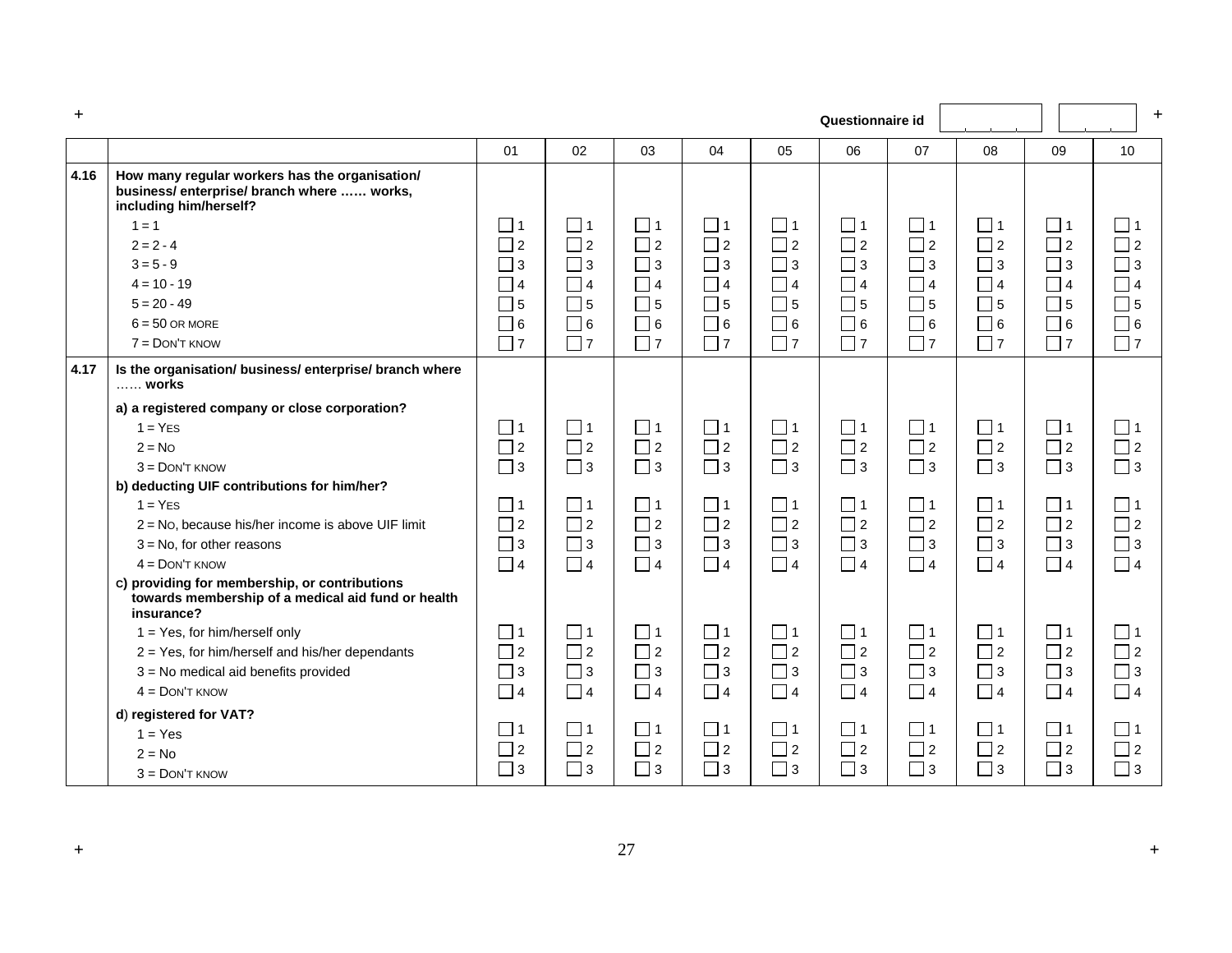|      |                                                                                                                                                                                                                  | 01       | 02       | 03          | 04       | 05       | 06                         | 07         | 08            | 09       | 10       |
|------|------------------------------------------------------------------------------------------------------------------------------------------------------------------------------------------------------------------|----------|----------|-------------|----------|----------|----------------------------|------------|---------------|----------|----------|
| 4.18 | Is the organisation/ business/ enterprise/ branch where<br>works                                                                                                                                                 |          |          |             |          |          |                            |            |               |          |          |
|      | $1 = \ln \text{ the formal sector}$                                                                                                                                                                              | $\Box$ 1 | $\Box$ 1 | $\Box$ 1    | $\Box$ 1 | l 11     | $\Box$ 1                   | $\Box$ 1   | l 11          | $\Box$ 1 | l 11     |
|      | $2 = \ln$ the informal sector (including domestic work)                                                                                                                                                          | $\Box$ 2 | $\Box$ 2 | $\Box$ 2    | $\Box$ 2 | $\Box$ 2 | $\Box$ 2                   | $\Box$ 2   | $\Box$ 2      | $\Box$ 2 | $\Box$ 2 |
|      | $3 =$ DON'T KNOW                                                                                                                                                                                                 | $\Box$ 3 | $\Box$ 3 | $\Box$ 3    | $\Box$ 3 | $\Box$ 3 | $\Box$ 3                   | $\Box$ 3   | $\Box$ 3      | $\Box$ 3 | $\Box$ 3 |
|      | Formal sector employment is where the employer<br>(institution, business or private individual) is registered to<br>perform the activity. Informal sector employment is where<br>the employer is not registered. |          |          |             |          |          |                            |            |               |          |          |
| 4.19 | Where is the business/enterprise/branch where<br>works located?                                                                                                                                                  |          |          |             |          |          |                            |            |               |          |          |
|      | $1 = \ln$ the owner's home/On the owner's farm/Private<br>household                                                                                                                                              | $\Box$ 1 | $\Box$ 1 | $\Box$ 1    | $\Box$ 1 | $\Box$ 1 | $\Box$ 1                   | $\sqcup$ 1 | $\Box$ 1      | $\Box$ 1 | l 11     |
|      | $2 = \ln$ someone else's home                                                                                                                                                                                    | $\Box$ 2 | $\Box$ 2 | $\Box$ 2    | $\Box$ 2 | $\Box$ 2 | $\Box$ 2                   | $\Box$ 2   | $\sqsupset$ 2 | $\Box$ 2 | $\Box$ 2 |
|      | $3$ = Inside a formal business premises such as factory or<br>office                                                                                                                                             | $\Box$ 3 | $\Box$ 3 | $\Box$ 3    | $\Box$ 3 | $\Box$ 3 | $\Box$ 3                   | $\Box$ 3   | $\Box$ 3      | $\Box$ 3 | $\Box$ 3 |
|      | $4 = At a$ service outlet such as a shop, school, post office,<br>etc                                                                                                                                            | $\Box$ 4 | $\Box$ 4 | $\Box$ 4    | $\Box$ 4 | $\Box$ 4 | $\Box$ 4                   | $\Box$ 4   | $ $   4       | $\Box$ 4 | $\Box$ 4 |
|      | $5 = At a market$                                                                                                                                                                                                | $\Box$ 5 | $\Box$ 5 | $\square$ 5 | $\Box$ 5 | $\Box$ 5 | $\Box$ 5                   | $\Box$ 5   | $\Box$ 5      | $\Box$ 5 | $\Box$ 5 |
|      | $6$ = On a footpath, street, street corner, open space or<br>field                                                                                                                                               | $\Box$ 6 | $\Box$ 6 | $\Box$ 6    | $\Box$ 6 | $\Box$ 6 | $\Box$ 6                   | $\Box$ 6   | $\Box$ 6      | $\Box$ 6 | $\Box$ 6 |
|      | $7 = No fixed location$                                                                                                                                                                                          | $\Box$ 7 | $\Box$ 7 | $\Box$ 7    | $\Box$ 7 | $\Box$ 7 | $\Box$ 7                   | $\Box$ 7   | $\sqsupset$ 7 | $\Box$ 7 | l 17     |
|      | $8 =$ Other                                                                                                                                                                                                      | $\Box$ 8 | $\Box$ 8 | $\square$ 8 | $\Box$ 8 | $\Box$ 8 | $\overline{\phantom{0}}$ 8 | $\Box$ 8   | $\Box$ 8      | $\Box$ 8 | $\Box$ 8 |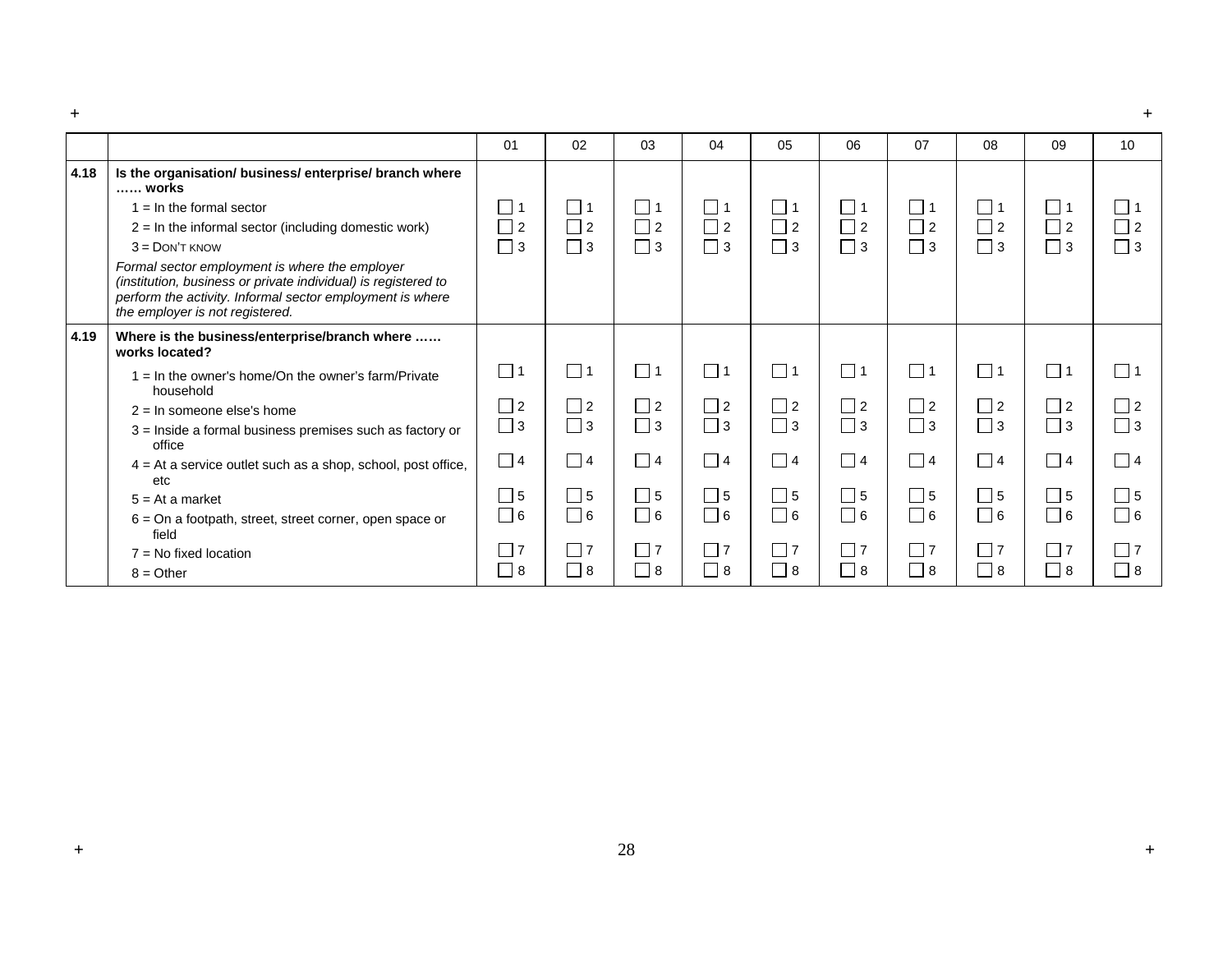**Working hours** 01 | 02 | 03 | 04 | 05 | 06 | 07 | 08 | 09 | 10 **4.20 How many hours, including overtime, did …… work during the last seven days** a. In his/her main job/activity b. In all other work activities (*See Q 2.1*) c. In total  *Add a + b and confirm that this is correct.* **4.21 How many hours per week, including overtime, does …… usually work**  a. In his/her main job/activity b. In all other work activities (*See Q 2.1*) c. In total  *Add a + b and confirm that this is correct.* **4.22 Can …… decide on the number of hours per week during which he/she works, or are these fixed by the employer?**   $1 = He/she$  can decide fully for him/herself  $2 =$  He/she can decide, but within a limited range (e.g. flexitime) 3 = Number of hours are fixed by his/her employer 4 <sup>=</sup> DON'T KNOW1 2 3 4 1 2 3 4 1 2 3 4 1 2 3 4 1 2 3 4 1 2 3 4 1 2 3 4 1 2 3 4 1 2 3 4 1 2 3 4 **4.23 Does …… want to work longer hours?**   $1 = YES$  2 <sup>=</sup> NO → *End of section for this person*  3 <sup>=</sup> DON'T KNOW1 2 3 1 2 3 1 2 3 1 2 3 1 2 3 1 2 3 1 2 3 1 2 3 1 2 3 1 2  $\Box$  3

**+Questionnaire id<sup>+</sup>**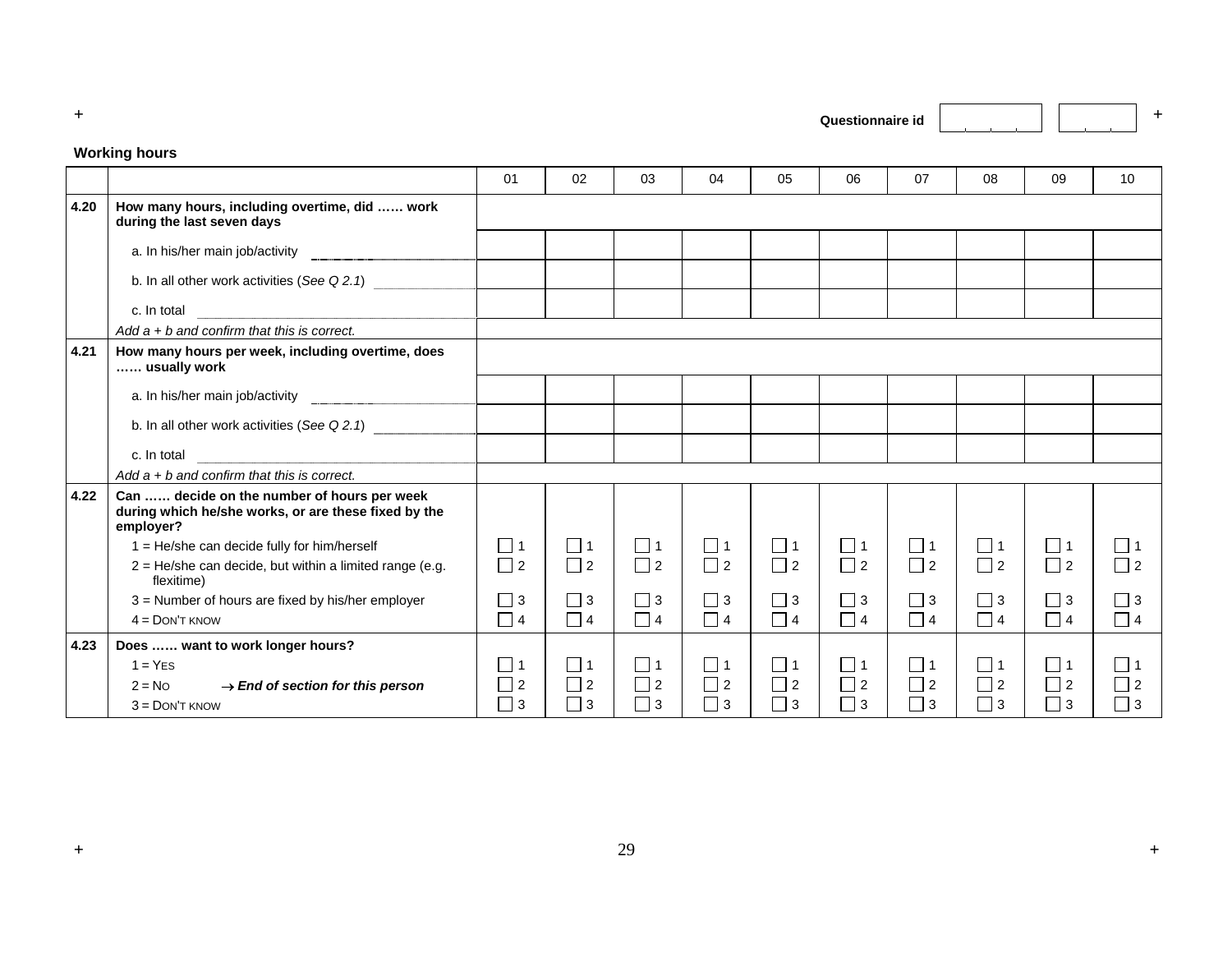|      |                                                                                                                                                                                        | 01                               | 02                               | 03                               | 04                               | 05                               | 06                               | 07                               | 08                               | 09                               | 10                               |
|------|----------------------------------------------------------------------------------------------------------------------------------------------------------------------------------------|----------------------------------|----------------------------------|----------------------------------|----------------------------------|----------------------------------|----------------------------------|----------------------------------|----------------------------------|----------------------------------|----------------------------------|
| 4.24 | If extra work was available, would  be able to start<br>such work in the next four weeks?<br>$1 = YES$<br>$2 = NQ$<br>$\rightarrow$ End of section for this person<br>$3 =$ DON'T KNOW | $\Box$ 1<br>$\Box$ 2<br>$\Box$ 3 | $\Box$ 1<br>$\Box$ 2<br>$\Box$ 3 | $\Box$ 1<br>$\Box$ 2<br>$\Box$ 3 | $\Box$ 1<br>$\Box$ 2<br>$\Box$ 3 | $\Box$ 1<br>$\Box$ 2<br>$\Box$ 3 | $\Box$ 1<br>$\Box$ 2<br>$\Box$ 3 | $\Box$ 1<br>$\Box$ 2<br>$\Box$ 3 | $\Box$ 1<br>$\Box$ 2<br>$\Box$ 3 | $\Box$ 1<br>$\Box$ 2<br>$\Box$ 3 | $\Box$ 1<br>$\Box$ 2<br>$\Box$ 3 |
| 4.25 | During the past four weeks, has  taken any action<br>to look for or prepare for any extra work?                                                                                        |                                  |                                  |                                  |                                  |                                  |                                  |                                  |                                  |                                  |                                  |
|      | $1 = YES$                                                                                                                                                                              | $\Box$ 1                         | $\Box$ 1                         | $\Box$ 1                         | $\Box$ 1                         | $\Box$ 1                         | $\Box$ 1                         | $\Box$ 1                         | $\Box$ 1                         | $\Box$ 1                         | $\Box$ 1                         |
|      | $2 = No$<br>$\rightarrow$ End of section for this person                                                                                                                               | $\Box$ 2                         | $\Box$ 2                         | $\Box$ 2                         | $\Box$ 2                         | $\Box$ 2                         | $\Box$ 2                         | $\Box$ 2                         | $\Box$ 2                         | $\Box$ 2                         | $\Box$ 2                         |
|      | $3 =$ DON'T KNOW                                                                                                                                                                       | $\Box$ 3                         | $\Box$ 3                         | $\Box$ 3                         | $\Box$ 3                         | $\Box$ 3                         | $\Box$ 3                         | $\sqsupset$ 3                    | $\Box$ 3                         | $\Box$ 3                         | $\Box$ 3                         |
| 4.26 | What activities did  do to look or prepare for extra<br>work?<br>Give only one answer, the main one                                                                                    |                                  |                                  |                                  |                                  |                                  |                                  |                                  |                                  |                                  |                                  |
|      | 1 = ENQUIRED AT WORKPLACES, FARMS, FACTORIES OR<br>CALLED ON OTHER POSSIBLE EMPLOYERS                                                                                                  | $\Box$ 1                         | $\Box$ 1                         | $\Box$ 1                         | $\Box$ 1                         | $\Box$ 1                         | $\Box$ 1                         | $\Box$ 1                         | $\Box$ 1                         | $\Box$ 1                         | $\Box$ 1                         |
|      | 2 = WAITED/REGISTERED AT EMPLOYMENT AGENCY, LABOUR<br>BROKER, DEPARTMENT OF LABOUR OR TRADE UNION                                                                                      | $\Box$ 2                         | $\Box$ 2                         | $\Box$ 2                         | $\Box$ 2                         | $\Box$ 2                         | $\Box$ 2                         | $\sqsupset$ 2                    | $\Box$ 2                         | $\Box$ 2                         | $\Box$ 2                         |
|      | $3$ = PLACED OR ANSWERED ADVERTISEMENTS                                                                                                                                                | $\Box$ 3                         | $\Box$ 3                         | $\Box$ 3                         | $\Box$ 3                         | $\Box$ 3                         | $\Box$ 3                         | $\Box$ 3                         | $\Box$ 3                         | $\Box$ 3                         | $\Box$ 3                         |
|      | 4 = SOUGHT ASSISTANCE FROM FRIENDS OR RELATIVES                                                                                                                                        | $\Box$ 4                         | $\Box$ 4                         | $\Box$ 4                         | $\Box$ 4                         | $\Box$ 4                         | $\Box$ 4                         | $\Box$ 4                         | $\Box$ 4                         | $\Box$ 4                         | $\Box$ 4                         |
|      | 5 = LOOKED FOR LAND, BUILDINGS OR EQUIPMENT OR APPLIED<br>FOR PERMIT TO START OWN BUSINESS OR FARMING                                                                                  | $\Box$ 5                         | $\Box$ 5                         | $\Box$ 5                         | $\Box$ 5                         | $\Box$ 5                         | $\Box$ 5                         | $\Box$ 5                         | $\Box$ 5                         | $\Box$ 5                         | $\Box$ 5                         |
|      | 6 = WAITING AT THE STREET-SIDE                                                                                                                                                         | $\Box$ 6                         | $\Box$ 6                         | $\Box$ 6                         | $\Box$ 6                         | $\Box$ 6                         | $\Box$ 6                         | $\Box$ 6                         | $\Box$ 6                         | $\Box$ 6                         | $\Box$ 6                         |
|      | $7 = 0$ THER                                                                                                                                                                           | $\Box$ 7                         | $\Box$ 7                         | $\Box$ 7                         | $\Box$ 7                         | $\Box$ 7                         | $\Box$ 7                         | $\Box$ 7                         | $\Box$ 7                         | $\Box$ 7                         | $\Box$ 7                         |
|      | $8 =$ DON'T KNOW                                                                                                                                                                       | $\Box$ 8                         | $\Box$ 8                         | $\Box$ 8                         | $\Box$ 8                         | $\Box$ 8                         | $\Box$ 8                         | $\Box$ 8                         | $\Box$ 8                         | $\Box$ 8                         | $\Box$ 8                         |
| 4.27 | Was  mostly looking for                                                                                                                                                                |                                  |                                  |                                  |                                  |                                  |                                  |                                  |                                  |                                  |                                  |
|      | $1 =$ The same work with more hours                                                                                                                                                    | ヿ1                               | $\Box$ 1                         | $\Box$ 1                         | $\Box$ 1                         | $\Box$ 1                         | $\Box$ 1                         | $\Box$ 1                         | $\Box$ 1                         | $\Box$ 1                         | $\Box$ 1                         |
|      | $2 =$ Different work with more hours                                                                                                                                                   | $\Box$ 2                         | $\Box$ 2                         | $\Box$ 2                         | $\Box$ 2                         | $\Box$ 2                         | $\Box$ 2                         | $\overline{1}$                   | $\Box$ 2                         | $\Box$ 2                         | $\Box$ 2                         |
|      | $3 =$ DON'T KNOW                                                                                                                                                                       | $\Box$ 3                         | $\Box$ 3                         | $\Box$ 3                         | $\Box$ 3                         | $\Box$ 3                         | $\Box$ 3                         | $\Box$ 3                         | $\Box$ 3                         | $\Box$ 3                         | $\Box$ 3                         |

### SECTION 5 This section covers information regarding agricultural activities and uncompensated activities in the past 12 months

*Ask for all persons 15 years and over***.**

|  |  |  |  | 02 | $ -$<br>п.,<br>UJ. | 04 | 05 | 06 | __<br>07 | 08 | 09 | 10 |
|--|--|--|--|----|--------------------|----|----|----|----------|----|----|----|
|--|--|--|--|----|--------------------|----|----|----|----------|----|----|----|

**+ +**  $\pm$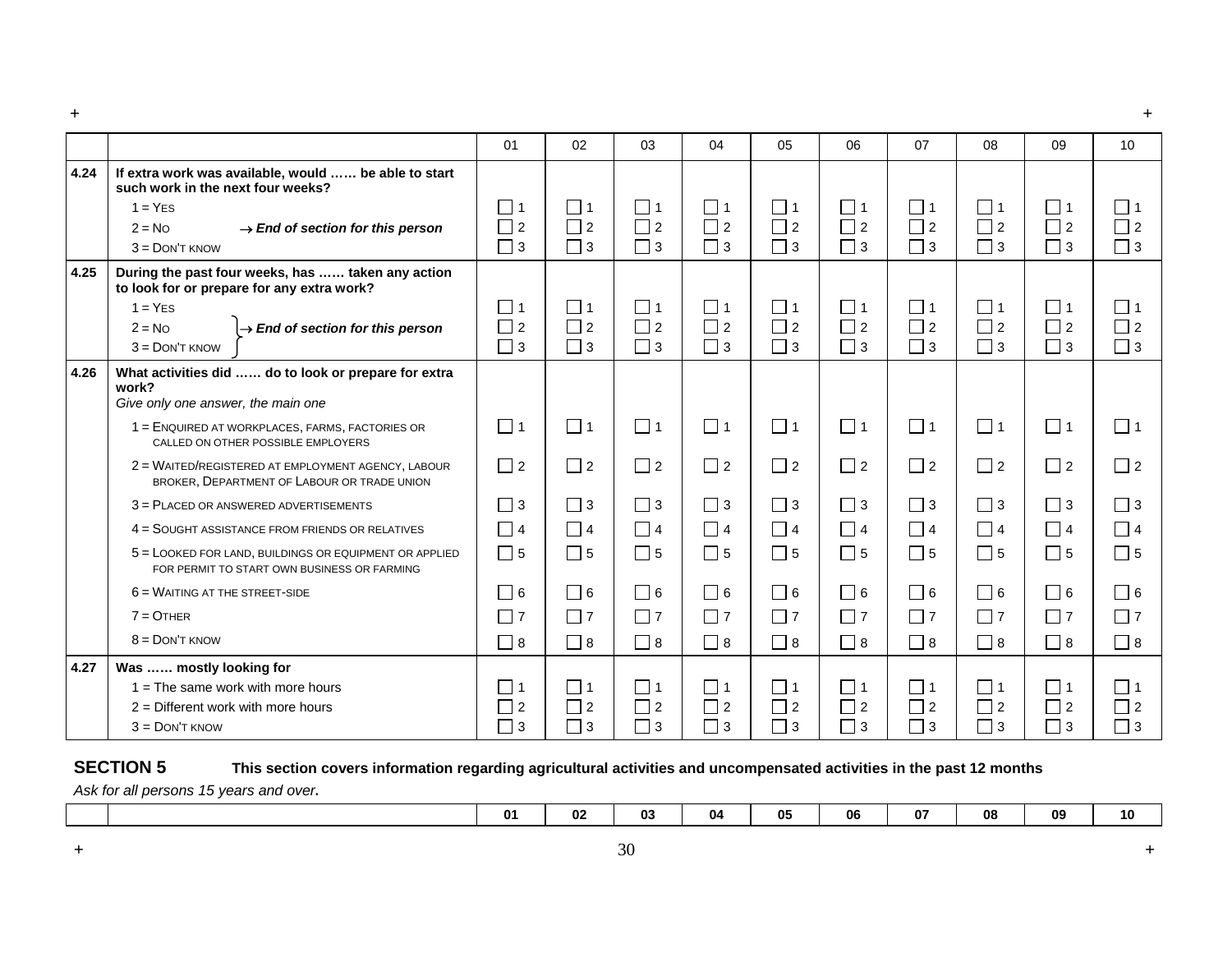|     |                                                                                                                                                                                                                                                         |                            |                                                                                                                        |                                     |                                                                       |                            | Questionnaire id                          |                          |                                                                                                                                                                               |                             |                                     |
|-----|---------------------------------------------------------------------------------------------------------------------------------------------------------------------------------------------------------------------------------------------------------|----------------------------|------------------------------------------------------------------------------------------------------------------------|-------------------------------------|-----------------------------------------------------------------------|----------------------------|-------------------------------------------|--------------------------|-------------------------------------------------------------------------------------------------------------------------------------------------------------------------------|-----------------------------|-------------------------------------|
| 5.1 | Did  grow - or help to grow - any produce, e.g.<br>maize or other crops, vegetables or fruit, or keep,- or<br>help to keep, any stock, e.g. cattle, sheep, goats,<br>horses, even chickens, for sale or for household use<br>during the last 12 months? |                            |                                                                                                                        |                                     |                                                                       |                            |                                           |                          |                                                                                                                                                                               |                             |                                     |
|     | $1 = YES$                                                                                                                                                                                                                                               | $\vert$ 1                  | $ $ 1                                                                                                                  | 111                                 | $\Box$ 1                                                              | 111                        | l 11                                      | $\Box$ 1                 | 111                                                                                                                                                                           | $\vert$ 1                   | l 11                                |
|     | $2 = No$<br>$\rightarrow$ Go to Q 5.4                                                                                                                                                                                                                   | $\sqsupset$ 2              | $\Box$ 2                                                                                                               | $\Box$ 2                            | $\Box$ 2                                                              | $\Box$ 2                   | $\Box$ 2                                  | $\Box$ 2                 | $\Box$ 2                                                                                                                                                                      | $\Box$ 2                    | $\Box$ 2                            |
| 5.2 | During which months was  engaged in growing<br>produce or keeping stock in the last 12 months?                                                                                                                                                          |                            |                                                                                                                        |                                     |                                                                       |                            |                                           |                          |                                                                                                                                                                               |                             |                                     |
|     | Mark a "YES" or a "No" for all months                                                                                                                                                                                                                   | YES NO                     | YES NO                                                                                                                 | YES NO                              | YES No                                                                | YES NO                     | YES NO                                    |                          | YES NO YES NO YES NO                                                                                                                                                          |                             | YES NO                              |
|     |                                                                                                                                                                                                                                                         |                            |                                                                                                                        |                                     |                                                                       |                            |                                           |                          | $\left[\Box$ 1 $\Box$ 2 $\left[\Box$ 1 $\Box$ 2 $\left[\Box$ 1 $\Box$ 2 $\left[\Box$ 1 $\Box$ 2 $\left[\Box$ 1 $\Box$ 2 $\left[\Box\right]$ 1 $\Box$ 2 $\left[\right]\right]$ |                             | $\Box$ 1 $\Box$ 2 $\Box$ 1 $\Box$ 2 |
|     |                                                                                                                                                                                                                                                         | $\Box$ 1 $\Box$ 2          | $1 \square 2$                                                                                                          | $\Box$ 1 $\Box$ 2                   | $\overline{2}$<br>111                                                 | $\Box$ 2<br>$\vert$   1    | $\prod_{1}\prod_{2}$                      | $\Box$ 1 $\Box$ 2        | <b>コ2</b> I<br>$\Box$ 1                                                                                                                                                       | $\vert$ 1<br>$\vert$ 12     |                                     |
|     |                                                                                                                                                                                                                                                         |                            | $\Box$ 1 $\Box$ 2                                                                                                      | $\Box$ 1 $\Box$ 2                   | $\overline{1}$ 2<br>1 <sup>1</sup>                                    | $\Box$ 2<br>$\Box$ 1       | $\Box$ 1 $\Box$ 2                         | $\Box$ 1 $\Box$ 2        | $\Box$ 1 $\Box$ 2 $\Box$                                                                                                                                                      | $\Box$ 1 $\Box$ 2 $\Box$    |                                     |
|     |                                                                                                                                                                                                                                                         |                            | $\left \left[\right]\right $ 1 $\left[\right]$ 2 $\left[\right]$ 1 $\left[\right]$ 1 $\left[\right]$ 2 $\left[\right]$ | $\Box$ 1 $\Box$ 2                   |                                                                       |                            |                                           |                          | $\Box$ 1 $\Box$ 2 $\Box$ 1 $\Box$ 2 $\Box$ 1 $\Box$ 1 $\Box$ 2 $\Box$ 1 $\Box$ 2 $\parallel$                                                                                  | $\Box$ 1 $\Box$ 2           |                                     |
|     |                                                                                                                                                                                                                                                         |                            | $\Box$ 1 $\Box$ 2 $\Box$ 1 $\Box$ 2 $\Box$                                                                             | $\Box$ 1 $\Box$ 2                   | $\Box$ 1 $\Box$ 2 $\Box$ 1 $\Box$ 2 $\Box$ 1 $\Box$ 1 $\Box$ 2 $\Box$ |                            |                                           |                          |                                                                                                                                                                               |                             |                                     |
|     |                                                                                                                                                                                                                                                         | $\Box$ 1 $\Box$ 2          | $1 \square 2$                                                                                                          | $\Box$ 1 $\Box$ 2                   | $\overline{1}$ 2<br>111                                               | $\Box$ 2<br>$\vert$ 11     | $\Box$ 1 $\Box$ 2                         | $\Box$ 1 $\Box$ 2        | $\sqsupset$ 2<br>$\Box$ 1                                                                                                                                                     | $\overline{11}$<br>$\Box$ 2 |                                     |
|     |                                                                                                                                                                                                                                                         | $\Box$ 1 $\Box$ 2          | 1     2                                                                                                                | $\vert$ $\vert$ 1 $\vert$ $\vert$ 2 | $\vert$ 2                                                             | $\Box$ 2<br>$\vert$   1    | $\Box$ 1 $\Box$ 2                         | $\Box$ 1 $\Box$ 2 $\Box$ | $\Box$ 1<br>$\vert$ 2                                                                                                                                                         | $\vert$ 1<br>$\vert$ 2      |                                     |
|     |                                                                                                                                                                                                                                                         | $\Box$ 1 $\Box$ 2          | $1 \square 2$                                                                                                          | $\Box$ 1 $\Box$ 2                   | $\Box$ 1 $\Box$ 2 $\Box$                                              |                            |                                           |                          | $\Box$ 1 $\Box$ 2 $\Box$                                                                                                                                                      | $\Box$ 1 $\Box$ 2 $\Box$    |                                     |
|     |                                                                                                                                                                                                                                                         |                            |                                                                                                                        |                                     | $\Box$ 1 $\Box$ 2 $\Box$ 1 $\Box$ 2 $\Box$ 1 $\Box$ 2 $\Box$          |                            |                                           | $\Box$ 1 $\Box$ 2 $\Box$ |                                                                                                                                                                               |                             |                                     |
|     |                                                                                                                                                                                                                                                         | $1 \square 2$              | $1 \square 2$                                                                                                          | $\Box$ 1 $\Box$ 2                   | $\overline{1}2$                                                       | $\sqsupset$ 2<br>$\vert$ 1 | $1 \square 2$<br>$\overline{\phantom{0}}$ | П<br>$11 \square 2$      | $\Box$ 2<br>$\Box$ 1                                                                                                                                                          | 2                           |                                     |
|     |                                                                                                                                                                                                                                                         |                            |                                                                                                                        | $\Box$ 1 $\Box$ 2                   |                                                                       |                            |                                           |                          | $1 \square 2 \square 1 \square 2 \square 1 \square 2 \square 1 \square 2 \square 1 \square 2 \square 1 \square 1 \square 2 \square$                                           |                             |                                     |
|     |                                                                                                                                                                                                                                                         |                            |                                                                                                                        |                                     |                                                                       |                            |                                           |                          |                                                                                                                                                                               |                             |                                     |
| 5.3 | Why does  grow or help in growing farm<br>produce or keep stock for the household?                                                                                                                                                                      |                            |                                                                                                                        |                                     |                                                                       |                            |                                           |                          |                                                                                                                                                                               |                             |                                     |
|     | $1 = As a main source of food for the household$                                                                                                                                                                                                        | $\Box$ 1                   | $\Box$ 1                                                                                                               | $\Box$ 1                            | $\Box$ 1                                                              | l 11                       | $\Box$ 1                                  | $\Box$ 1                 | $\Box$ 1                                                                                                                                                                      | $\Box$ 1                    | $\Box$ 1                            |
|     | $2 = As$ the main source of income/earning a living                                                                                                                                                                                                     | $\overline{\phantom{1}}$ 2 | $\Box$ 2                                                                                                               | $\Box$ 2                            | $\Box$ 2                                                              | $\Box$ 2                   | $\Box$ 2                                  | $\Box$ 2                 | $\Box$ 2                                                                                                                                                                      | $\Box$ 2                    | $\Box$ 2                            |
|     | $3 = As$ an extra source of income                                                                                                                                                                                                                      | $\sqsupset$ 3              | $\Box$ 3                                                                                                               | $\Box$ 3                            | $\Box$ 3                                                              | $\Box$ 3                   | $\Box$ 3                                  | $\Box$ 3                 | $\Box$ 3                                                                                                                                                                      | $\Box$ 3                    | $\Box$ 3                            |
|     | $4 = As$ an extra source of food for the household                                                                                                                                                                                                      | $\overline{4}$             | $\Box$<br>$\overline{4}$                                                                                               | $\Box$ 4                            | $\Box$ 4                                                              | $\Box$ 4                   | $\Box$ 4                                  | $\Box$ 4                 | $\Box$ 4                                                                                                                                                                      | $\Box$ 4                    | $\Box$ 4                            |
|     | $5 = As$ a leisure activity or hobby, e.g. gardening                                                                                                                                                                                                    | $\sqrt{5}$                 | $\Box$ 5                                                                                                               | $\Box$ 5                            | $\Box$ 5                                                              | $\Box$ 5                   | $\Box$ 5                                  | $\Box$ 5                 | $\Box$ 5                                                                                                                                                                      | $\Box$ 5                    | $\Box$ 5                            |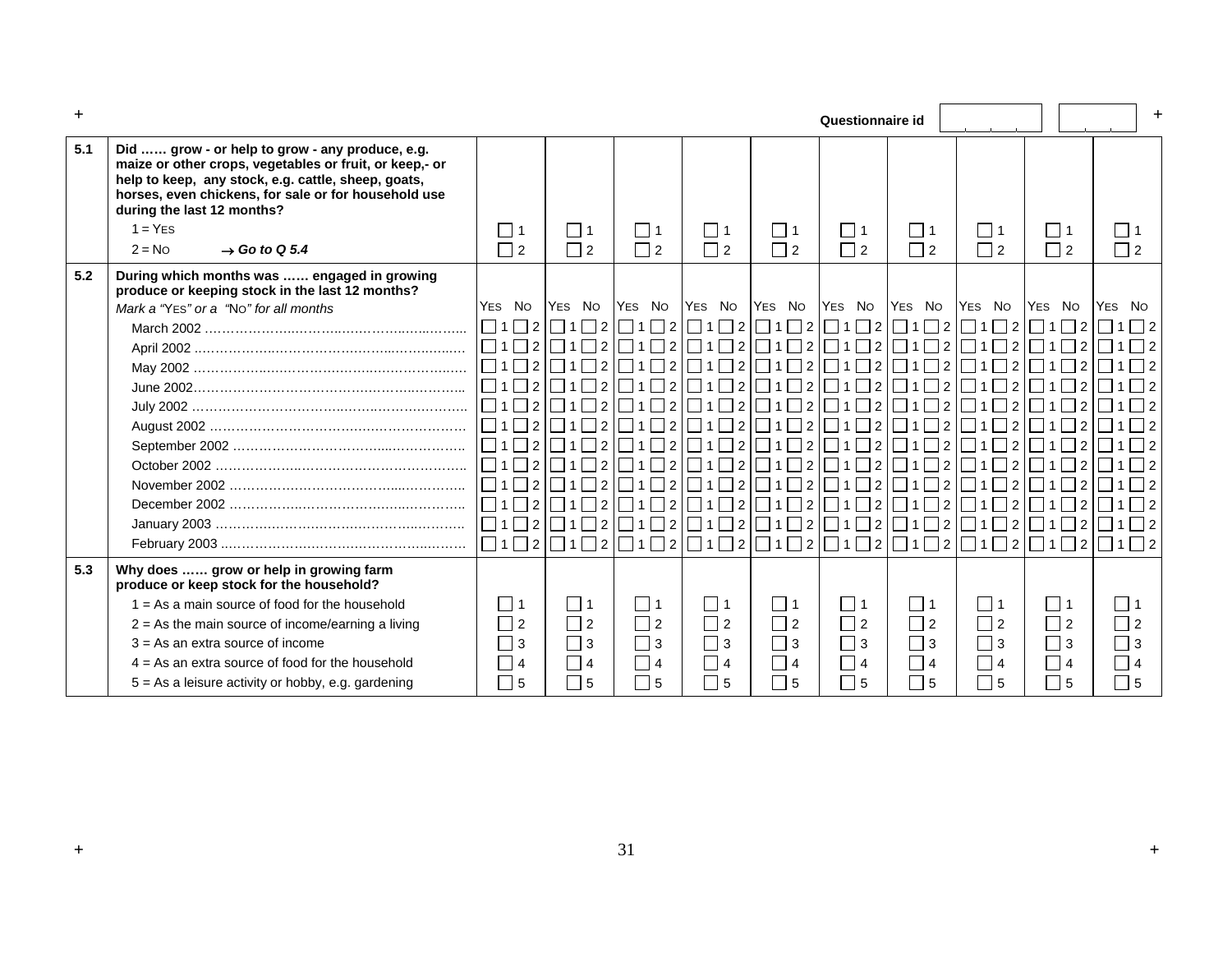|     |                                                                                                                                                                        | 01         | 02       | 03       | 04                   | 05       | 06       | 07            | 08       | 09       | 10                                                                                                                                                                                                                                                                                                                                                            |
|-----|------------------------------------------------------------------------------------------------------------------------------------------------------------------------|------------|----------|----------|----------------------|----------|----------|---------------|----------|----------|---------------------------------------------------------------------------------------------------------------------------------------------------------------------------------------------------------------------------------------------------------------------------------------------------------------------------------------------------------------|
| 5.4 | In the last 12 months, did  do any uncompensated<br>work for the benefit of a community, neighbourhood,<br>or an interest group?                                       |            |          |          |                      |          |          |               |          |          |                                                                                                                                                                                                                                                                                                                                                               |
|     | $1 = YES$                                                                                                                                                              | $\sqcup$ 1 | $\Box$ 1 | l 11     | $\Box$ 1             | l 11     | $\Box$ 1 | $\Box$ 1      | $\Box$ 1 | $\Box$ 1 | $\Box$ 1                                                                                                                                                                                                                                                                                                                                                      |
|     | $2 = No$<br>$\rightarrow$ End of Section 5 for this person.                                                                                                            | $\Box$ 2   | $\Box$ 2 | $\Box$ 2 | $\Box$ 2             | $\Box$ 2 | $\Box$ 2 | $\Box$ 2      | $\Box$ 2 | $\Box$ 2 | $\Box$ 2                                                                                                                                                                                                                                                                                                                                                      |
| 5.5 | In which of the following areas was the uncompensated<br>work  did in the last 12 months? Was it<br>$a =$ to help sick or handicapped people in their everyday         | YES NO     | YES NO   | YES NO   | YES NO YES NO YES NO |          |          | YES NO YES NO |          | YES NO   | YES NO<br>$\Box$ 1 \Box 2 \Box 1 \Box 2 \Box 1 \Box 2 \Box 1 \Box 2 \Box 1 \Box 2 \Box 1 \Box 2 \Box 1 \Box 2 \Box 1 \Box 2 \Box 1 \Box 2 \Box 1 \Box 2 \Box 1 \Box 2                                                                                                                                                                                         |
|     | life activities                                                                                                                                                        |            |          |          |                      |          |          |               |          |          |                                                                                                                                                                                                                                                                                                                                                               |
|     | $b =$ to provide medical care, or counselling, to sick or<br>handicapped people                                                                                        |            |          |          |                      |          |          |               |          |          | $\boxed{ \Box 1 \Box 2 \, \Box 1 \, \Box 2 \, \Box 1 \, \Box 2 \, \Box 1 \, \Box 2 \, \Box 1 \, \Box 2 \, \Box 1 \, \Box 2 \, \Box 1 \, \Box 2 \, \Box 1 \, \Box 2 \, \Box 1 \, \Box 2 \, \Box 1 \, \Box 2 \, \Box 1 \, \Box 2}}$                                                                                                                             |
|     | $c =$ to provide training or instruction to others                                                                                                                     |            |          |          |                      |          |          |               |          |          | $\Box$ 1 \Box 2 \vert \Box1 \Box 2 \vert \Box1 $\Box$ 1 $\Box$ 2 $\vert \Box$ 1 $\Box$ 2 $\vert \Box$ 1 $\Box$ 2 $\vert \Box$ 1 $\Box$ 2 $\Box$ 1 $\Box$ 1 $\Box$ 2 $\vert \Box$ 1 $\Box$ 2 $\Box$ 1 $\Box$ 2 $\Box$ 1 $\Box$ 2 $\Box$ 1 $\Box$ 2 $\Box$ 1 $\Box$ 2 $\Box$ 1 $\Box$ 2 $\Box$ 1 $\Box$ 2 $\Box$ 1 $\Box$ 2 $\Box$ 1 $\Box$ 2 $\Box$ 1 $\Box$ 2 |
|     | $d =$ to keep law and order in a community                                                                                                                             |            |          |          |                      |          |          |               |          |          | $\Box$ 1\Box2 $\Box$ 1 $\Box$ 2 $\Box$ 1 $\Box$ 2 $\Box$ 1 $\Box$ 2 $\Box$ 1 $\Box$ 2 $\Box$ 1 $\Box$ 2 $\Box$ 1 $\Box$ 2 $\Box$ 1 $\Box$ 2 $\Box$ 1 $\Box$ 2                                                                                                                                                                                                 |
|     | e.= to maintain or replenish community resources<br>(e.g.building or improving roads, water supply,<br>structures, green areas, etc.)                                  |            |          |          |                      |          |          |               |          |          | $\Box$ 1 \Box 2 \Box 1 \Box 2 \Box 1 \Box 2 \Box 1 \Box 2 \Box 1 \Box 2 \Box 1 \Box 2 \Box 1 \Box 2 \Box 1 \Box 2 \Box 1 \Box 2 \Box 1 \Box 2 \Box 1 \Box 2                                                                                                                                                                                                   |
|     | $f =$ to organise cultural events (e.g. music, dance, or<br>performance), sporting events, or recreational<br>activities for a community, neighbourhood, or a<br>group |            |          |          |                      |          |          |               |          |          | $\boxed{ \square 1 \square 2 \square 1 \square 2 \square 1 \square 2 \square 1 \square 2 \square 1 \square 2 \square 1 \square 2 \square 1 \square 2 \square 1 \square 2 \square 1 \square 2 \square 1 \square 2 \square 1 \square 2}$                                                                                                                        |
|     | $g =$ to collect money for an organisation/institution                                                                                                                 |            |          |          |                      |          |          |               |          |          | $\boxed{ \square 1 \square 2 \square 1 \square 2 \square 1 \square 2 \square 1 \square 2 \square 1 \square 2 \square 1 \square 2 \square 1 \square 2 \square 1 \square 2 \square 1 \square 2 \square 1 \square 2 \square 1 \square 2}$                                                                                                                        |
|     | h = to organise events to collect money for an<br>organisation/institution                                                                                             |            |          |          |                      |          |          |               |          |          | $\Box$ 1 \Box2 $\Box$ 1 $\Box$ 2 $\Box$ 1 $\Box$ 2 $\Box$ 1 $\Box$ 2 $\Box$ 1 $\Box$ 2 $\Box$ 1 $\Box$ 2 $\Box$ 1 $\Box$ 2 $\Box$ 1 $\Box$ 2 $\Box$ 1 $\Box$ 2 $\Box$ 1 $\Box$ 2                                                                                                                                                                              |
|     | i = something else, specify                                                                                                                                            |            |          |          |                      |          |          |               |          |          | $\Box$ 1 \Box 2 \Box 1 \Box 2 \Box 1 \Box 2 \Box 1 \Box 2 \Box 1 \Box 2 \Box 1 \Box 2 \Box 1 \Box 2 \Box 1 \Box 2 \Box 1 \Box 2 \Box 1 \Box 2 \Box 1 \Box 2                                                                                                                                                                                                   |

#### *End of the interview. Thank the respondent for his/her co-operation*

| 5.6 | In what language was the main part of the interview<br>conducted? |                   |
|-----|-------------------------------------------------------------------|-------------------|
|     | $01 = AFRIKAANS$                                                  | l 01              |
|     | $02$ = ENGLISH                                                    | $\sqrt{02}$       |
|     | 03 = ISINDEBELE/SOUTH NDEBELE/NORTH NDEBELE                       | $\overline{0}$    |
|     | $04 =$ ISIXHOSA/XHOSA                                             | $\overline{0}$ 04 |
|     | $05 =$ Isizulu/Zulu                                               | l 05              |
|     | $06 =$ SEPEDI/NORTHERN SOTHO                                      | 06                |
|     | 07 = SESOTHO/SOUTHERN SOTHO/SOTHO                                 |                   |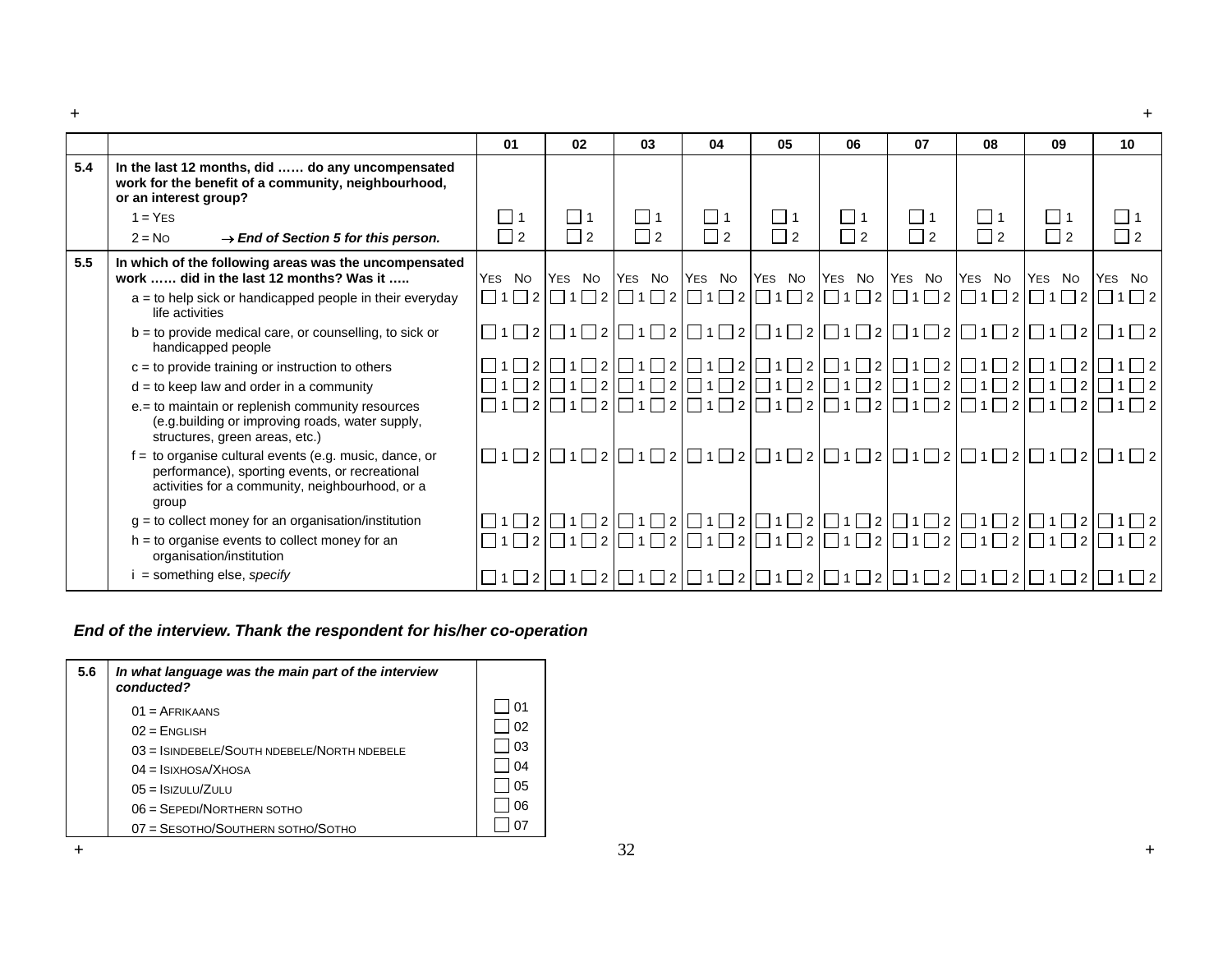| $08 =$ SETSWANA/TSWANA  | 08 |
|-------------------------|----|
| $09 =$ SISWATI/SWAZI    | 09 |
| $10 = T$ SHIVENDA/VENDA | 10 |
| $11 = XITSONGA/TSONGA$  | 11 |
| $12 =$ OTHER, specify   | 12 |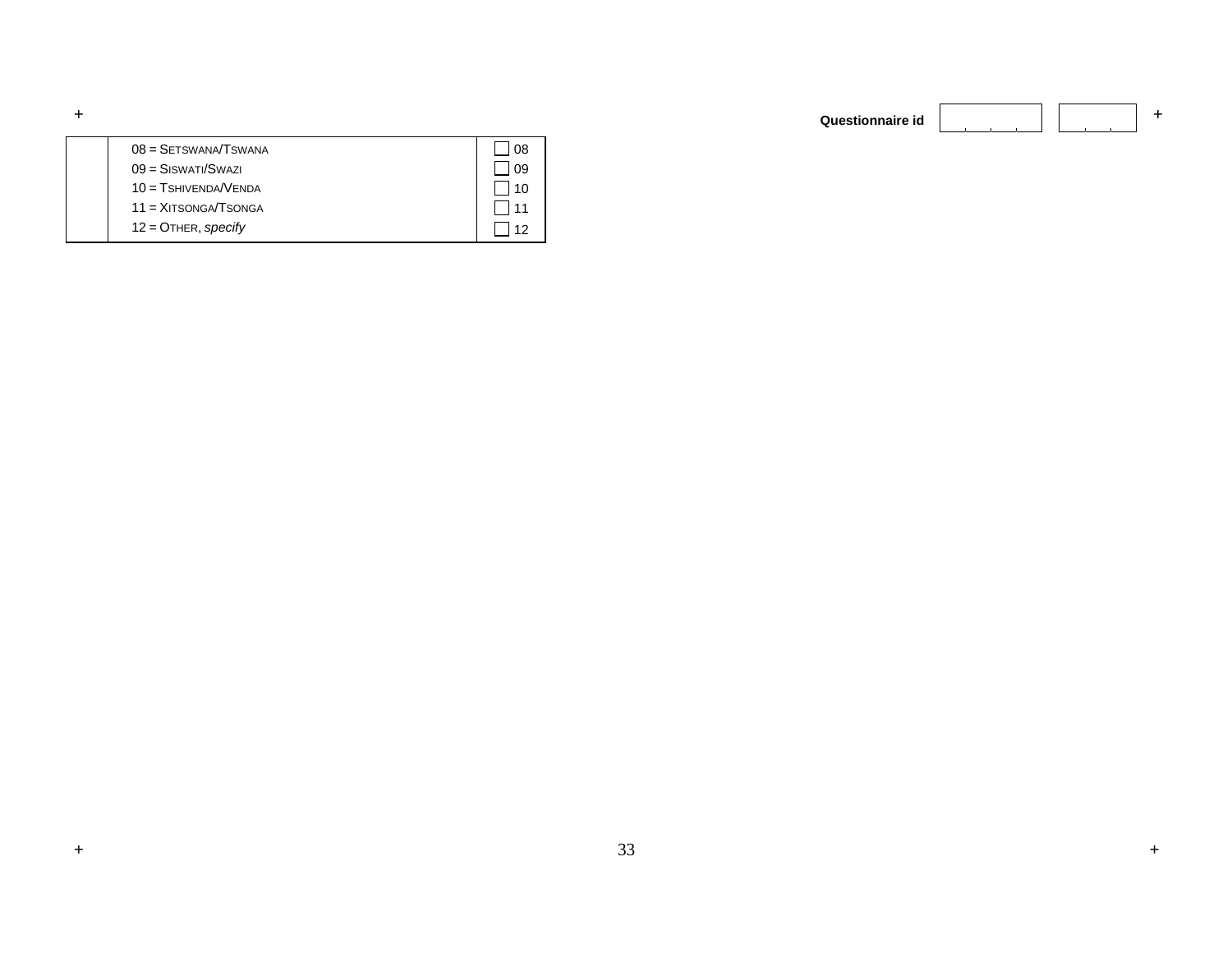**+ +** 

 $\pm$